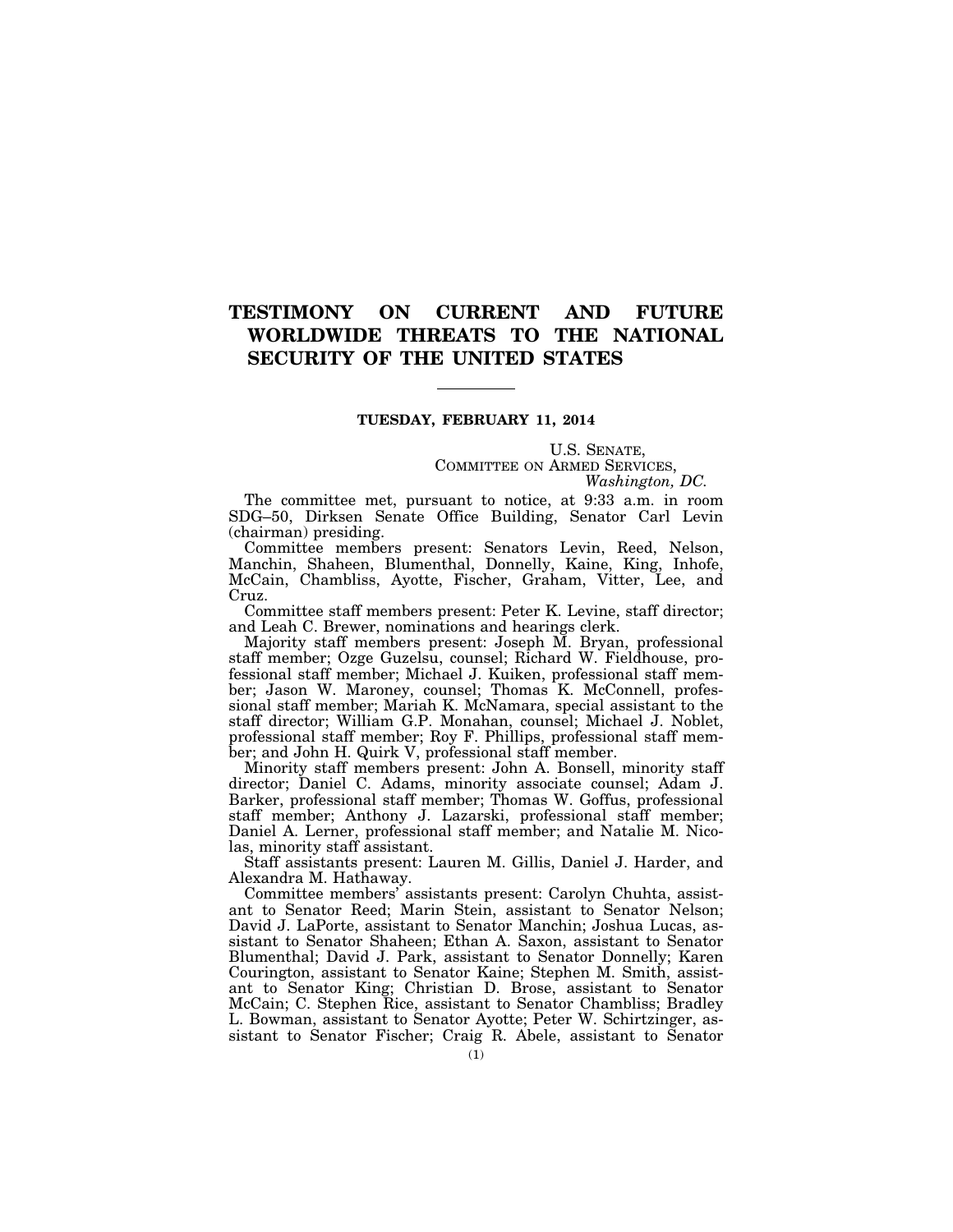Graham; Joshua S. Hodges, assistant to Senator Vitter; and Robert C. Moore, assistant to Senator Lee.

#### **OPENING STATEMENT OF SENATOR CARL LEVIN, CHAIRMAN**

Chairman LEVIN. Good morning, everybody. The committee meets this morning to hear testimony on current and future threats to the U.S. national security. We welcome James Clapper, the Director of National Intelligence, and Lieutenant General Michael Flynn, the Director of the Defense Intelligence Agency. Gentlemen, thank you for coming today. Your testimony is especially important at a time of diverse and complex national security threats and an era of fiscal pressures.

The Department of Defense faces difficult choices about how to allocate scarce resources in this environment of reduced budgets. Although the recently adopted budget agreement provides some relief, that relief is partial and temporary. Today's testimony will, I hope, illuminate the dangers our Nation faces and underscore the continuing urgency of reaching an agreement to fully and permanently deal with the threat of sequestration to our Nation's interests.

Perhaps foremost among the diverse challenges we face is our effort to prevent Iran's acquisition of nuclear weapons. We look forward to updated information on the status of the Iranian nuclear program and the impact of the interim agreement reached by the P5 Plus 1 powers late last year.

In Afghanistan, we face an insurgency whose terror tactics continue to be deadly. I believe the situation in Afghanistan has been fundamentally improved by efforts to build the Afghan National Army and police. Those forces met or exceed expectations as they took over the lead on almost all military operations during the 2013 fighting season, and they retain control over the areas where the vast majority of the Afghan population lives. The Afghan army, and increasingly the Afghan police, have the support of the Afghan people, who overwhelmingly oppose a return to Afghan rule.

Without the conclusion of a bilateral security agreement, our military will not be able to continue, even in small numbers, to support the Afghan security forces after the end of this year. President Karzai has so far refused to sign the BSA that he himself agreed to, and has made a series of statements so inflammatory that they are undermining public support in the United States for continuing efforts in Afghanistan.

Whoever the next Afghan president is, he is likely to be more reliable than President Karzai, and his signature is likely to instill more confidence than would Karzai's signature. With two months to go in the presidential campaign, I hope our witnesses will tell us if they agree that the United States and the coalition of which we are a part would be better off waiting for Karzai's successor to sign the agreement that the Afghan people favor, as reflected by the consensus of the 3,000-member loya jirga.

In Iraq, the disturbing seizure by al Qaeda-affiliated militants of control in portions of Fallujah and Ramadi reflects in part the failure of an increasingly sectarian-influenced Maliki government to reach out to disenfranchised Sunni groups. We would appreciate hearing your assessment of the current situation in Iraq and of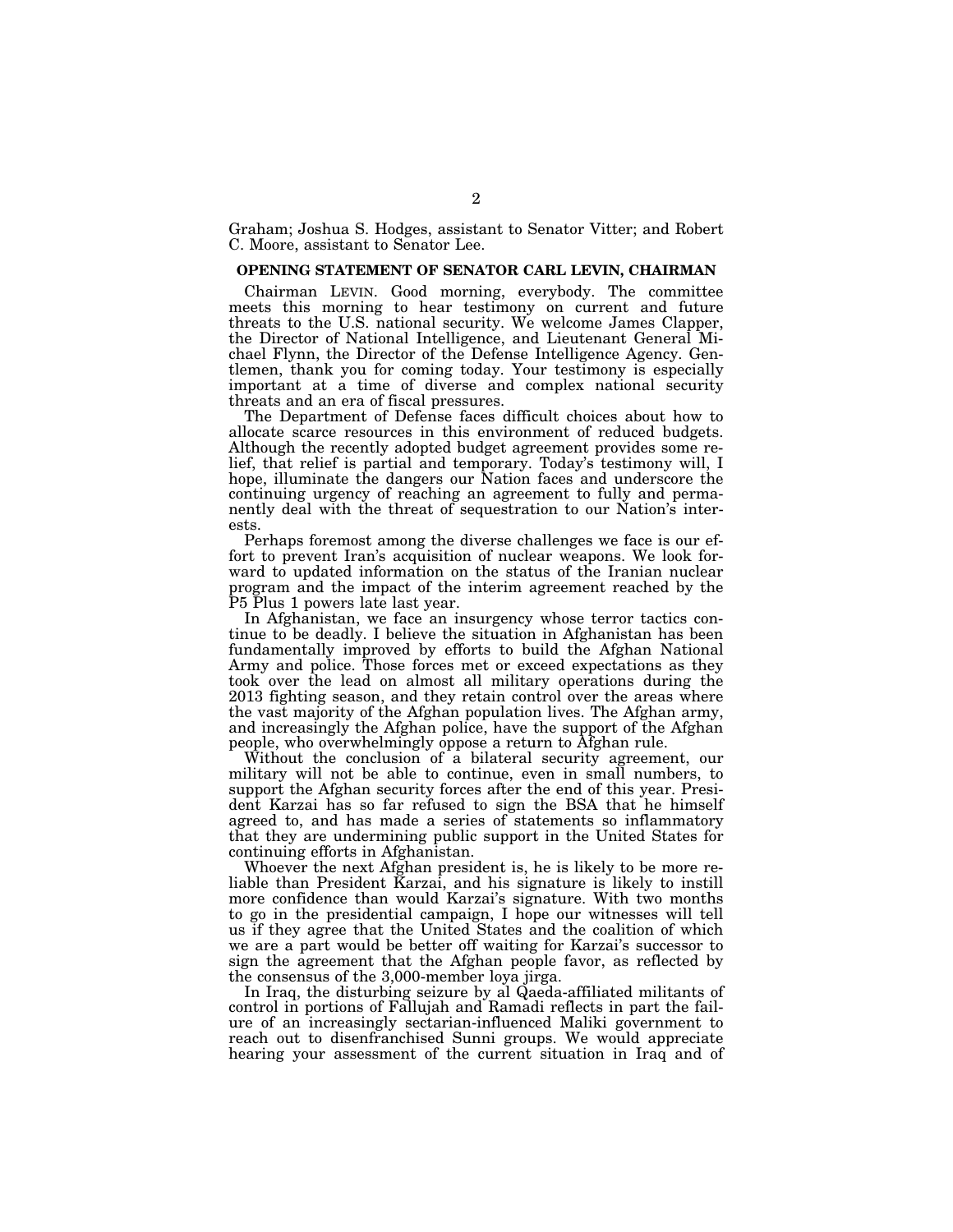how best we can support the Iraqi people without empowering the Maliki government to further the narrow agenda that it has too often pursued.

In Syria, the world witnessed the horror of the Assad regime using chemical weapons against its own people, killing hundreds of civilians, including women and children. In response to the U.S. threat of using limited force against Assad's chemical capability, the international community reached agreement with Syria on a plan to eliminate Syria's chemical weapons program by the middle of this year. Since then, Syria's chemical weapons mixing and filling capabilities have been eliminated and the first shipments of Syria's most dangerous chemicals have been transported to a port for removal from Syria.

However, Syria has missed two important deadlines to remove the rest of the chemicals, and we want to know the prospects for completing the elimination of Syria's chemical weapons this year and the impact of this effort on the Assad regime. In light of the continuing horrific assaults by the Assad regime against its own people, I hope our witnesses will also give us their assessment of additional steps that we could take to effectively train and equip members of the vetted opposition in Syria.

We face a different, but no less complex, series of challenges in the Asia-Pacific region. North Korea has continued its cycle of provocations and belligerence, heightening tensions on the Korean Peninsula and among our allies and partners in the Pacific. Last year, the North Korean regime conducted a nuclear weapon test and engaged in cyber-attacks against South Korea. The new North Korea and leader is inexperienced and unpredictable, creating instability in the region. We also look forward to hearing whether the recent willingness of North Korea to facilitate family visits signals any significant change in their policy.

China's activities in the South China and East China Seas have also raised concerns, especially among our friends in Southeast Asia. China's recent declaration of an air defense identification zone, an ADIZ, that overlaps with South Korea's ADIZ and includes the air space over the Senkaku Islands failed to follow international norms and increases probability of miscalculations which could destabilize the region. I look forward to the testimony of our witnesses as to how we can appropriately respond to these actions.

China's sustained and growing campaign to penetrate our computer networks, both for military purposes and to steal intellectual property for commercial purposes, also pose a threat to our security and our relationship.

The cyber threat is not unique to China. Russia also possesses formidable cyber capabilities and Iran and North Korea have also demonstrated a willingness to initiate aggressive actions in cyber space against the United States and our allies. However, China poses perhaps a unique threat because of the combination of sophisticated cyber capabilities and a lack of restraint and respect for limits on the theft of American technology, including production of counterfeit productions. A large number of colleagues have said that China's massive cyber industrial espionage campaign is an intolerable threat to our long-term national economic prosperity and security.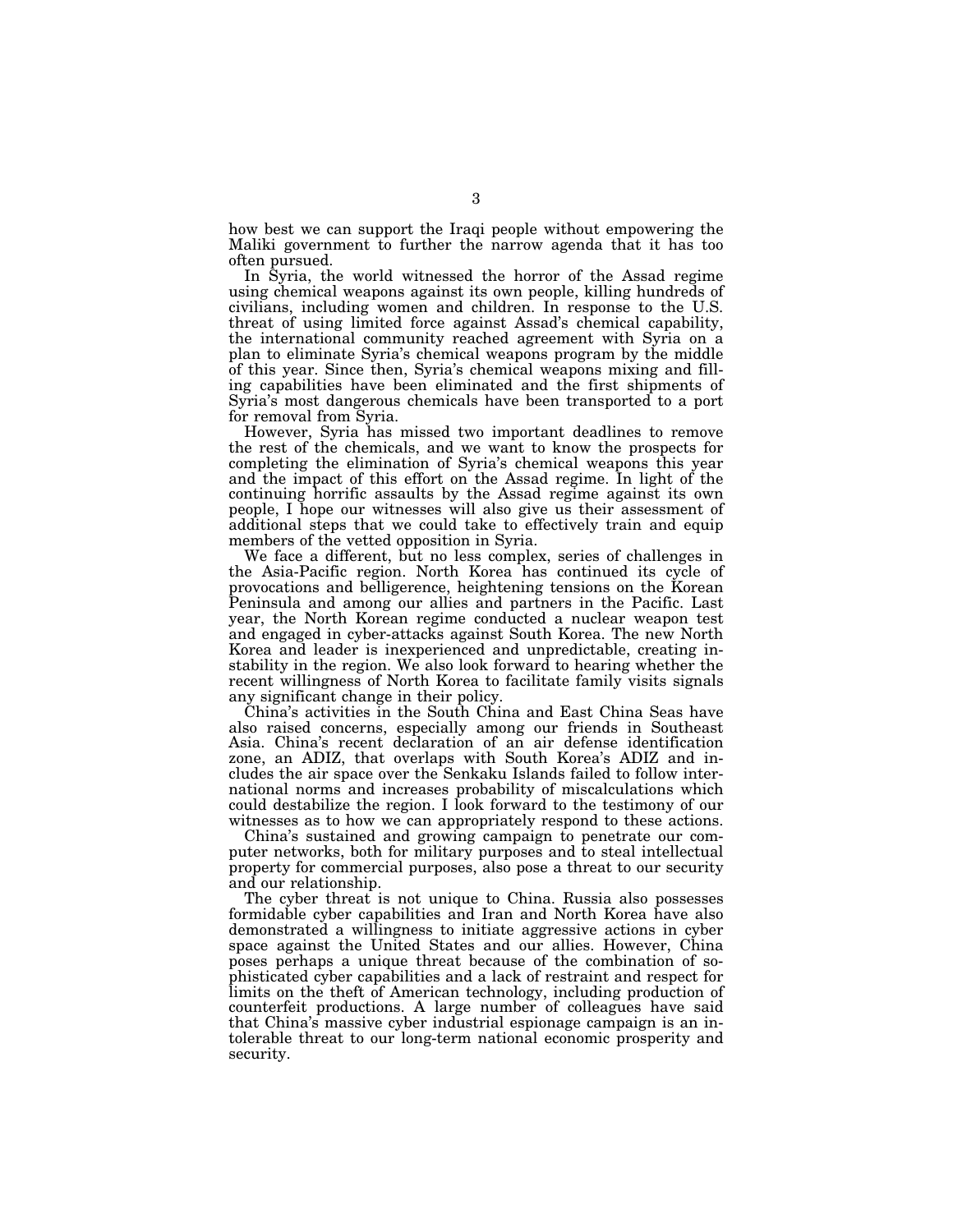We look forward to the views of our witnesses on these and many, many other issues. I now call upon Senator Inhofe.

Senator INHOFE. Thank you, Mr. Chairman.

I do agree with the comments you made on cyber and some of the other things, so I won't address that. But I am really concerned, I think as everyone is up here, about our national security. Two weeks ago I returned from a trip through Africa, Afghan, South Asia, Europe. It was clear from talking to the troops, the diplomats, the foreign partners, the global security environment is more precarious and complex as any time in the memory, and growing more dangerous every day.

Director Clapper, you stated last year before Congress—and I have quoted this several times, quote: "In almost 50 years in intelligence, I don't remember when we've had a more diverse array of threats and crisis situations around the world to deal with.'' Based on what we've seen since then, I think you're exactly right.

The reality is that our national security is worse off today than it was ten years ago. Around the world, as American leadership and military capabilities decline, we're seeing the threats to our security rise. From the Middle East to Africa to East Asia, our allies don't trust us and our enemies don't fear us.

In Iran, a recent interim agreement has done nothing to stop the regime's enrichment activities. In fact, I want to submit for the record—this is a Reuter's article that was just yesterday talking about how ''Iran's military successfully test fired two new domestically made missiles, the defense minister said on Monday, according to''—that's yesterday—''to state television.'' ''Brigadier General Hossein Dehqan said one of them was a long-range ballistic missile with radar-evading capabilities."

It goes on and on to talk about what they're doing. So they're not really hiding that at all.

[The information referred to follows:]

[COMMITTEE INSERT]

Senator INHOFE. Let me remind our colleagues that our intelligence reports continue to say that Iran will have this capability by capability I mean the weapon and the delivery system—as early as 2015, less than a year away.

Further, the administration continues its head-in-the-sand approach to terrorism by pushing the false narrative that al Qaeda is on the ropes and on the run. The facts on the ground don't tell that story. The reality is that Al Qaeda now operates in more countries and more territory than ever before and poses a greater threat to American interests.

In the Asia-Pacific, our vaunted strategic rebalance is being undermined by massive budget cuts at a time when our security interests in the region have never been more pronounced. China's military buildup continues to dominate the region's dynamics, as our chairman just stated. North Korea is continuing its long history of erratic and reckless behavior, threatening stability on the Korean Peninsula and the broader region. Just last week, we learned that North Korea has restarted enrichment activities at some of its nuclear facilities and is pushing forward with the development of a road-mobile missile system, and of course they admit this.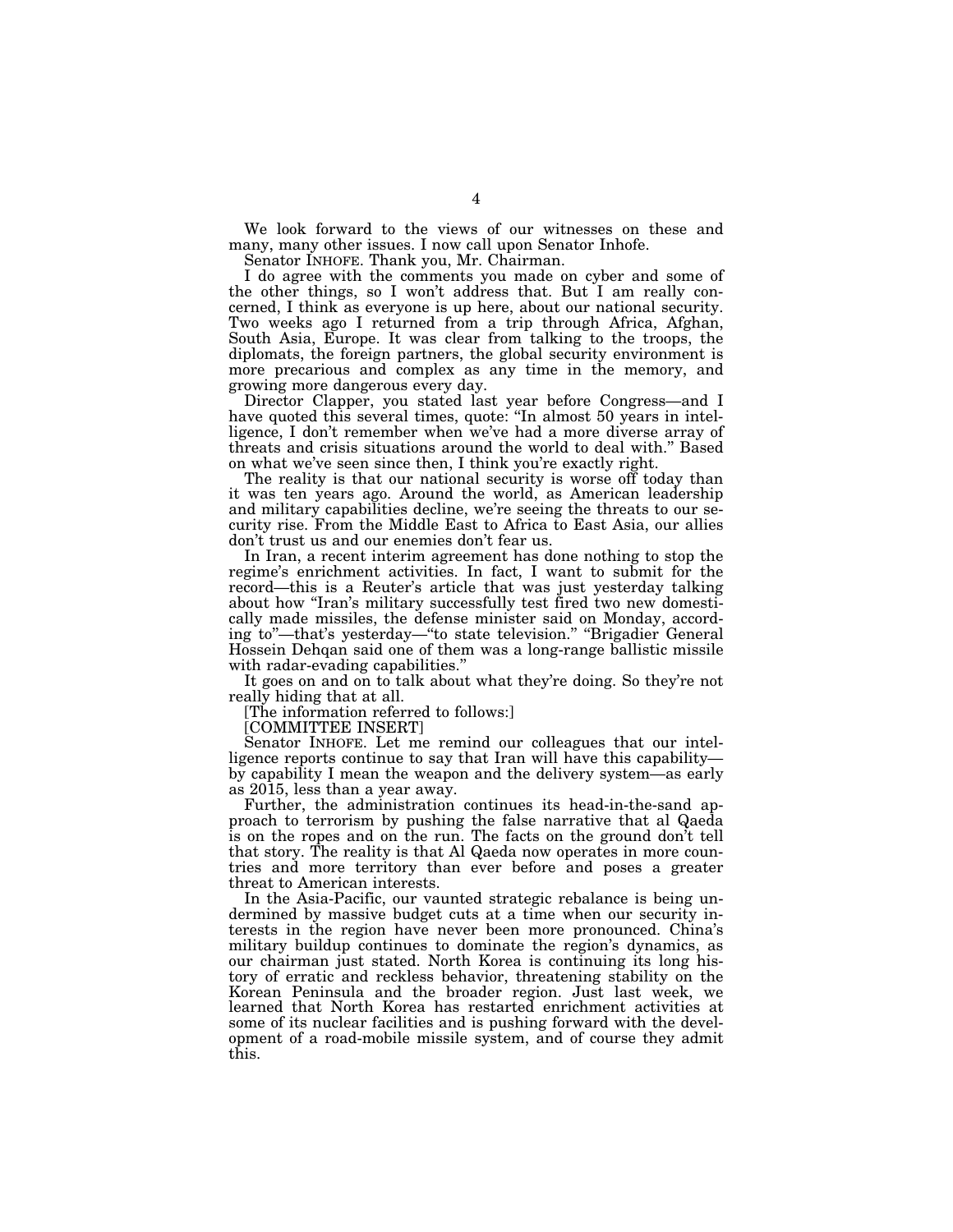In the face of all of this, we're forcing our military, the backbone of our Nation's security, to endure a steep and damaging drop in capabilities and readiness. Drastic budget cuts, some \$487 billion over the last five years, have resulted in our naval fleet falling to an historic low level of ships, the Air Force being the smallest in history, and potentially shrinking the Army to a force not seen since the beginning of the 20th century.

Readiness is plummeting. Commanders now use the term ''hollow'' to define the ability of their forces to defend the United States. In recent guidance issued to the services, the Secretary of Defense even acknowledged this stark reality and wrote, quote: ''Near-term hollowness is acceptable, but the force must be balanced at end state.'' This is deeply concerning to me. It's an admission, given that the threats we face aren't likely to wait until our force is rebuild at some future—at some time in the future.

So without meaningful sequester relief to reverse these reckless national security cuts, our military will accept a greater risk. When you talk about greater risk you're talking about loss of lives.

Thank you, Mr. Chairman.

Chairman LEVIN. Thank you very much, Senator Inhofe. Director Clapper.

## **STATEMENT OF HON. JAMES R. CLAPPER, JR., DIRECTOR OF NATIONAL INTELLIGENCE**

Mr. CLAPPER. Chairman Levin, Ranking Member Inhofe, and distinguished members of the committee: General Flynn and I are here today to present the intelligence community's worldwide threat assessment, as we do every year. I'll cover about five topics in approximately 11–1/2 or 12 minutes, followed by General Flynn's statement.

As DNI, this is my fourth appearance before this committee to discuss the threats we face. As Senator Inhofe noted, I have made this next assertion previously, but it is, if anything, even more evident and more relevant today. Looking back over my now more than half a century in intelligence, I have not experienced a time when we've been beset by more crises and threats around the globe.

My list is long. It includes the scourge and diversification of terrorism, loosely connected and globally dispersed, to include here at home, as exemplified by the Boston Marathon bombing; and by the sectarian war in Syria. Its attraction is a growing center of radical extremism and the potential threat this poses now to the homeland.

Let me briefly expand on this point. The strength of the insurgency is now estimated at somewhere between 75 to 80,000 on the low end and 110 to 115,000 on the high end, who are organized into more than 1500 groups of widely varying political leanings. Three of the most effective are the Al-Nusra Front, Ahrar Al-Sham, and the Islamic State of Iraq and the Levant, or ISIL as it's known, whose numbers total more than 20,000. Complicating this further are the 7500-plus foreign fighters from some 50 countries who have gravitated to Syria. Among them are a small group of Af-Pak al Qaeda veterans who have aspirations for external attack in Europe, if not the homeland itself.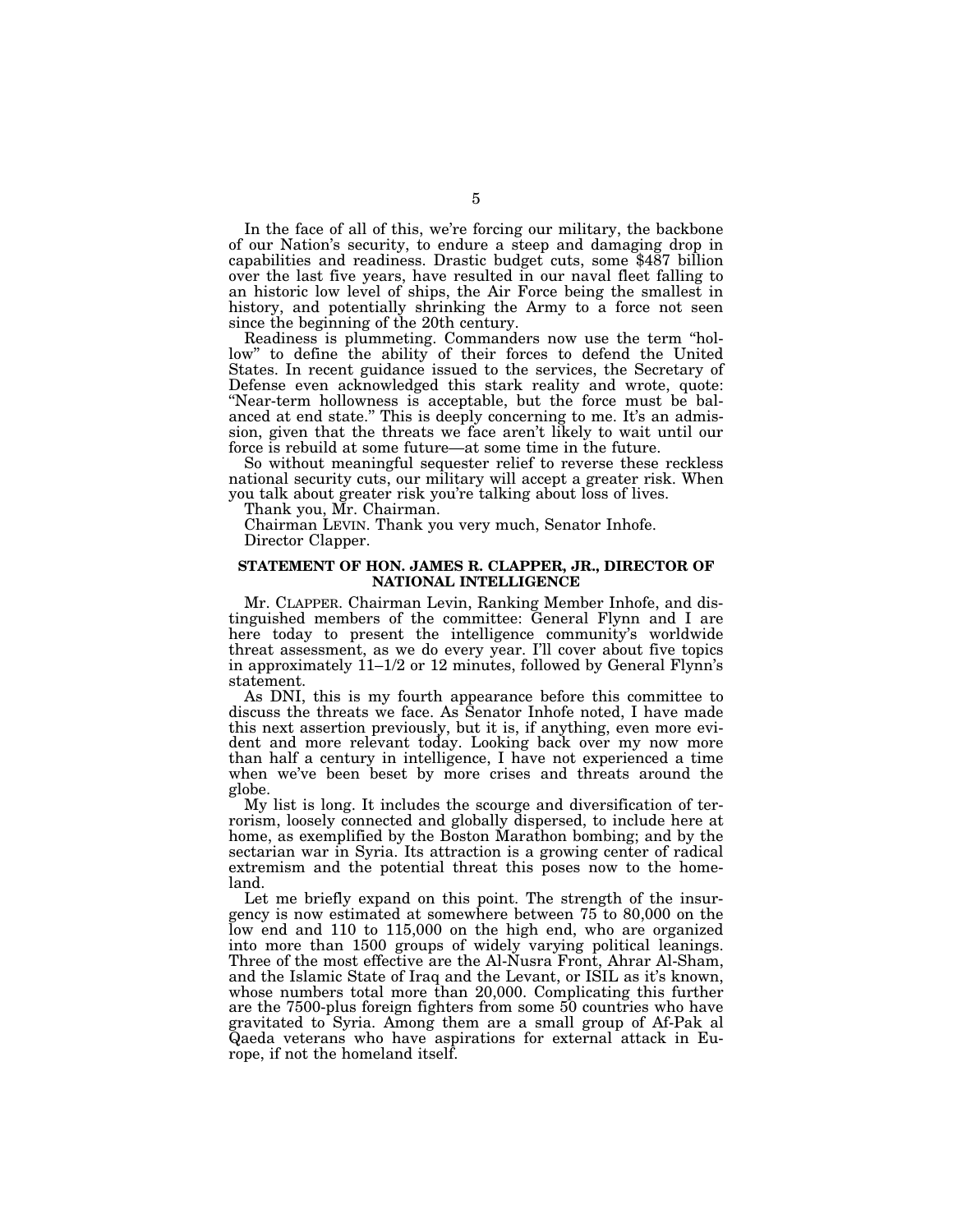And there are many other crises and threats around the globe, to include the spillover of the Syrian conflict into neighboring Lebanon and Iraq, the destabilizing flood of refugees in Jordan, Turkey, and Lebanon, now almost 2.5 million, a symptom of one of the largest humanitarian disasters in a decade.

The implications of the drawdown in Afghanistan. This year, as the chairman noted, is a crossroads, with the drawdown of ISAF, the presidential election, and whether the bilateral security agreement is signed. Key to sustaining the fragile gains we have made is sustained external financial support.

The deteriorating internal security posture in Iraq, with AQI now in control of Fallujah and violence across Iraq at very high levels. More than 5,000 civilians were killed in Iraq in 2013, which made that year Iraq's deadliest since 2007.

The growth of foreign cyber capabilities, both nation states as well as non-nation states.

The proliferation of weapons of mass destruction.

Aggressive nation state intelligence efforts against us.

An assertive Russia.

A competitive China.

A dangerous, unpredictable North Korea.

A challenging Iran, where the economic sanctions have had a profound impact on Iran's economy and have contributed to the P5 Plus 1 joint plan of action.

Lingering ethnic divisions in the Balkans.

Perpetual conflict and extremism in Africa, in Mali, Nigeria, Central African Republic, and South Sudan.

Violent political struggles in, among others, the Ukraine, Burma, Thailand, and Bangladesh.

The specter of mass atrocities.

The increasing stress of burgeoning populations.

The urgent demands for energy, water, and food.

The increasing sophistication of transnational crime.

The tragedy and magnitude of human trafficking.

The insidious rot of invented synthetic drugs.

The potential for pandemic disease occasioned by the growth of drug-resistant bacteria.

I could go on with this litany, but suffice to say we live in a complex, dangerous world. The statements for the record that we've submitted, particularly the classified version, provide a comprehensive review of these and other daunting challenges.

My second topic is what has consumed extraordinary time and energy for much of the past year in the intelligence community, in the Congress, in the White House, and of course in the public square. I'm speaking, of course, about potentially the most massive and most damaging theft of intelligence information in our history by Edward Snowden and the ensuing avalanche of revelations published and broadcast around the world.

I won't dwell on the debate about Snowden's motives or his legal standing, or on the supreme ironies occasioned by his choice of freedom-loving nations and beacons of free expression to which he fled and from which he rails about what an Orwellian state he thinks his country has become.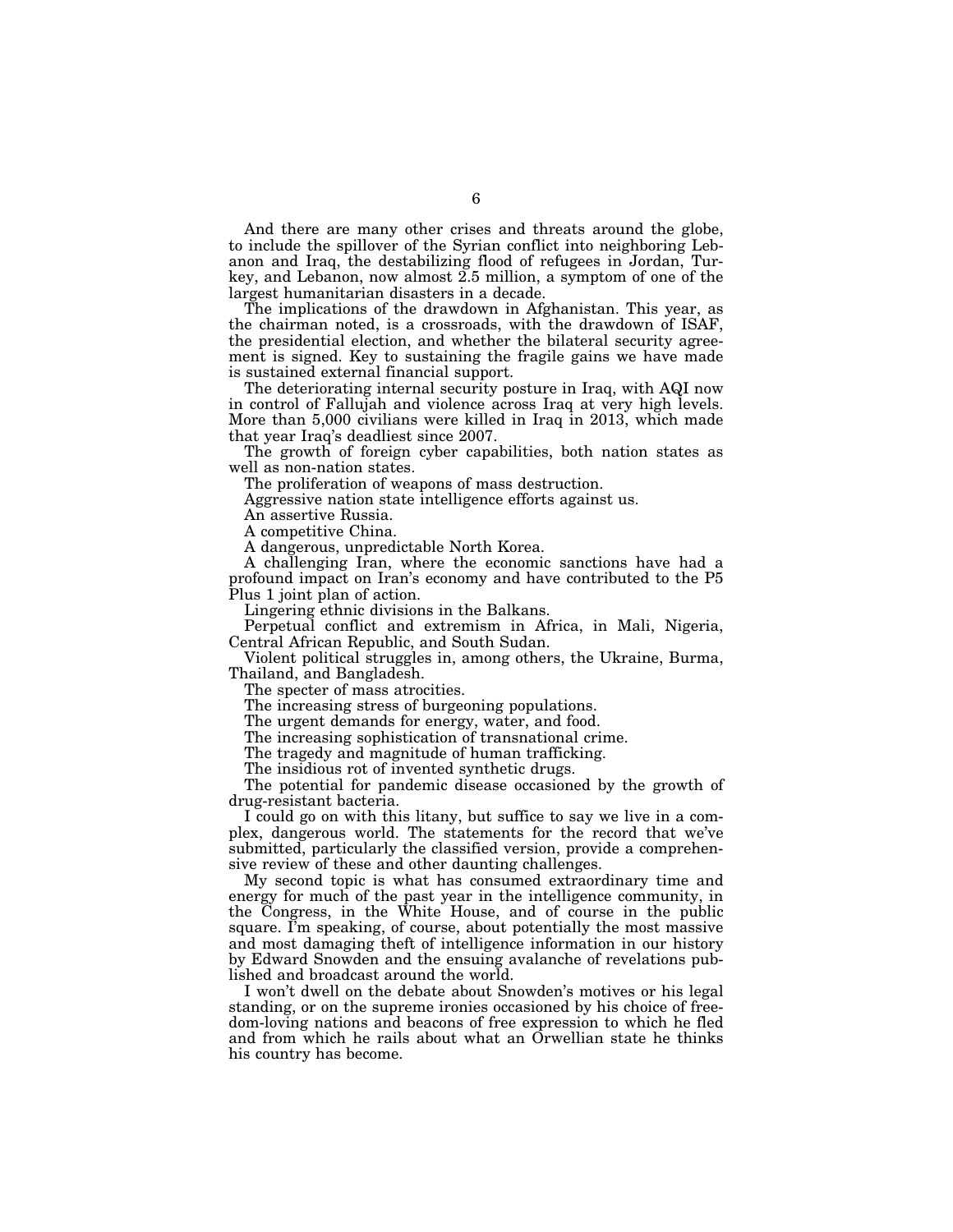But what I do want to speak to as the Nation's senior intelligence officer is the profound damage that his disclosures have caused and continue to cause. As a consequence, the Nation is less safe and its people less secure. What Snowden stole and exposed has gone way, way beyond his professed concerns with so-called domestic surveillance programs. As a result, we've lost critical intelligence collection sources, including some shared with us by valued partners.

Terrorists and other adversaries of this country are going to school on U.S. intelligence sources, methods, and tradecraft, and the insights they're gaining are making our job in the intelligence community much, much harder. This includes putting the lives of members or assets of the intelligence community at risk, as well as those of our armed forces, diplomats, and our citizens. We're beginning to see changes in the communications behavior of adversaries, particularly terrorists, a disturbing trend which I anticipate will continue.

Snowden for his part claims that he's won and that his mission is accomplished. If that's so, I call on him and his accomplices to facilitate the return of the remaining stolen documents that have not yet been exposed to prevent even more damage to U.S. security.

As a third related point, I want to comment on the ensuing fallout. It pains me greatly that the National Security Agency and its magnificent work force have been pilloried in the public commentary. I started in the intelligence profession over 50 years ago in signals intelligence. Members of my family, my father, father-inlaw, brother-in-law, and my wife and I have all worked at NSA, so this is deeply personal to me.

The real facts are, as the President noted in his speech on 17 January, that the men and women who work at NSA, both military and civilian, have done their utmost to protect this country and do so in a lawful manner. As I and other leaders in the community have said many times, NSA's job is not to target the emails and phone calls of U.S. citizens. The agency does collect foreign intelligence, the whole reason that NSA has existed since 1952, performing critical missions that I'm sure the American people want it to carry out.

Moreover, the effects of the unauthorized disclosures hurt the entire intelligence community, not just NSA. Critical intelligence capabilities in which the United States has invested billions of dollars are at risk, will likely be curtailed or eliminated, either because of compromise or conscious decision. Moreover, the impact of the losses caused by the disclosures will be amplified by the substantial budget reductions we're incurring.

The stark consequences of this perfect storm are pretty evident. The intelligence community is going to have less capacity to protect our Nation and its allies than we've had in the past.

In this connection, I'm also compelled to note the negative morale impact that this perfect storm has had on the IC work force, which are compounded by sequestration, furloughs, the shutdown, and salary freezes.

This leads me to my fourth point: We're thus faced collectively and by ''collectively'' I mean this committee, the Congress at large, the Executive Branch, and, most acutely, all of us in the intel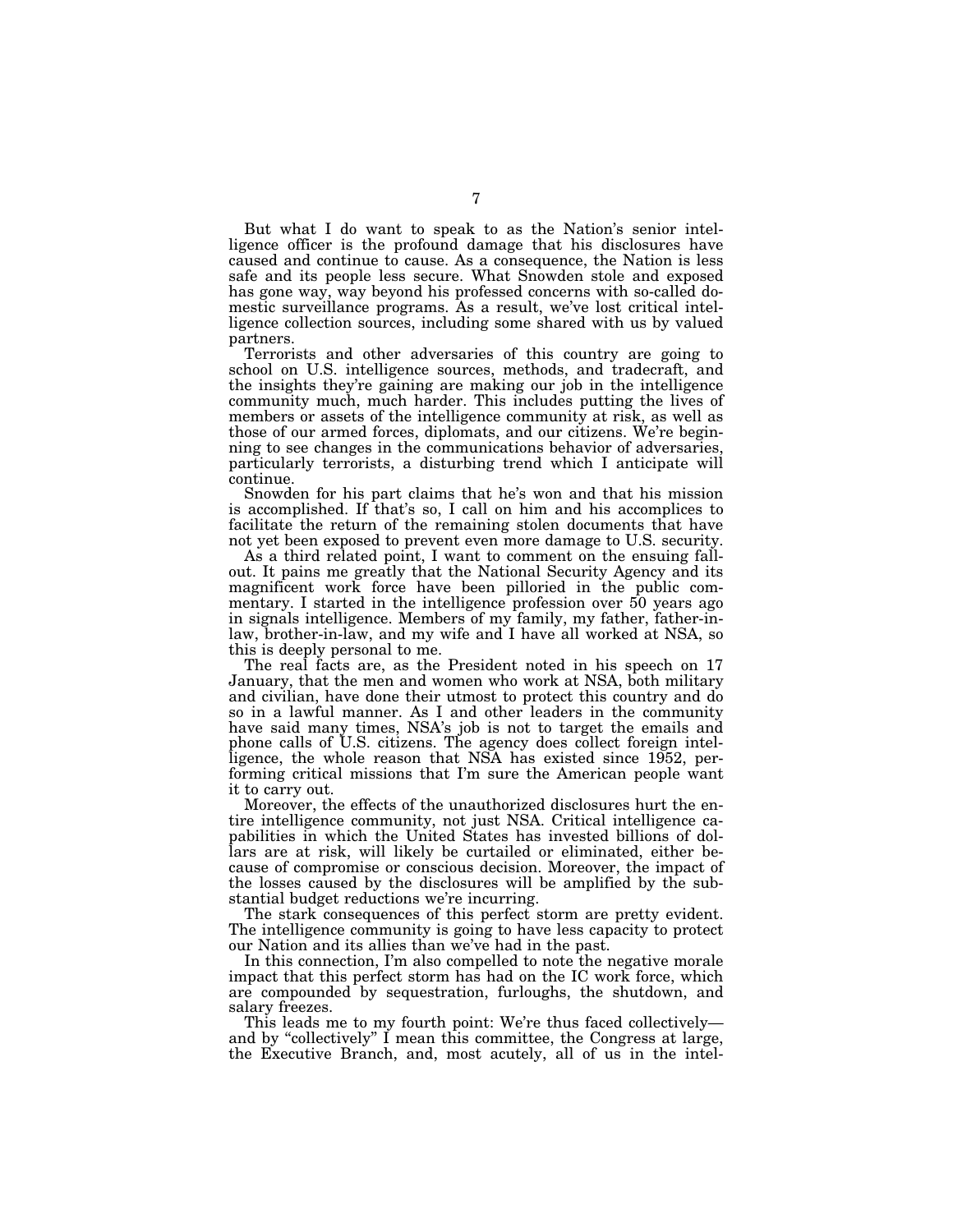ligence community—with the inescapable imperative to accept more risk. It's a plain, hard fact and a circumstances that the community must and will manage, together with you and those whom we support in the Executive Branch. And if dealing with reduced capabilities is what is needed to ensure the faith and confidence of the American people and their elected representatives, then we in the intelligence community will work as hard as we can to meet the expectations before us.

That brings me to my fifth and final point. The major takeaway for us and certainly for me personally from the past several months is that we must lean in the direction of transparency wherever and whenever we can. With greater transparency about these intelligence programs, the American people may be more likely to accept them. The President set the tone and direction for us in his speech, as well as in his landmark presidential policy directive, a major hallmark of which is transparency.

I have specific tasking, in conjunction with the Attorney General, to conduct further declassifications, to develop additional protections under Section 702 of the FISA Act governing collection of non-U.S. persons overseas, to modify how we conduct bulk collection of telephone metadata under Section 215 of the Patriot Act and to ensure more oversight of sensitive collection activities. Clearly, we'll need your support in making these changes.

Through all of this, we must and will sustain our professional tradecraft and integrity, and we must continue to protect our crown jewel sources and methods so that we can accomplish what we've always been chartered to do, to protect the lives of American citizens here and abroad from the myriad threats I described in the beginning of this statement.

With that, I'll conclude my statement and turn it over to General Flynn. Mike.

[The prepared statement of Mr. Clapper follows:] Chairman LEVIN. General.

## **STATEMENT OF LTG MICHAEL T. FLYNN, USA, DIRECTOR, DEFENSE INTELLIGENCE AGENCY**

General FLYNN. Good morning, Chairman Levin, Ranking Member Inhofe, and distinguished members of the committee. Thank you for this opportunity to testify and for your continued support to the dedicated intelligence professionals of the Defense Intelligence Agency and the entire defense intelligence enterprise, many of whom remain forward deployed directly supporting U.S. and allied military forces in Afghanistan and around the world.

Today's global security environment, as Director Clapper just highlighted, presents a growing list of increasingly complex challenges, conventional adversaries, and numerous asymmetric threats. I completely agree with the DNI's threat assessment, most notably the challenge of unprecedented regional upheavals and the evolving complexity of the cyber domain. To that end, I would like to highlight three areas that are of particular concern to DIA. These are:

Number one, the threat of weapons of mass destruction falling into the hands of non-state actors and the proliferation of these weapons to other state actors;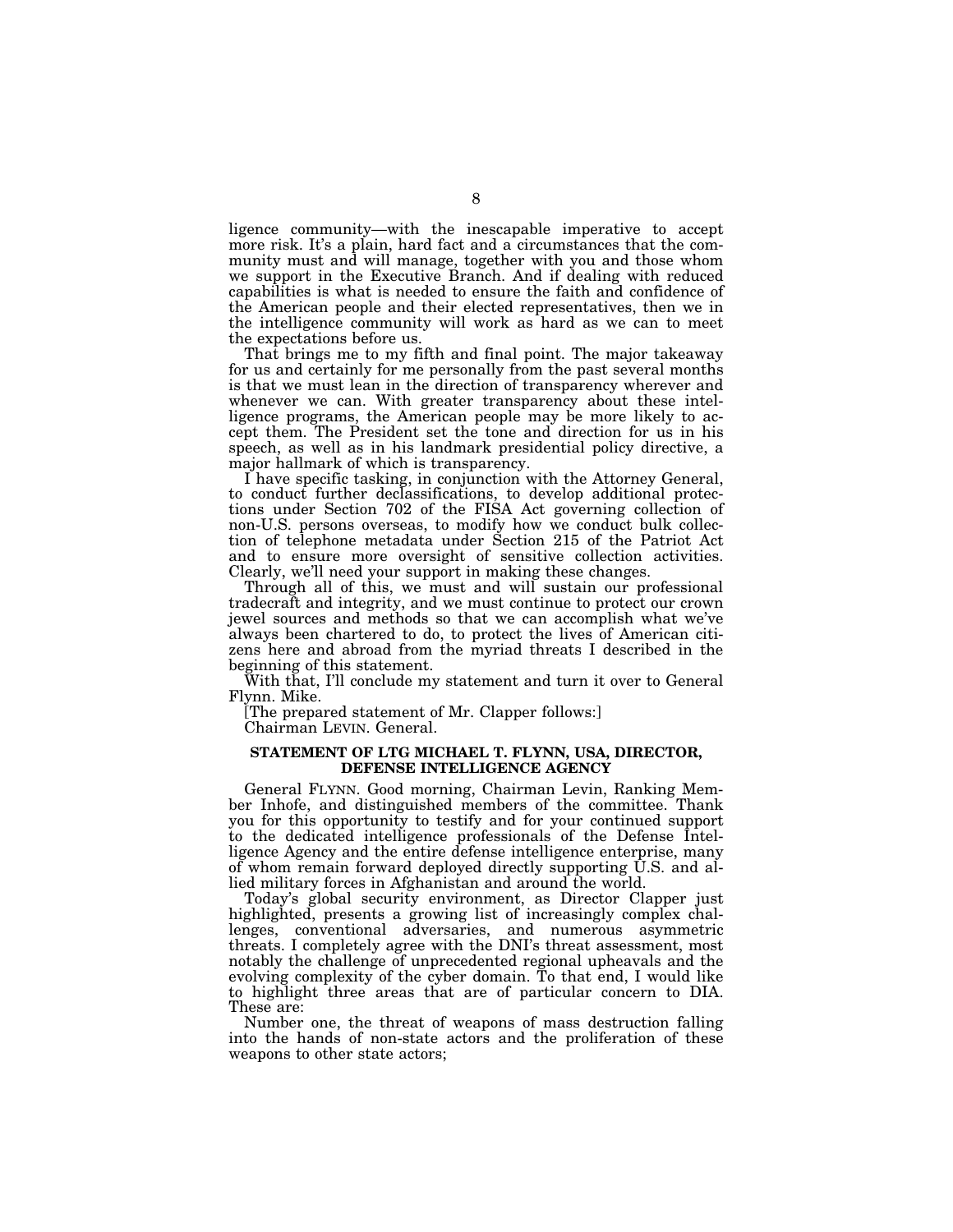Number two, the emergence of foreign militaries with capabilities approaching those of the United States and our allies;

And number three, increase tensions in the Pacific.

First, as they have publicly and repeatedly insisted, al Qaeda and other terrorist organizations aspire to acquire weapons of mass destruction, or WMD, to further their agenda. The current instability in Syria presents a perfect opportunity for al Qaeda and associated groups to acquire these weapons or their components. While Syria's stockpiles are currently under the control of the regime, the movement of these weapons from their current locations for disposal or other reasons drastically increases the risk of these weapons or their components falling into the wrong hands. There is also the very real possibility that extremists in the Syrian opposition could overrun and exploit chemical and biological weapons storage facilities before all of these materials are removed.

Outside of Syria, the proliferation of WMD and associated technologies remains an ongoing challenge. State and non-state actors engaging in these activities often sidestep or outpace international detection procedures and export control regimes. These actors supply WMD and ballistic missile-related materials and technologies to countries of concern by regularly changing the names of their front companies, operating in countries with permissive environments or lax enforcement, and avoiding international financial institutions. Their techniques and activities grow more sophisticated by the day.

Shifting to more traditional military force concerns, the armed forces of China and Russia are modernizing and fielding new weapons systems that can challenge the conventional military superiority of the United States. At the same time, both countries are restructuring their militaries and improving command and control to allow themselves to better operate in an information-dominated combat environment. These efforts are a marked departure for both China and Russia and, although it will take time for each to integrate these new capabilities and force structures into their militaries, we cannot afford to ignore these developments by these two critical peers.

Along those lines, I also want to raise the issue of increasing tensions in the Pacific region. The regime in North Korea remains highly unpredictable and is perhaps the most destabilizing force in the entire region. That being said, the disputed areas in the East and South China Seas also remain important flashpoints. The announcement in November that the Chinese are establishing an air identification zone over portions of the East China Sea raised regional tensions, particularly with Japan, and increased the risk of incidents that could undermine peace and security in this vital region. Although all sides wish to avoid serious conflict, these tensions raise the prospect for further incidents that could lead to an escalation involving military force.

As you know, DIA has the broadest customer base in the intelligence community. Our customers run the gamut from the President of the United States and Congress to our warfighting combatant commanders. However, the most important customers we serve are the soldiers, sailors, airmen, Marines, and civilians who stand in harm's way around the world. With that in mind, let me turn to the budget environment.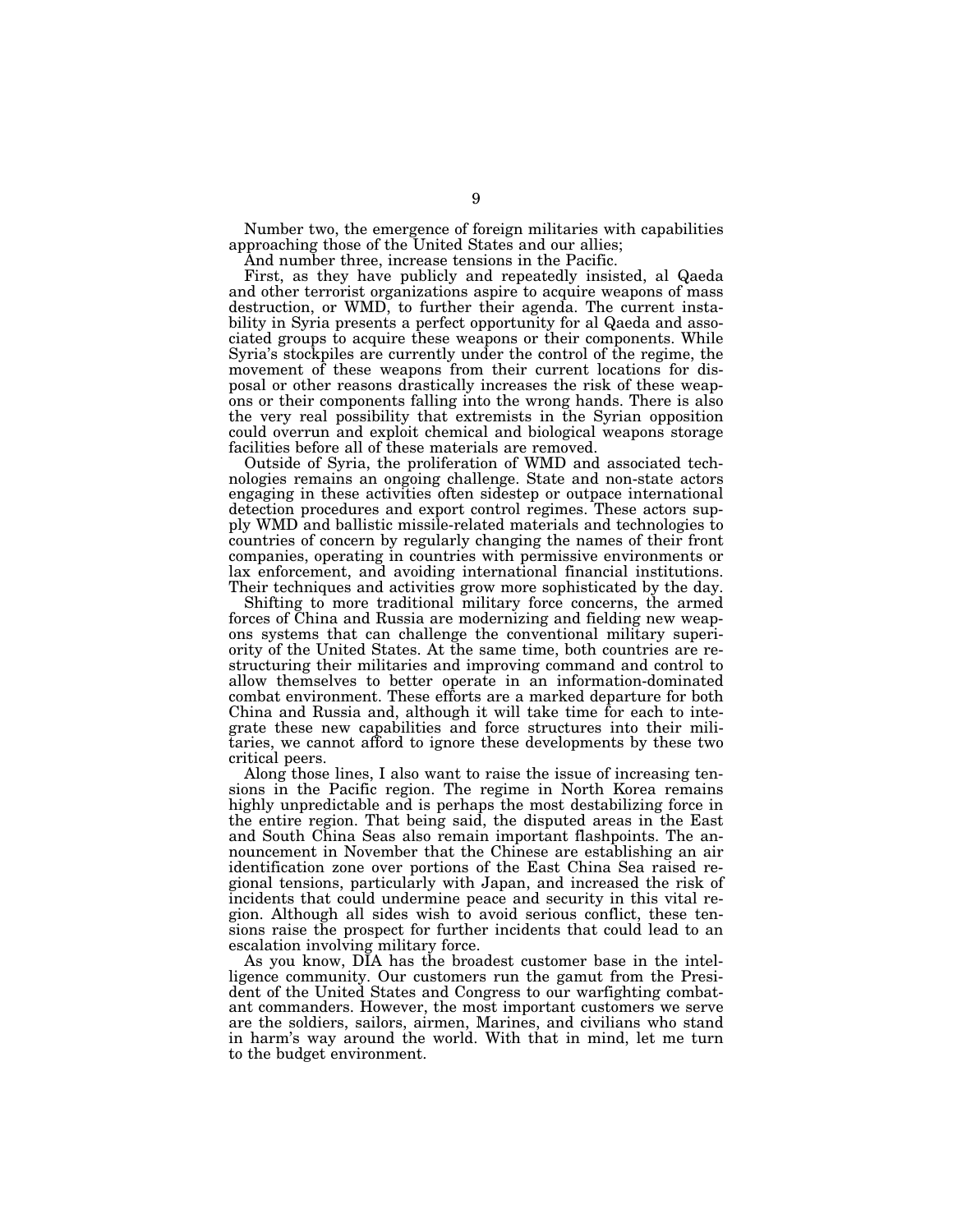Though there is increasing pressure to reduce defense spending, and reduce it we must if we are to address our Nation's fiscal situation, I would note that the demands on the United States intelligence system have skyrocketed in recent years, and these demands are only expected to increase in the years to come. While there will have to be reductions and we will have to accept greater risk, as the DNI just highlighted, Defense Intelligence must continue to be able to provide timely and actionable intelligence across the entire threat spectrum. I look forward to working with you and your staffs as we address the very delicate balance between critical defense needs and our Nation's long-term fiscal health.

Lastly, I would like to take a moment to echo Director Clapper's comments regarding Edward Snowden. In my professional military judgment, Mr. Snowden's disclosures have done grave damage to the Department of Defense and go far beyond the act of a so-called whistleblower. I have no doubt that he has placed the men and women of our armed services at risk and that his disclosures will cost lives on our future battlefields. I hope that he will heed Director Clapper's call to return any material he has not already disclosed, for the safety and security of all Americans.

Let me close by saying what an honor and indeed a privilege it is to appear here on behalf of the men and women of the Defense Intelligence Agency and the entire defense intelligence enterprise. On their behalf, I thank you for your continuing confidence in their work. Your support is vital to as well as our national security, and I look forward to answering your questions.

Thank you.

[The prepared statement of General Flynn follows:]

Chairman LEVIN. Thank you very much, General.

We'll have a seven-minute first round.

Director, let me start with you and ask you a few questions about Afghanistan. Our ISAF joint commander, General Milley said that in 95 percent plus of tactical firefights in which the Afghan security forces engaged that they held their ground and defeated the enemy, and noted that at no time did the Afghan security forces during this past summer lose any urban area or population center. He added that not a single district center was overrun by the Taliban.

Do you agree with our military commanders in their assessment of the Afghan National Security Forces?

Mr. CLAPPER. Let me start and General Flynn can chime in. There's no question that the ANA, the Afghan National Army, has enjoyed tactical success, particularly when they have had good leadership and had the enablers available to facilitate particularly a joint campaign. They are still beset by extensive desertion problems. Some 30,000 troops deserted last year out of an army of 185,000.

The other difficulty, of course, is the Afghan National Army has had great success tactically in their contacts with the Taliban; the difficulty has been once something is cleared, is holding it, particularly when it requires follow-up by the Afghan police.

General Flynn, do you want to add to that?

General FLYNN. Chairman, I would just add that the ANSF, particularly the army but increasingly the Afghan National Police,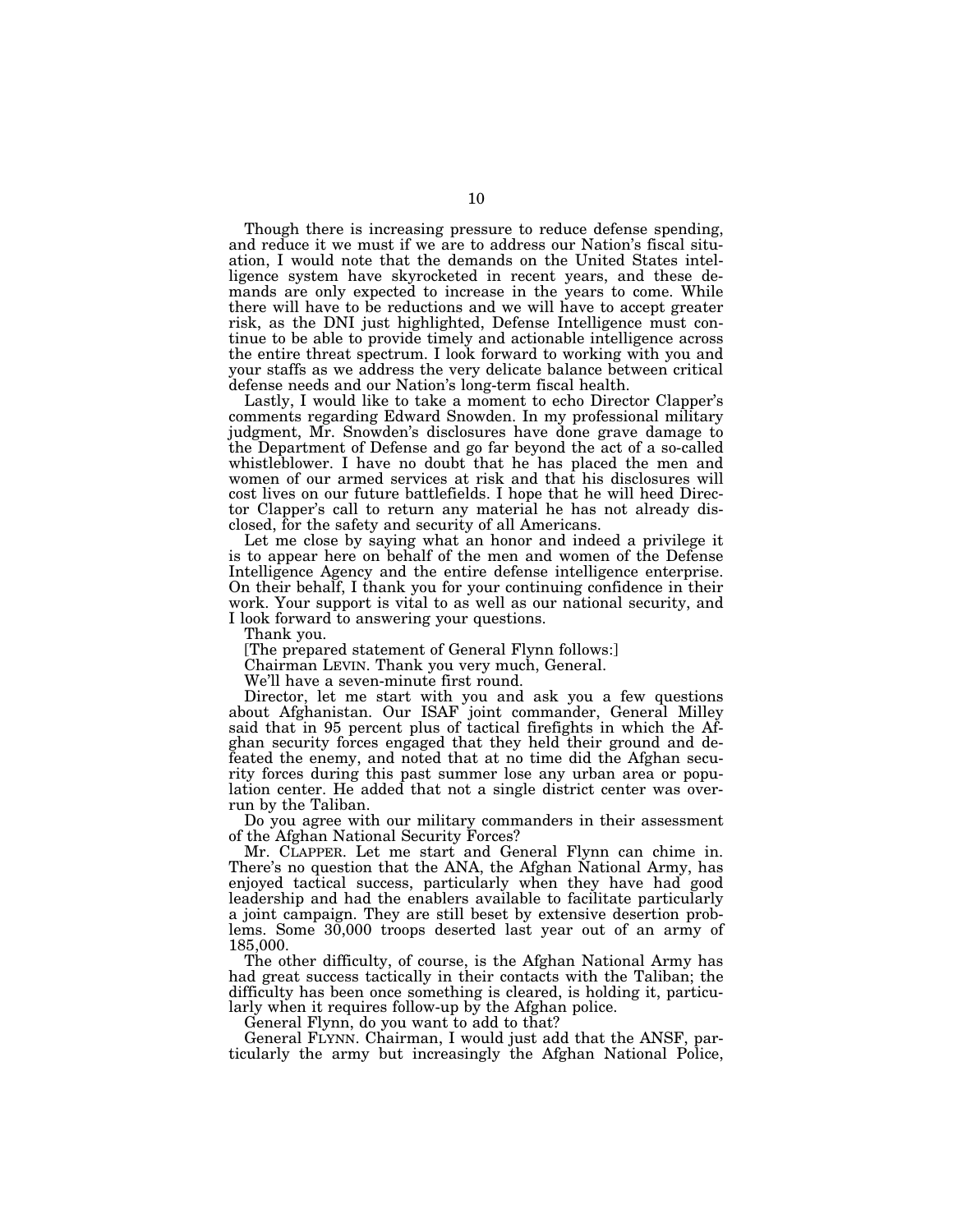have made I would say modest progress over the years. I think that they still—well, a couple of things. One, I think that there's great uncertainty in their minds because of the lack of a signing of the BSA, to be very candid. I think that the enabling capabilities that they still lack, things like intelligence, surveillance, reconnaissance, counter-IED expertise, and technology, the airlift, logistics, so the types of sustainment capabilities that they still require in order for them to have progress on the battlefield.

Chairman LEVIN. Thank you.

Director, if we announced that we were going to await the next president to seek the signature on the bilateral security agreement, what would be the effect inside of Afghanistan?

Mr. CLAPPER. Well, the effect already of the delay has been negative in terms of the impact on the economy, not to mention I think the psychological impact, particularly after the loya jirga last November approved going forth with a bilateral security agreement. We're already seeing negative trends in terms of the economy. The GDP is dropping and, importantly, I think, an important statistic or factoid is the number of—the drop in the number of businesses, foreign businesses, foreign investors, that are investing in business in Afghanistan.

Chairman LEVIN. Wouldn't it just clear the air for us to say we're going to await the next president?

Mr. CLAPPER. Well, obviously it takes two to sign this. It's my own view, not necessarily company policy, is I don't believe President Karzai's going to sign it.

Chairman LEVIN. Wouldn't it be clearing the air just to say we're going to await the next president, to eliminate the uncertainty?

Mr. CLAPPER. Well, that's a policy call, sir. That's not intelligence. I don't know what the decision will be as to what—

Chairman LEVIN. Or what the effect will be? Do you have an assessment as to what the effect would be inside Afghanistan if we just made that declaration?

Mr. CLAPPER. The declaration of what?

Chairman LEVIN. That we're going to wait for the next president to sign the BSA.

Mr. CLAPPER. It would—it could have a salutary effect. I suppose it would if we said that.

Chairman LEVIN. Now, in terms of Iran, if the joint plan that's been agreed to is successfully implemented, would its terms and conditions diminish Iran's nuclear capacity compared to where Iran would otherwise be in six months without that joint plan of action?

Mr. CLAPPER. It would, particularly since it rolls back the enrichment of the 20 percent highly enriched uranium. It puts curbs on the heavy water facility at Arak and, most importantly, it imposes very intrusive surveillance and observation carried out by the IAEA. But yes, it would, it would help to set back the program some.

Chairman LEVIN. Director, in December in a letter to Senators Feinstein and Johnson and myself you said that the intelligence community has reached the judgment, quote, ''that new sanctions would undermine the prospects for a successful comprehensive nuclear agreement with Iran.'' Could you explain?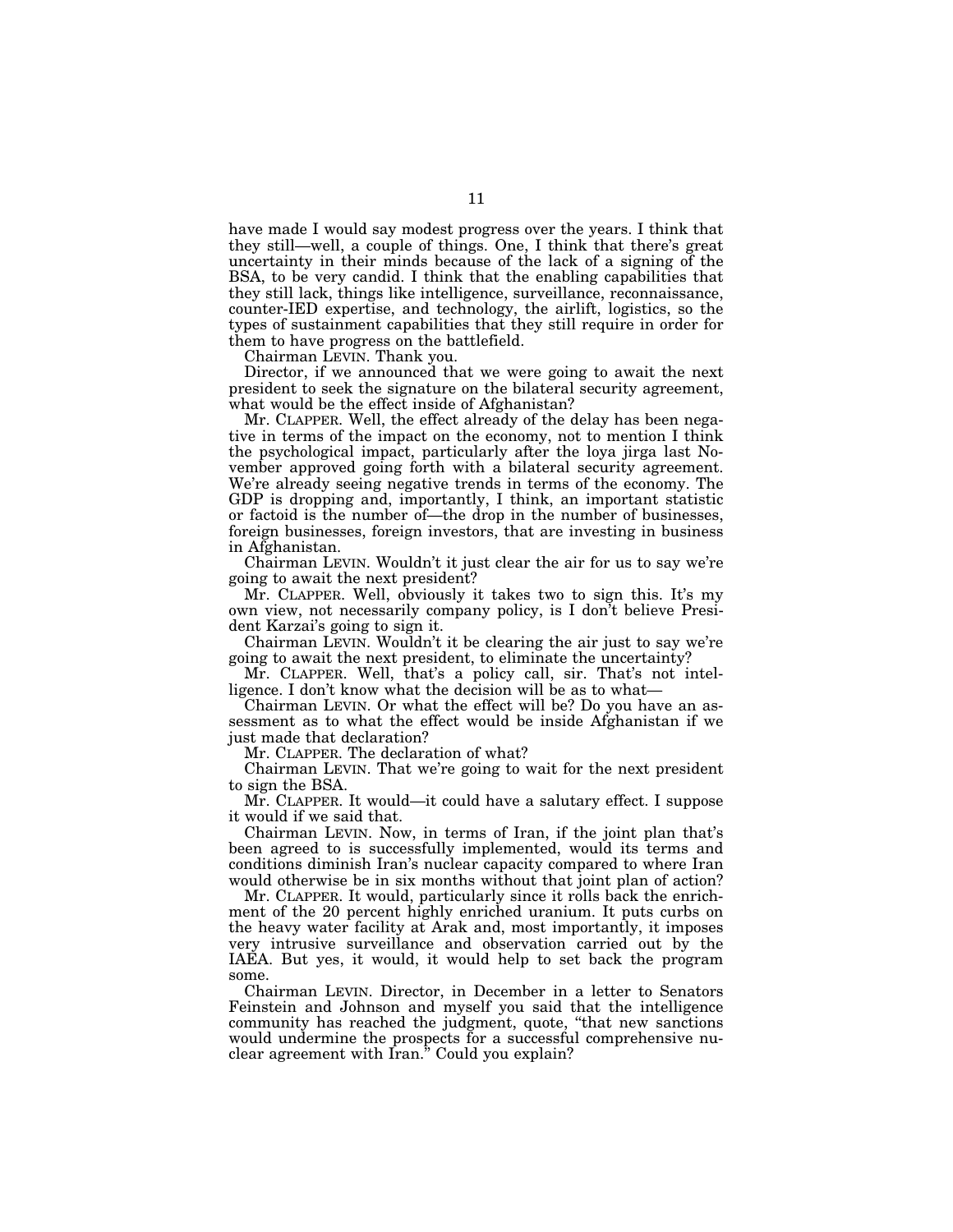Mr. CLAPPER. Well, we think at this point, given the impacts of the sanctions that have been imposed already, which have been quite substantial in terms of the contraction of the Iranian economy, unemployment, inflation, etcetera, and the availability to them of getting access to their foreign Reserves, have been quite substantial. So our belief is, our assessment is—we don't actually know, but I think our assessment—would be that further sanctions at this point would probably be counterproductive.

But it's important to remember that the Iranians understand our government and how we operate, and so in my view the implicit threat of additional sanctions is more than sufficient.

Chairman LEVIN. All right. Then finally, relative to Syria. What impact would a more robust program of training and equipping vetted members of the moderate Syrian opposition have on the ongoing conflict? Could it put additional pressure on Assad?

Mr. CLAPPER. Well, it could help. To the extent that we can put through and train more people that are vetted, that would probably be helpful.

Chairman LEVIN. Thank you.

Senator Inhofe.

Senator INHOFE. Thank you, Mr. Chairman.

I had six things I was going to ask, but I think Director Clapper answered two of them in a lot of detail. But I want to mention something else about Snowden, the tide of war, and then of course AFRICOM, and then one other question about Iran.

First of all, I thought you covered it very well, Director Clapper, in terms of what Snowden has done. The disturbing thing is, and we hear from an awful lot of people, they treat him as if he's a hero. I look at him more as a traitor. I would like to get from each one of you that he has—probably you'd agree that he's perpetrated the single greatest compromise of classified information in American history; and then second, have each one of you respond that— I believe that the vast majority of the 1.7 million documents that were stolen have nothing to do with the NSA or surveillance programs and if disclosed or placed in the hands of adversaries will undermine our ability to defend our homeland. Just something so that people will understand that the vast majority of this stuff really has nothing to do with the rights that people are concerned about under the NSA.

Mr. CLAPPER. Well, yes, sir. As I indicated in my oral statement, the revelations have gone way, way beyond the concerns about the so-called domestic surveillance programs. To quantify this, it's a very, very small portion of the totality of what he's looked at. The 1.77 million is simply an assessment of what he looked at. We don't actually know what he actually took and what he's provided to his accomplices. But that's why I said in my statement that potentially this is by far the most damaging set of intelligence revelations in the Nation's history.

Senator INHOFE. General Flynn, do you agree with that?

General FLYNN. Yes, Senator, I absolutely agree. The majority of what he took, without going into the details of the types of capabilities or components, have nothing to do with NSA.

Senator INHOFE. Back when AFRICOM was started I was most interested in that and it was good that we did it. However, setting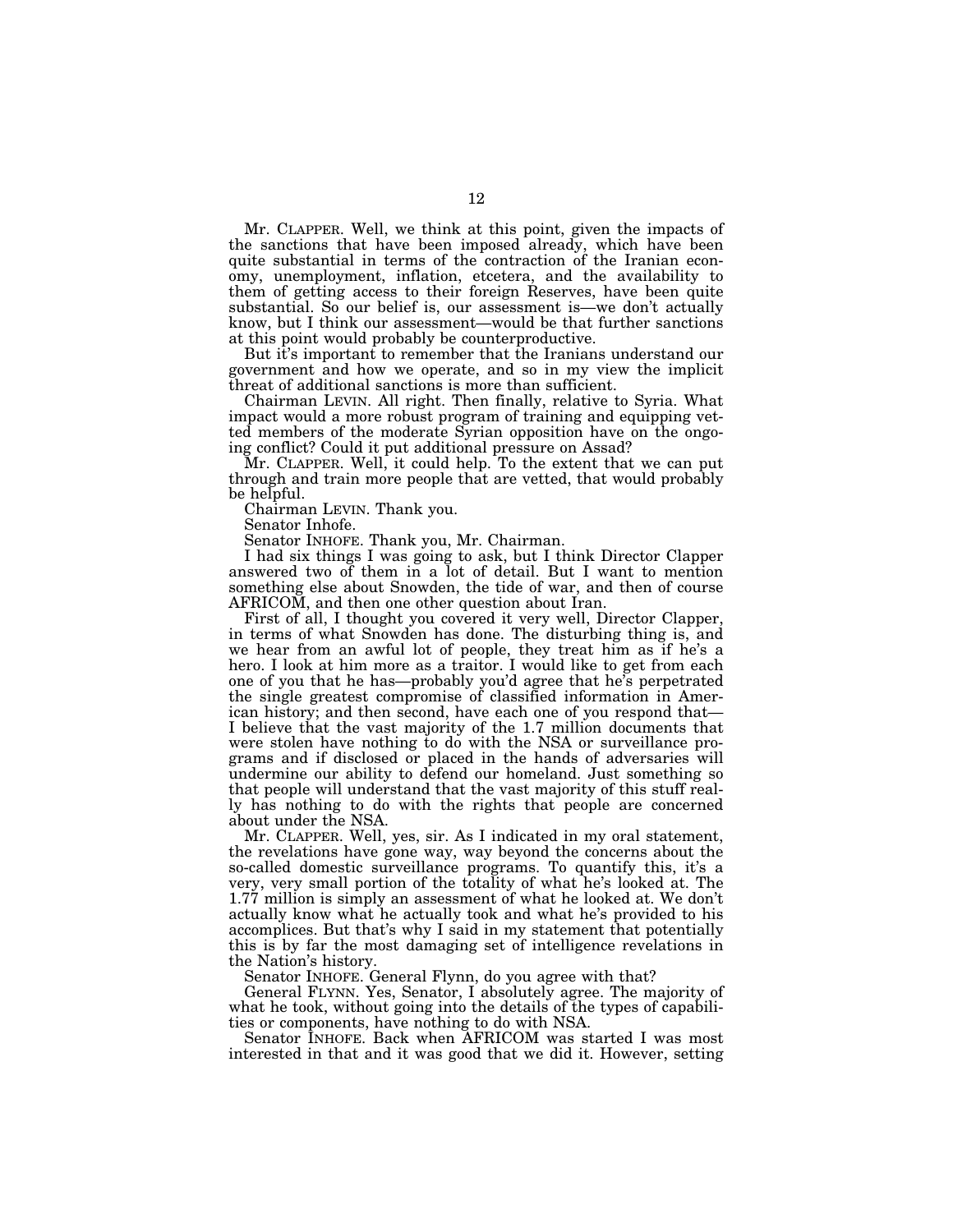it up so that they don't have control over their own assets comes back to haunt us, I feel, quite often.

Put that chart up, if you would, over there.

[The information referred to follows:]

If you look and see how much is going on right now in northern Africa and the fact that they are dependent upon EUCOM for their resources. I just got back from Africa, from EUCOM headquarters, and from that general area. I just would kind of like to have you comment as to your concern. In Africa headquarters I was briefed that only 12 percent of all the requests of ISR—that's intelligence, surveillance, and reconnaissance—are being met, due to the lack of resources.

My concern has been that—and I'd like to have you give me your assessment as to the resources that are there, the assessments that have been made that only 12 percent of the concerns are being met or being addressed. Because my concern is that it's being budgetdriven as opposed to risk-driven. What are your thoughts about AFRICOM right now and the resources they have? And of course, you mentioned, General Flynn, in this time of the budget restraint. That's my concern, that this is all budget-driven. Comments on that?

Mr. CLAPPER. Well, sir, I can comment on certainly the threat that we see evolving in Africa. The map is quite suggestive of that. In both what's called the Sahel and then the Maghreb along the northern coast of Africa, we see a proliferation of either al Qaeda or al Qaeda wannabes or other terrorists who profess violence. And of course, it's kind of a perfect storm of conditions there, with large ungoverned areas, porous borders. The place is awash in weapons, primarily from Libya, and you have either unwilling or incapable security services able to go after these people.

For the most part they don't pose a direct threat to the homeland now, but they certainly could in the future.

As far as AFRICOM is concerned, I'll defer to General Flynn, but just to say it is clearly an economy of force operation. I think General Rodriguez has done a superb job in marshalling the resources he does have, particularly in monitoring the situation in South Sudan.

One other point I'd mention, since the President of France is here, is that the French have capability in that part of the world from their history and they have great access, and have laid out a strategy in which they want to pursue terrorism. Of course, I think they would look to us and we're certainly going to try to do all we can to assist them, particularly with respect to intelligence. Mike.

General FLYNN. First, I appreciate you asking the question. I mean, I think that that map is very telling in terms of the threats that we face in AFRICOM. I think for viewers, one of the things to point out, where that number "8" is at the top there, which is on the coast of Algeria, down to the Gulf of Nigeria where the number "10" is, that distance is about the distance from New York to Los Angeles. So the scale of what we're talking about in AFRICOM and Africa as a continent is just huge.

I think in terms of what AFRICOM is trying to do is they are working very hard to build African capacity where they can, basi-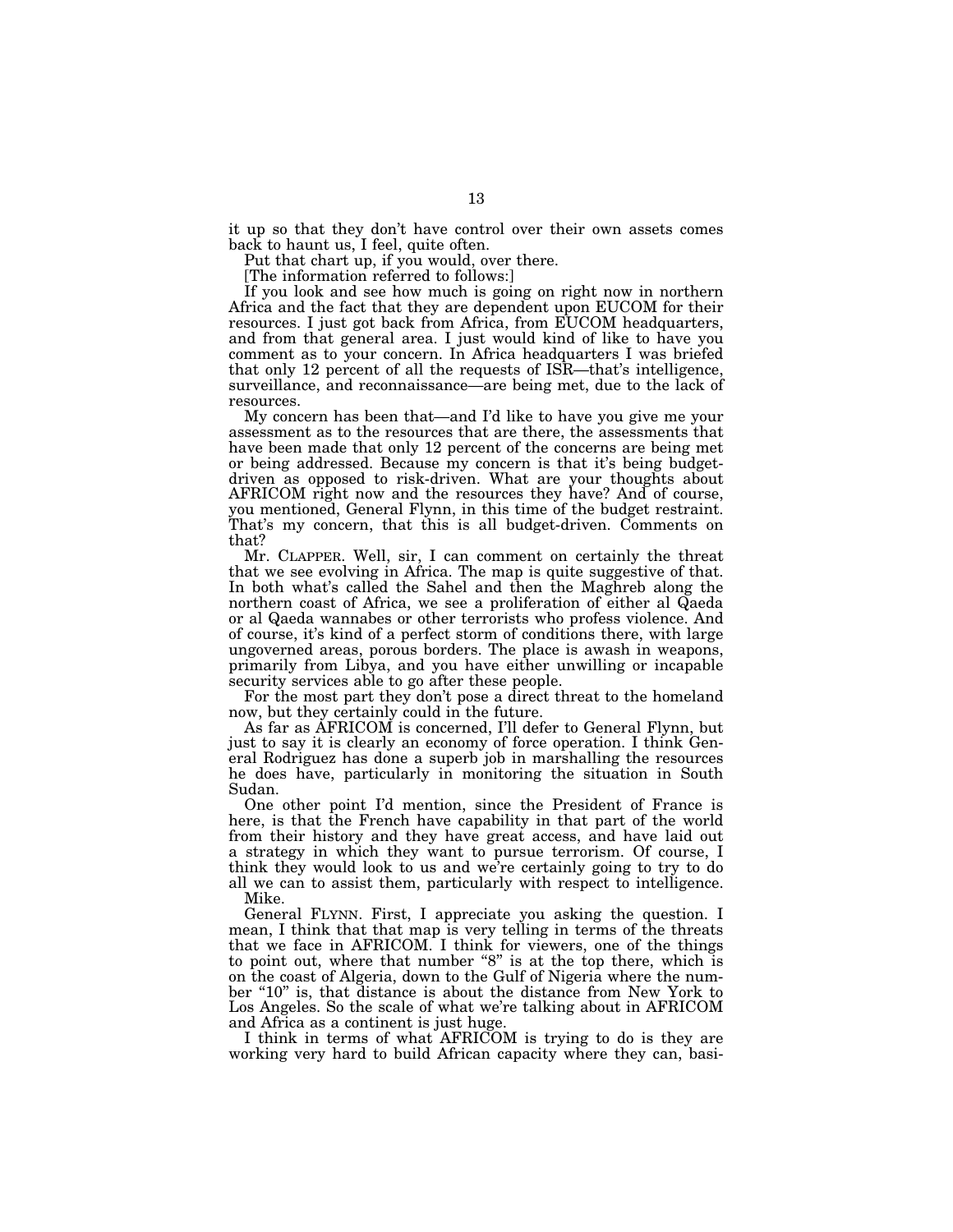cally partnering with the African nations to be able to build capacity bilaterally and then via coalitions. One of the capabilities that is a shortcoming, a major shortcoming, and we appreciate all the help from Congress on this, is the need for intelligence, surveillance, and reconnaissance capabilities, not just the capabilities that fly, but also the human intelligence and other aspects of ISR.

Then I think, as the Director just highlighted, the reliance on other partners, particularly European partners that do support many of these operations that are going on in Africa, that reliance is really critical for us.

Senator INHOFE. My time has about expired, but I just want, if I can get an answer from each one of you. I keep hearing these things that different people in the administration are talking about that al Qaeda is on the run, on the path to defeat. If you look at this chart up here, it depicts that the al Qaeda and its allies have a presence and are now operating. To me it's just the opposite of that.

Just yes or no, each one of you: Is al Qaeda on the run and on the path to defeat?

Mr. CLAPPER. No, it is morphing and franchising itself, and not only here, but other areas of the world.

General FLYNN. They are not.

Senator INHOFE. Thank you.

Chairman LEVIN. Thank you, Senator Inhofe.

Senator Reed.

Senator REED. Thank you, Mr. Chairman.

Thank you, gentlemen.

General Flynn, could you briefly give us an update on the Defense Clandestine Service, including its purpose and how it relates to other agencies and organizations?

General FLYNN. Thanks for asking the question, Senator. The purpose is to provide human intelligence collection capability for defense and national requirements, principally for defense requirements. I would just say that in three areas we have seen significant improvement, and that is our field presence, which we have expanded our footprint overseas primarily. The second area is building stronger partnerships, not only with allies and other nations, but also with our services and with especially Special Operations Command, and of course our great partner the CIA in this endeavor.

The last area, which is really part of instilling discipline into this whole system, we have seen a modest increase in our productivity in terms of reporting and just production from these capabilities that we have put out there over the last year.

Senator REED. Thank you.

General Clapper, can you comment on the Defense Clandestine Service from the perspective of its integration with other elements, since you're sitting at sort of the apex of the collection activities and other activities?

Mr. CLAPPER. Sir, you're speaking specifically of the Defense Clandestine Service?

Senator REED. How you view it.

Mr. CLAPPER. I am a big supporter of it. I'm a former Director of the DIA and actually stood up the initial Defense HUMINT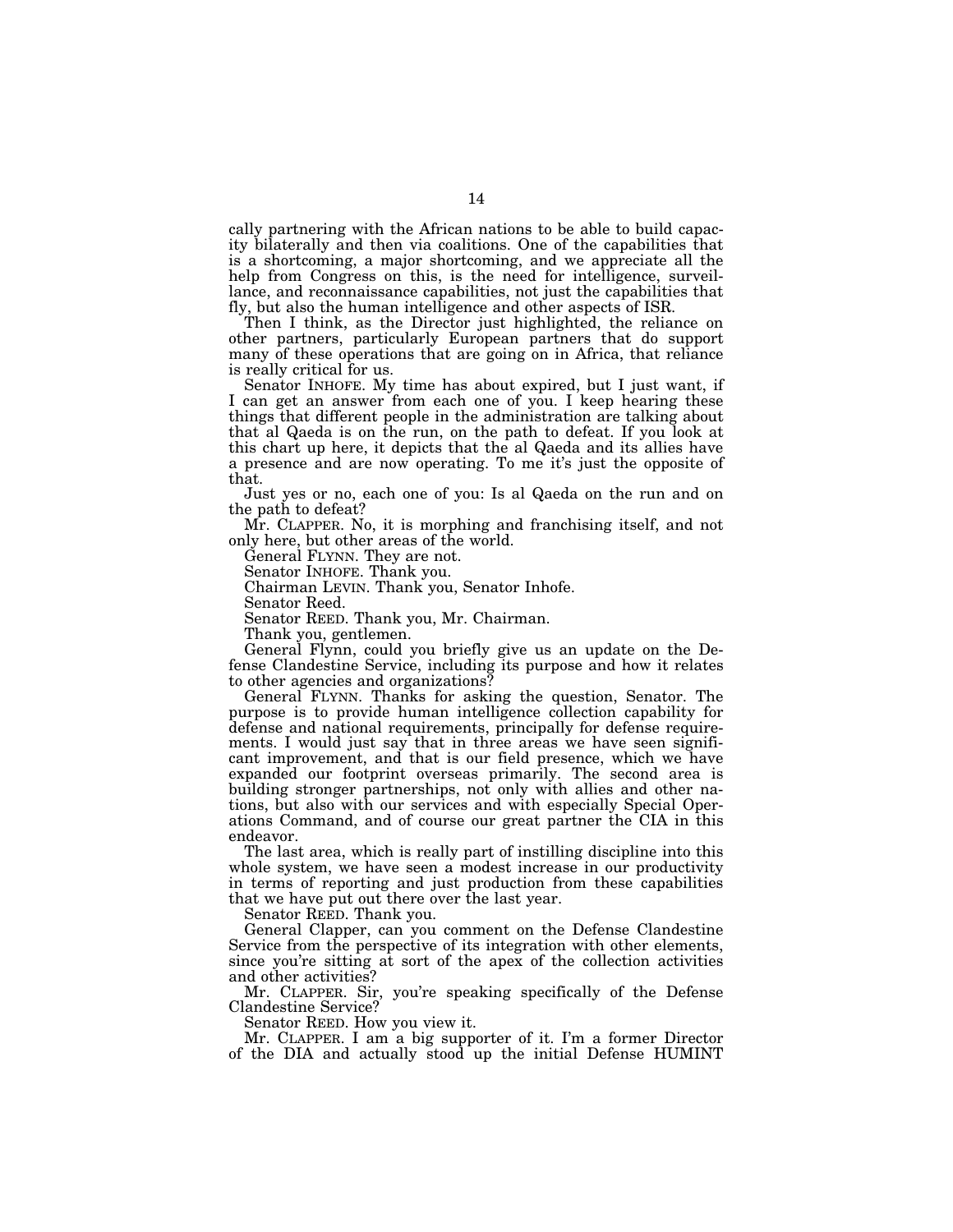Service when we combined strategic and HUMINT in DIA in the early 90s. So what this initiative to me is taking this to the next level. It represents professionalization, greater partnering with the National Clandestine Service, that is  $\widetilde{C}$ IA. So I'm a big proponent of it. I think it is a unique capability. Particularly the uniformed officers provide a unique service to the national Intelligence Community that no one else can do.

Senator REED. Thank you, General.

General, turning to Syria, you stated that there are possibly 7500 foreign fighters, or General Flynn did, which raises multiple issues, but two I want to concentrate on. First is stemming the flow of foreign fighters into the country, and perhaps just as importantly or maybe more importantly, tracking them as they exfiltrate from the country.

Can you comment on both points, and also how, particularly with respect to tracking them as they leave the country, that you are sharing this information with all of the relevant agencies—FBI, TSA, ICE, etcetera—so that we don't find ourselves—

Mr. CLAPPER. Yes, sir. That estimate, by the way, is probably conservative. Those are the ones we can actually account for. There are probably more.

This is a huge issue in Europe with our European allies and they share with us and we share with them on this. That's the critical element in terms of sharing. They are very, very concerned about it.

Part of the problem—I can be more specific in a closed environment—is the in some cases lax rules about terrorists as they transit through intermediate countries. That's about all I can say in open session. We're trying to work that agenda as well.

But absolutely, sir, particularly those who may have, even if they're aspirational, designs on not only potential attacks in Europe, but attacks here. So we are sharing this. I think the Secretary of Homeland Security Jeh Johnson recently spoke to this very issue recently.

Senator REED. Just to be sure I'm clear, there is a conscious, deliberate effort to identify all these foreign fighters in Syria now and to be prepared, through cooperation with our agencies and other countries, to follow them if they come out? Is that fair?

Mr. CLAPPER. Yes, sir, as best we can.

Senator REED. Thank you.

Let me ask you another question. You commented about Mr. Snowden. Is it your sense that some of the vast amounts of information that he has collected could reveal agents, units, sources that we have?

Mr. CLAPPER. Yes, sir.

Senator REED. Thank you.

Mr. CLAPPER. Both assets and those of our own people that are undercover.

Senator REED. General Flynn, you spoke about weapons of mass destruction, which is critical. But are these generally chemical weapons or biological weapons? Is that what you're talking about, because WMD also-

General FLYNN. Yes, mainly chemical and biological capabilities. Senator REED. Thank you. Thank you very much.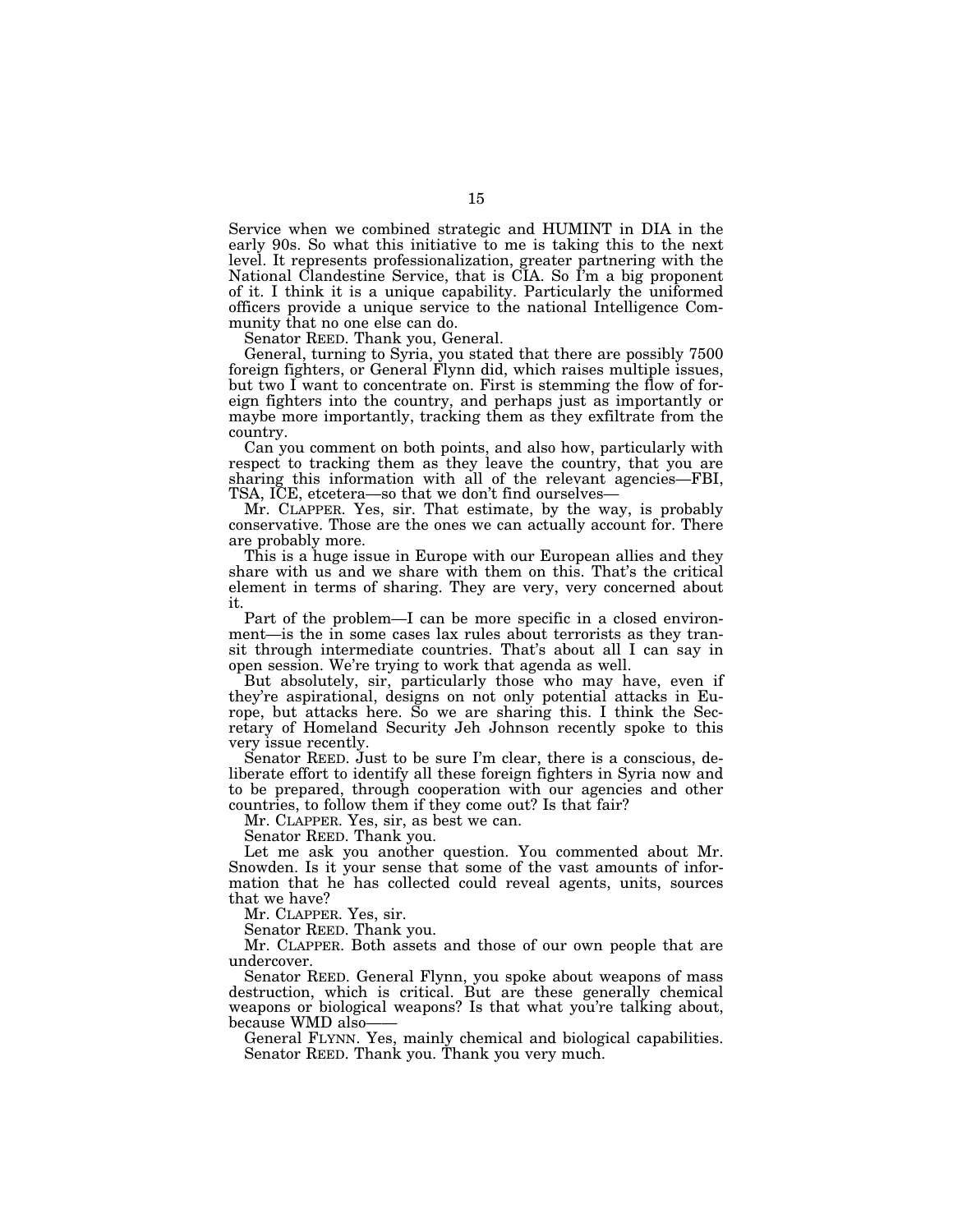Thank you, Mr. Chairman.

Chairman LEVIN. Thank you, Senator Reed.

Senator McCain.

Senator MCCAIN. Thank you, Mr. Chairman. I thank the witnesses.

General Clapper, Director Clapper, you say in your statement ''President Assad remains unwilling to negotiate himself out of power.'' Does that mean that you believe the prospects of anything meaningful coming out of Geneva and now Geneva 3 or whatever it is are minimal?

Mr. CLAPPER. Well, sir, I'd say my expectations and I think the IC's expectations about the outcome of Geneva 2 have been pretty modest. Hopefully what they've been talking about, to the extent that they'll talk to each other, is humanitarian issues. But in terms of long-term political solution, I think that's problematic.

Senator MCCAIN. So the premise of Geneva 1 was the transition of Bashar Assad from power and that is very unlikely, certainly given the circumstances on the ground.

Mr. CLAPPER. Well, it takes two, two parties, to have a negotiation. I think the Syrian regime position is that's not negotiable for them.

Senator MCCAIN. You know, this map that Senator Inhofe pointed out, I think that map would have looked dramatically different in January of 2009 than it does today.

But going back to Syria, have you seen the horrific pictures that have been—I'm sure you have—revealed recently of the documented examples of torture and murder? Have you seen those documents?

Mr. CLAPPER. Yes, sir. They're terrible. When you consider the humanitarian disaster, in addition to the 2.5 million refugees, the 6.5 or 7 million that are internally displaced, the 134,000-plus people who have been killed, it is an apocalyptic disaster.

Senator MCCAIN. Do you believe those documents are authentic? Mr. CLAPPER. As best we know, yes, sir.

Senator MCCAIN. So it's your professional opinion that they are authentic?

Mr. CLAPPER. I believe they—I have no reason to doubt, and it would be different that something of that magnitude could have been fabricated.

Senator MCCAIN. Thank you.

So the situation, as I quote from your statement, is that ''The regime and many insurgents believe they can achieve victory, given their respective capabilities.'' In other words, the next six months will be basically status quo, in your written statement?

Mr. CLAPPER. Sir, I think what we're facing right now is kind of a prolonged stalemate, where the regime doesn't have the staying power to hold onto areas they clear and, with the external support to the oppositionists, they will continue to be a thorn in the side for the regime.

Senator MCCAIN. So the statement of the President of the United States that it's not a matter of whether, but when, Assad will leave power, is no longer operative, nor the testimony before this committee by the Chairman of the Joint Chiefs of Staff and then-Sec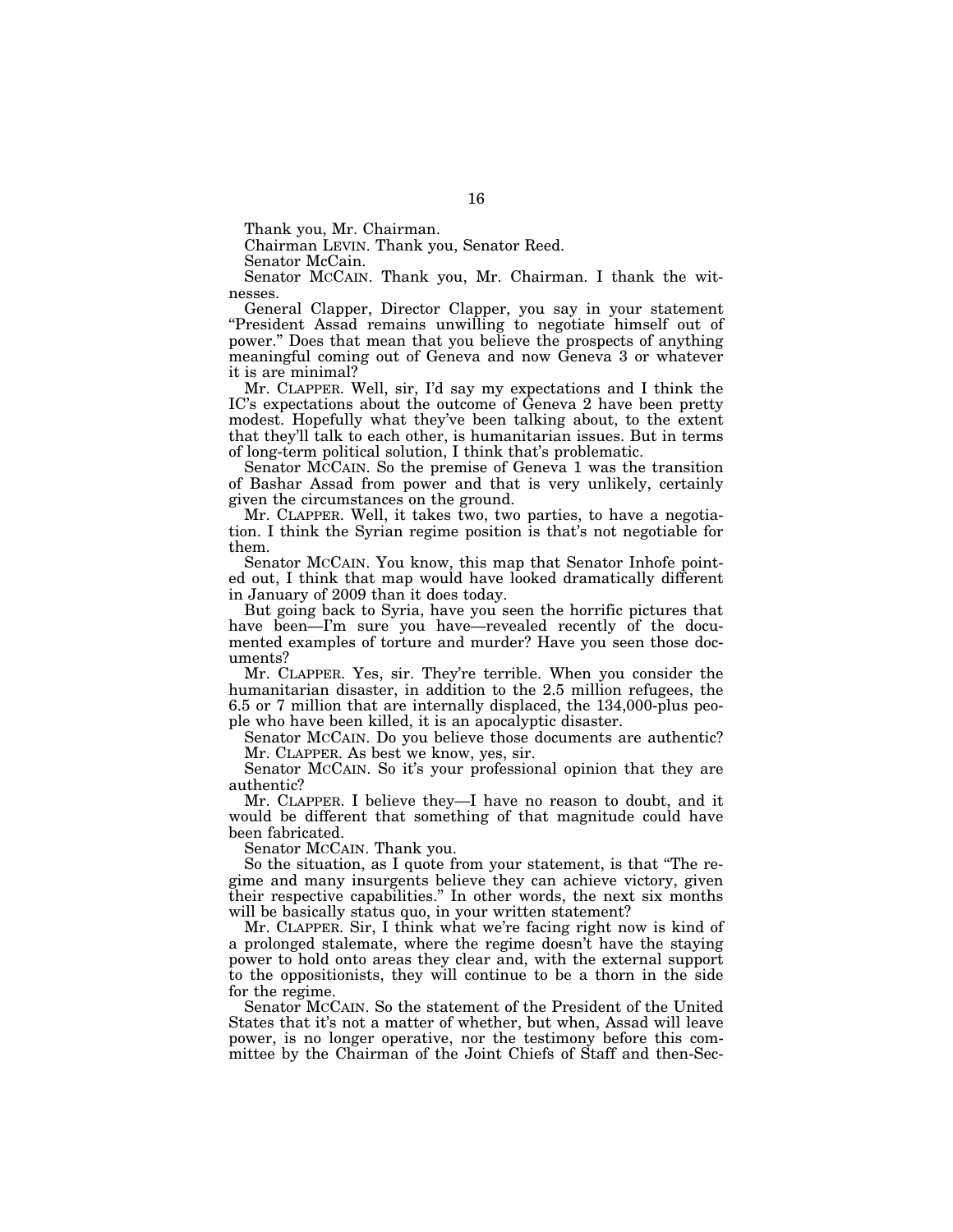retary of Defense Panetta that, quote, ''The departure of Bashar Assad is inevitable.''

Would you agree that the situation was dramatically changed on the battlefield when 5,000 Hezbollah came in, the Iranian Revolutionary government, and the increased weapons supplies from Russia? Would you agree that the basically had a significant effect on the battlefield?

Mr. CLAPPER. Well, I was one of those—in fact, I think I may have said it here last year, that at the time, at some point Assad's days are numbered; we just don't know the number. But what has made a huge difference, of course, has been the external support from—well, from Russia, Iran and its surrogate Hezbollah.

Senator MCCAIN. And Syria and Iraq has become an al Qaeda training ground and transit point back and forth for al Qaeda and al Qaeda-affiliated groups?

Mr. CLAPPER. Correct. It's a very porous border there.

Senator MCCAIN. So we now—really, when you look at Lebanon, Jordan, Turkey, even Kurdistan, this is to a large degree a regional conflict, would you agree?

Mr. CLAPPER. It certainly has regional implications, absolutely.

Senator MCCAIN. And 7,000 foreign nationals would want to return some day to their own country.

Mr. CLAPPER. That's the presumption. That's the going presumption.

Senator MCCAIN. And the 26,000 who are there are extremists that, as you point out, who would like to attack to United States of America. In your words, intentions.

Mr. CLAPPER. Well, not all 26,000 necessarily. By the way, that is the high end for the extremists. But there are—Al-Nusra Front has long, for example, has long professed a desire ultimately to attack the homeland.

Senator MCCAIN. So the longer this goes on, really, and the more foreign fighters that go in, etcetera, etcetera, the more likely there is a greater and greater threat actually to the United States of America; would you agree?

Mr. CLAPPER. I would.

Senator MCCAIN. So could you tell me in your mind what are some of the options that we could examine in order to change this stalemate on the battlefield, basically, as you've described it, and I agree with?

Mr. CLAPPER. Well, sir, there are some things we could do that, at least in my domain, that are probably best left to closed session. But there are some things. I'm not sure we can dramatically increase our assistance, but at least on my front, which is the intelligence area, there are some things we could do.

Senator MCCAIN. I thank you, and I understand why. But there are additional measures we could take that we haven't taken; is that true?

Mr. CLAPPER. I'm sure there are, but it's not my—it's not my place to speak to those.

Senator MCCAIN. I understand that.

Finally, I guess as my time runs out, it's a little difficult for a Syrian mother to differentiate whether her child has been killed by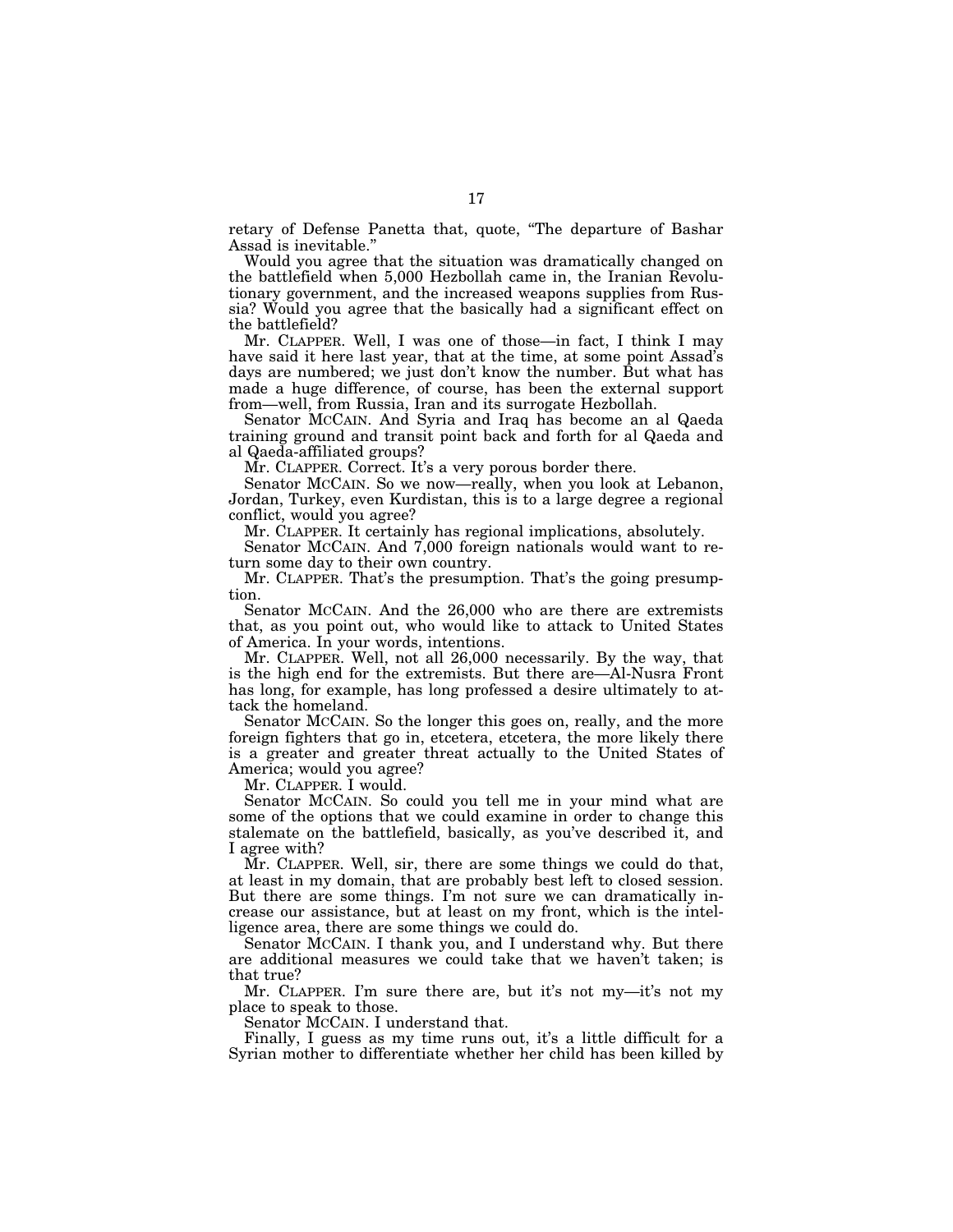a chemical weapon or starved to death or by a conventional weapon; would you agree?

Mr. CLAPPER. Well, absolutely, yes, sir.

Senator MCCAIN. Thank you, Mr. Chairman.

Chairman LEVIN. Thank you, Senator McCain.

Senator Donnelly.

Senator DONNELLY. Thank you, Mr. Chairman.

Director Clapper and General Flynn, thank you for your service and I thank the people of your organizations for their service as well. You know, as I ask these questions, if they are—if the answers should be in a closed session, I'm sure you will let me know.

But one of the things that we worry about, obviously there are cyber-attacks, but physical attacks. What I always think is, what keeps me up at night when I think about what can happen next? You know, I wonder what your greatest fear is as to a physical attack here in our country?

Mr. CLAPPER. You're speaking of a kinetic attack against the country?

Senator DONNELLY. Yes, sir.

Mr. CLAPPER. Well, I would worry more, frankly, about cyber and the potential damage that that could cause if it were on a largescale basis. Fortunately, the Nation-state entities that have that capability probably have lesser intention to do so, whereas the nonstate entities that have less benign intentions don't have the capability. So that's kind of the mode we're in right now.

That's why I'm very concerned about kind of the up-and-comers, if you will, not the first line, which of course means China and Russia, but the others that have more malign intent towards us, as they acquire greater capability.

Senator DONNELLY. General?

General FLYNN. I just would answer it by really two things. On the cyber side, I think an attack against our critical infrastructure that would have potential damaging effects, our transportation, health care, clearly financial, is an area that we have to pay very, very close attention to, and our energy sector.

On the kinetic side, there's a range of things that keep me up at night. When you see these Mumbai-style attacks, what happened in the mall in Nairobi, what happened during the Boston Marathon, those are the kinds of things that we have to continue to work together in the intelligence community to make sure that we're working as seamlessly as possible to share everything that we have, not only within the defense side and the national side, but also on the Federal, State, local, and tribal level. I think that that's really an important aspect of what we're trying to do in the intelligence community, is to work on integration of our intelligence system.

Senator DONNELLY. That's where I wanted to go next, was the integration, because I think back to 2001 and I think of things that, when put together, here is a pilot school and people are being trained there, how good is the coordination today in terms of all the different organizations talking to one another to say, look, we have something that looks a little off here, but we want to put it out to everybody else to see what you think.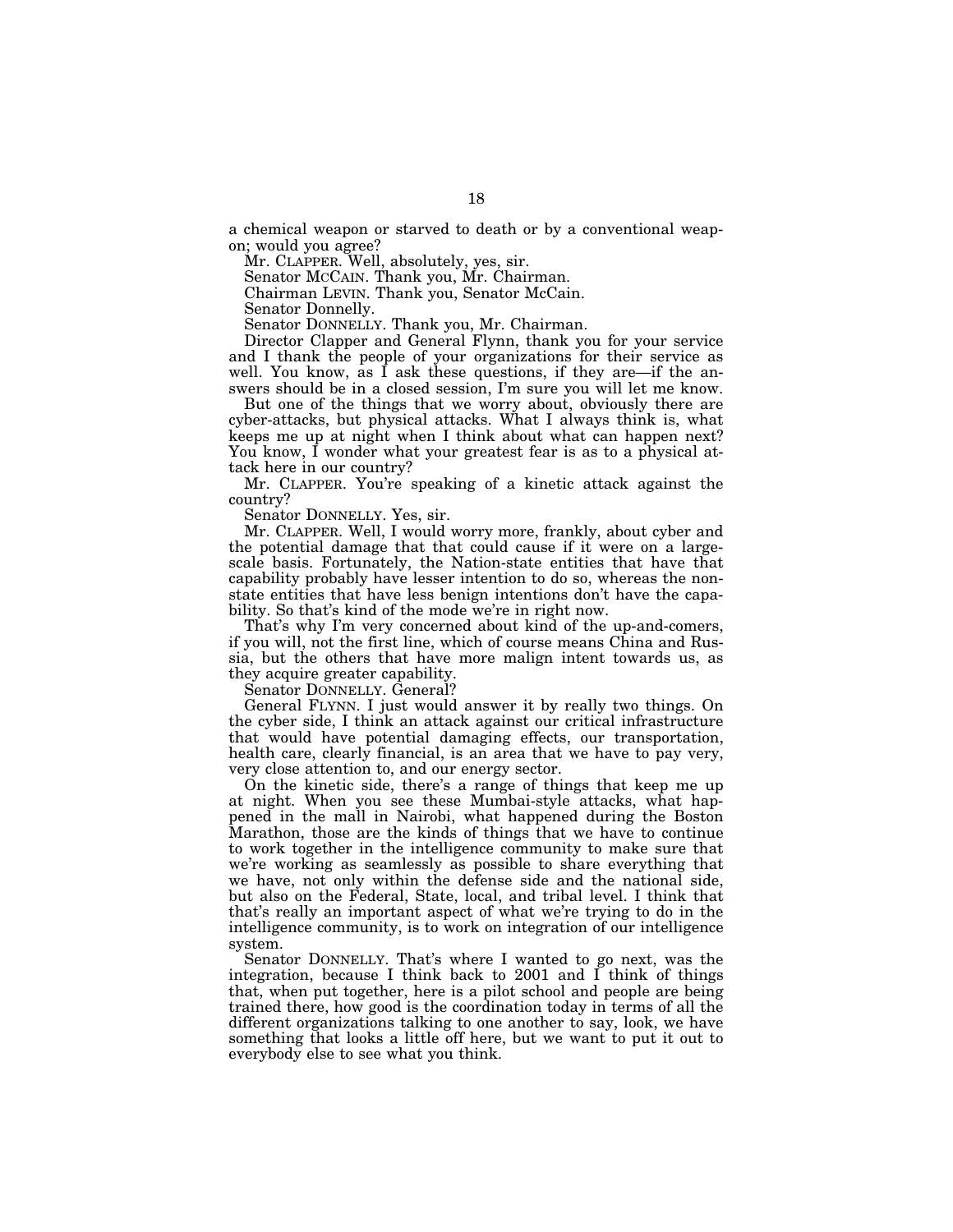Mr. CLAPPER. Well, sir, I was around then in the intelligence community and I would tell you that I think it's vastly improved. I think emblematic of that particularly has been the integration of the FBI into the intelligence community. That's made a huge difference in terms of penetrating what had been this firewall for many, many years between foreign and domestic.

The standup of the Department of Homeland Security has facilitated that as well, as they engage with the State, local, and tribal entities. So I think there's been a lot of improvement, but this is a journey and not a fixed end point.

Senator DONNELLY. In regards to the Snowden damage, when we look at that—I just saw a report, and I don't know how accurate it was, where they said, well, he used simple software to pull this off. I guess the fear is—and you certainly hope there is not a next Snowden—but what steps are being taken or how are we making sure that when we put all this effort in that somebody with a couple of different software packages or their innate talent cannot do this again?

Mr. CLAPPER. Sir, of course in Mr. Snowden's case it was kind of a perfect storm for him since he was a systems administrator and a highly skilled, technically skilled IT professional. So he knew exactly what he was doing, and it was his job as a system administrator to range across a lot of databases, and he was pretty skilled at staying below the radar so what he was doing wasn't visible.

Had he been at Fort Meade proper, at NSA headquarters, the likelihood is he would have been detected a great deal sooner. So we are deploying—and the NSA and the rest of the intelligence community has done a lot of things in terms of two-man control and tightening up discipline on the privileged users and who has access. We are going to proliferate deployment of auditing and monitoring capabilities to enhance our insider threat detection. We're going to need to change our security clearance process to a system of continuous evaluation.

That all said, though, there are no mousetraps that we can say, that we can guarantee that we'll never have another Edward Snowden. Our whole system is based on personal trust. We've had historically, unfortunately, egregious violations of that personal trust. We have them right now and we'll have them in the future. But our job is to ensure that we can detect sooner and consequently deter revelations of this magnitude.

Senator DONNELLY. Finally, I want to ask about, you talked about organizations and materials they have that could cause incredible damage, whether it's a portion of WMD or they have these chemicals here, those chemicals there. And it's not always government; it is shadow organizations and others. In terms of tracking them, do we have a pretty good idea where these groups are located?

Second, you mentioned that these attacks are just as likely in Europe as they would be here. Possibly you look at the situation in Chechnya, that Russia is also a potential. Are we working with these other governments even when they're not the most friendly to us, number one? Number two, are we tracking these groups on a constant basis?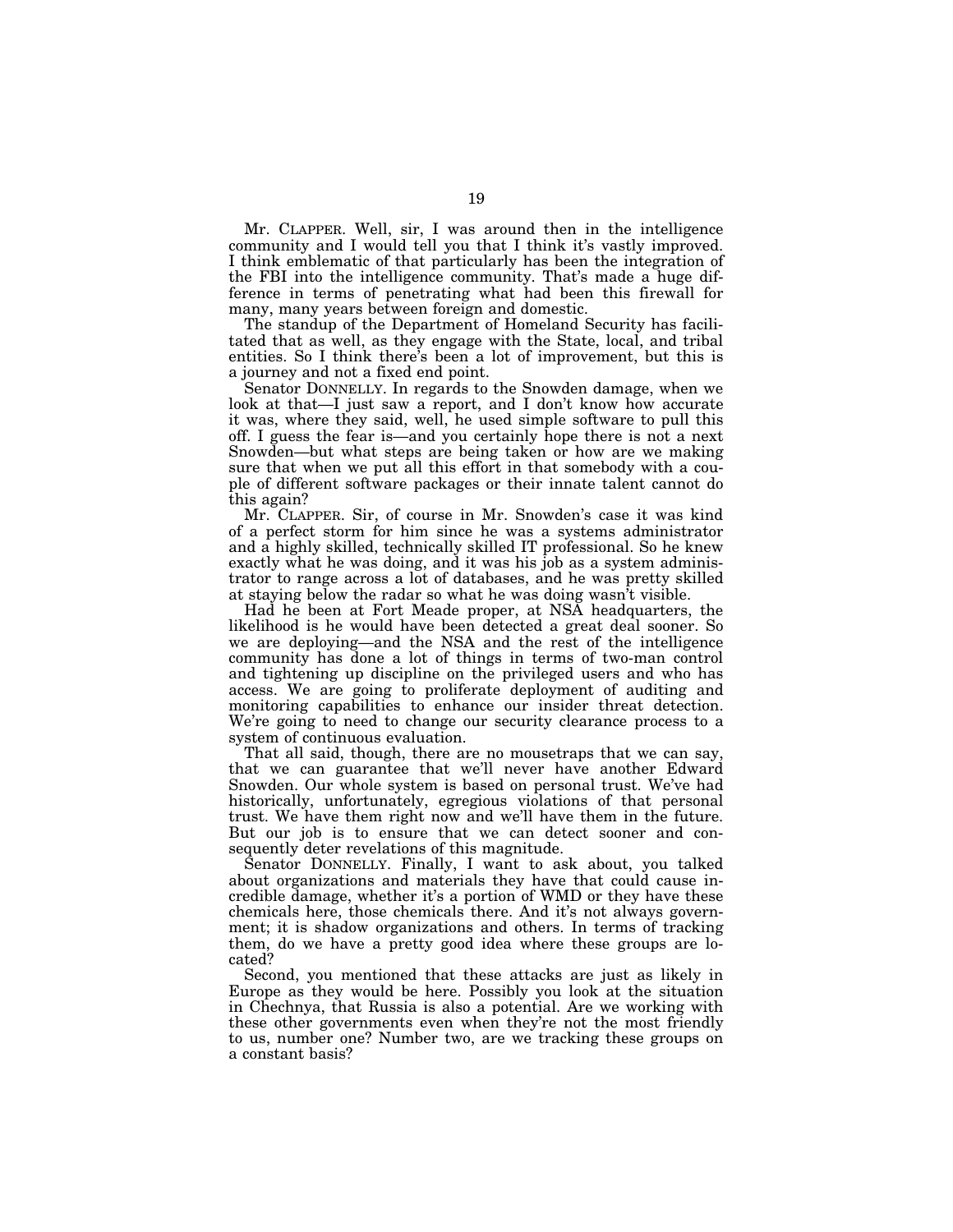Mr. CLAPPER. Well, we track them as best we can. This is a very tough intelligence problem. This is particularly daunting with respect to BW since there are so many dual applications where you cannot—it's not readily evident that something is being done for nefarious purposes.

The other thing that kind of helps us a bit, as we've seen in Syria, is that without the required expertise and the industrial infrastructure capability it's pretty hard for these groups to do much with them. But this is something that we watch very carefully.

And yes, we attempt to cooperate as broadly as we can with all foreign partners, to include the Russians, who have—I think their level of cooperation has improved as time has gone on here and now that we're into the Sochi Olympics, particularly with respect to external threats.

Senator DONNELLY. Thank you.

Thank you, Mr. Chairman.

Chairman LEVIN. Thank you, Senator Donnelly.

Senator Chambliss. Senator CHAMBLISS. Thanks, Mr. Chairman.

Gentlemen, we often forget that the men and women that serve under you are putting their lives in harm's way every single day and, in spite of all the difficulties that we face that you've alluded to, we can never forget the fact that those men and women have done an outstanding job over the last several decades, but particularly as you back from September 11 forward they've done an amazing job of collecting intelligence and providing it to your customers to ensure that America has not sustained another major attack. So please express to them our appreciation for their great work.

Director Clapper, one country that has been a valued partner for so many years that it's kind of gotten lost in the shuffle of what's been going on in the Middle East particularly and in Africa over the last several weeks and months is Egypt. Egypt has been a strong ally for so many years, a great partner in the intelligence community as well as otherwise. We've had military operations as well as intelligence operations with Egypt for decades.

Now there's a lot of turmoil over there. When President Mubarak was ousted, the administration quickly threw him under the bus and embraced the Muslim Brotherhood, who came into power. There's been no change in the position of the administration that I'm aware of on that. Even if there has been, I can tell you, having just returned from another trip to the Middle East as well as having conversations with other allies from the Middle East over the last few days and weeks, there is a strong perception in that part of the world that the United States is still embracing the Muslim Brotherhood, particularly in Egypt, from a political standpoint.

With all of the opportunity for training in the Africa region, particularly libya and Syria and other countries that are not far away from Egypt, give us your assessment as to the security condition of Egypt today, particularly as they move into elections, and where are we headed there?

Mr. CLAPPER. Well, Senator Chambliss, first thank you very much for your commentary about the work of the men and women of the intelligence community. We certainly will convey that. I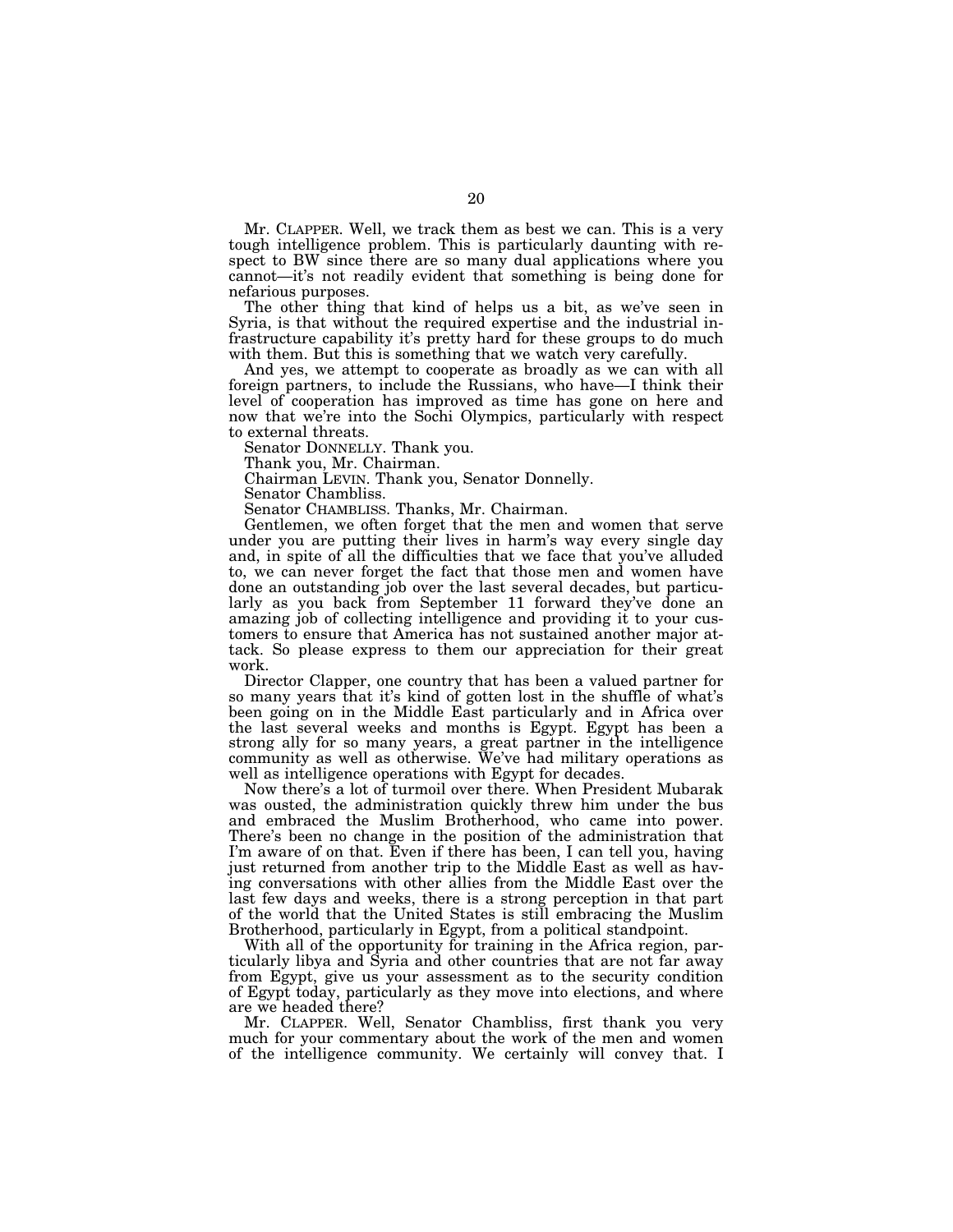think you're quite right to highlight the importance of Egypt just from the standpoint of its prominence from a population standpoint, if nothing else. It is a centerpiece in the Mideast, a very strategic ally because of access to the Suez Canal, the peace treaty with Israel. You can go on as to why Egypt is so critically important.

The security situation there is something we're watching and are very concerned about, particularly in the Sinai, and the emergence of a group called Ansar Bayt al-Magdis, which is a terrorist group that is an al Qaeda wannabe, that has attacked the Egyptian military in the Sinai, of course poses a threat to Israel. There are other groups—Mohamed Jemaal, some of whom were involved in the Benghazi attack, and other groups in Egypt that we're very concerned about.

That said, what we have attempted to do—and John Brennan, because of his long familiarity with that area of the world, has I think led this effort for the IC—have attempted to reach out to the Egyptian security services and sustain our important relationship with them, despite all the vagaries of policy, to sustain a strong intelligence partnership.

Senator CHAMBLISS. General Flynn, I was also in Afghanistan on that same trip and the feeling of our military, our diplomatic corps, and our intelligence community is exactly the same when it comes to the future of Afghanistan, and that is there is just an uncertainty out there that's been created by the fact that no decision's been made by the administration on what sort of force structure will remain in place in Afghanistan to ensure that the gains that we've made over the years are going to remain in place and that there will be security provided for both the diplomatic as well as the intelligence community going forward, which is critical to ensure that those gains are maintained.

In looking at the elections that are forthcoming and taking into consideration Karzai, who I think is off the charts now, and his statement that he's not going to sign the BSA, when you look at the candidates who are up for election—and I know there's a significant number of them, but they can be narrowed down to serious candidates—it's my understanding that all of those have either publicly or privately said they intend to sign the BSA.

So what's keeping us now from going ahead and making a decision based on the fact that we know the BSA will ultimately be signed? Why shouldn't we go ahead and clear up that uncertainty that exists with American assets on the ground in Afghanistan?

General FLYNN. That's clearly a policy issue, Senator, in terms of what the final decision's going to be by the President. I would say, because I would echo what we've already discussed, the level of uncertainty, the potential loss of confidence by the people of Afghanistan, by the Afghan National Security Forces, is a real problem. The loya jirga that was already held last year, late last year, confirmed that the people of Afghanistan want this BSA signed. President Karzai has stated what he's stated.

I would just say that for the long term we just need to make sure that we also keep in mind the international community's commitment to this thing, to this effort, as we go forward.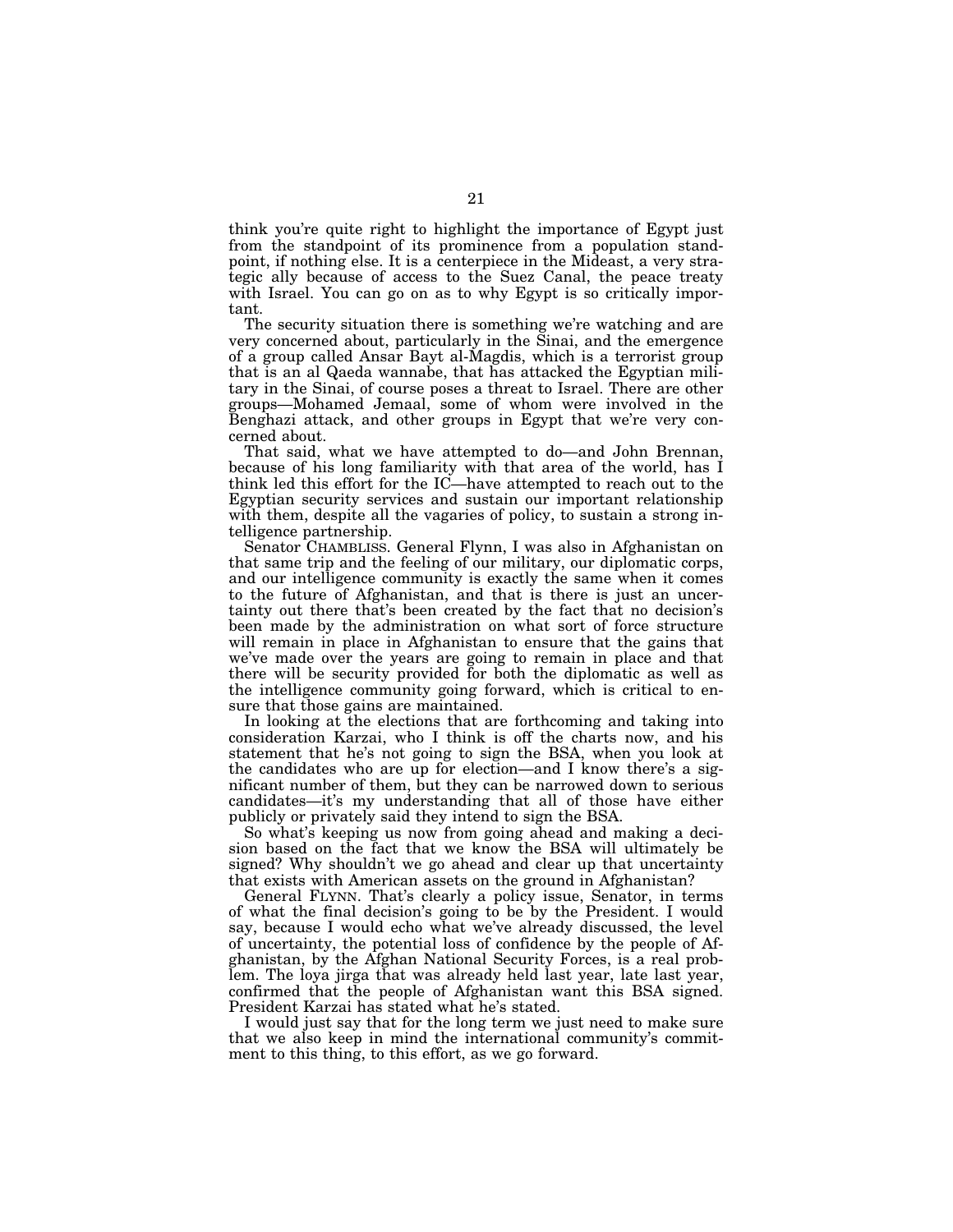Mr. CLAPPER. Among the 11 candidates, sir, they haven't coalesced around a lesser number. All 11 are hanging in there and at least publicly to this point President Karzai has not indicated a favorite. So what that sets up, of course, is the election and then probably after that a runoff of some sort, one or more runoffs to actually come up with an elected president.

Then you have to wonder, well, will the first act be to sign a BSA? So this could be a very prolonged process.

Senator CHAMBLISS. Thank you.

Chairman LEVIN. Thank you, Senator Chambliss.

Senator King.

Senator KING. Thank you, Mr. Chairman.

A couple of introductory comments. I'd like to echo Senator Chambliss' comment to both of you. Senator Levin and I went to the Middle East in the summer and my wife asked me my overall impression when I got back and I said: My biggest single impression is the quality of people we have working for us in the intelligence community, in the military, in the State Department; and, frankly, we haven't been treating them all that well recently, with shutdowns and furloughs and pay freezes.

I know it's sort of hollow to say we appreciate it, but we're not keeping up with what we ought to be doing. But I just want you to convey that there are people that realize sometimes I think we're getting better service than we deserve, frankly, and I wanted to make that statement.

The second is, I've been coming to these hearings now for a little over a year. In every single one that I've been in, the alarm bells about a cyber-attack have been sounded. I remember one of the witnesses said that our number one threat was a cyber-attack; the next Pearl Harbor would be cyber, etcetera, etcetera. And yet we in the Congress haven't done anything.

In 2012 there was a major cyber bill that didn't pass. This isn't a criticism of anybody individually, but I'm getting frustrated that this institution isn't moving on what we are told is the most serious threat that we're facing. There is some motion and discussion going on, but I for one would like to see that accelerated, because you both have pointed out that this is a major threat and is something we need to deal with.

First question. According to a Reuters story on the 12th of January, there is significant difference in the intelligence assessment of the civilian agencies and the military about the future of Afghanistan after 2014. Since you guys represent those two elements, are there differences and, if so, to the extent you can tell us in an open hearing, what are they? I understand one side is a little more—not a little more—a lot more pessimistic than the other. Mr. Clapper?

Mr. CLAPPER. First, thank you for your commentary about our people.

Just a brief word on the cyber legislation. I think it's clear we recently recognized we need a partnership with the civilian sector as, if nothing else, a first line of warning.

Ever since we've done national intelligence estimates on Afghanistan in 2007, I think we, the intelligence community, has always been probably occupying the half of the glass that's empty and oth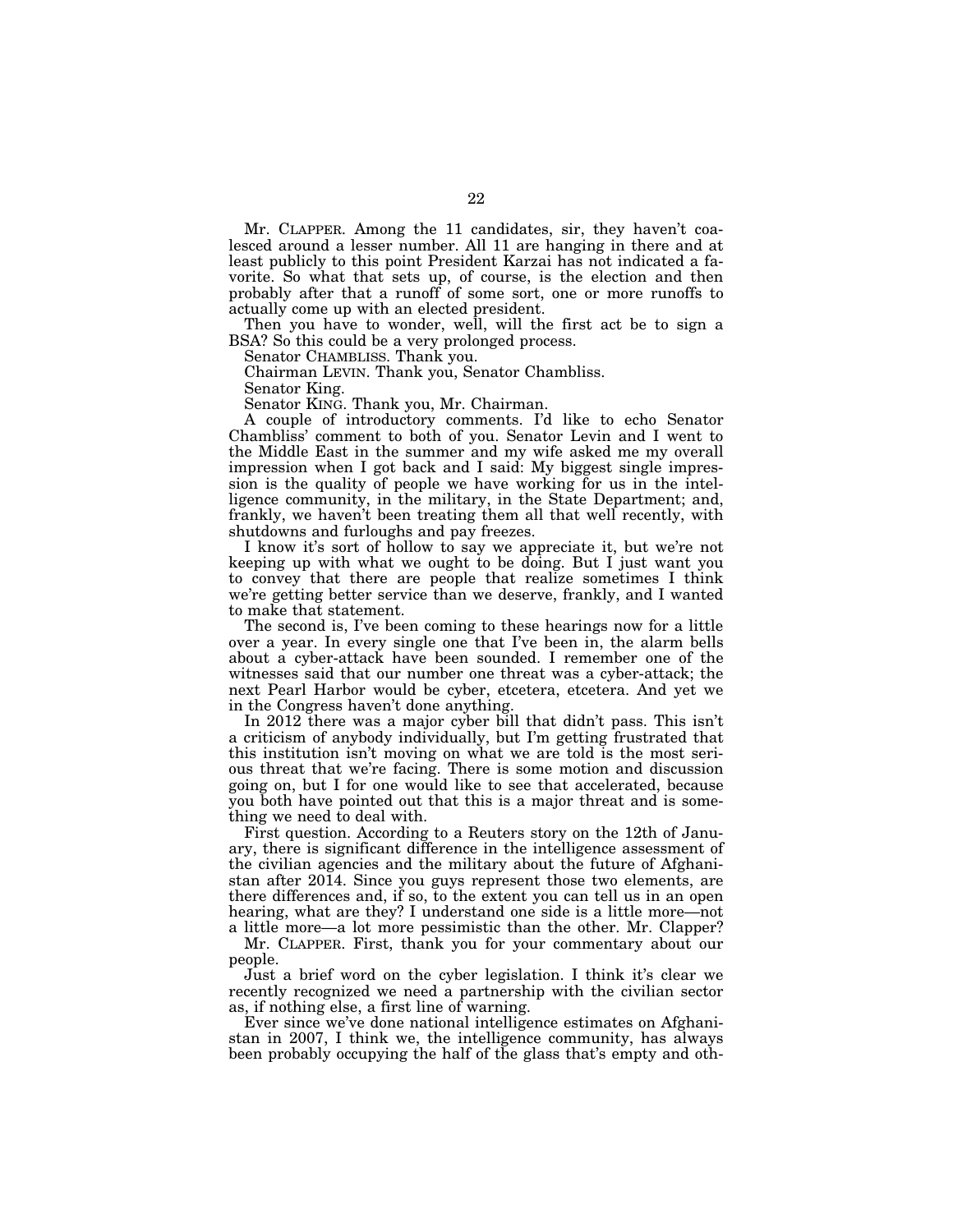ers, normally the Department of Defense, have occupied the half of the glass that's full. So there is I think some difference.

I think we in the intelligence community, though, are pretty firm about what the future of Afghanistan holds. I will tell you, the most important factor in influencing that future is the sustained external support for Afghanistan and the Afghan government in order to sustain the army, which is improving.

In our last NIE there's I think an instructive annex, Annex B, which speaks to the Russian history, and it does illustrate—we can argue about the comparison between the Russians and us and what the Afghan people think of them, but in the end it is that external support that is going to have the most influence on the future of Afghanistan.

Senator KING. That was going to be my second question. Just to be clear, you're talking about long-term fiscal support. How about any troop presence?

Mr. CLAPPER. Well, there is a debate about the importance, I suppose. To the extent that we can sustain an advise, train, and assist kind of mission, that will certainly facilitate the Afghan government and ensure its future.

Senator KING. President Rouhani—let's just turn to Iran for a minute—presents a different face. In your professional opinion, is this a difference in kind or just cosmetics?

Mr. CLAPPER. I think it's probably substantive, but I don't think—again, the supreme leader is still the supreme leader, and I think Rouhani, whom—they've known each other for over 30 years, have worked together before, so I do think the supreme leader does have faith and confidence in Rouhani.

But if he doesn't produce, if there isn't some indication of improvement in the Iranian economy, because to the extent that it degrades that of course threatens the long-term viability of the regime. So I Admiral believe it's genuine, but it's pragmatic.

Senator KING. Does our intelligence community have a role to play in verifying whether the Iranians are living up to the commitments made in the original, the agreement?

Mr. CLAPPER. Yes, we do.

Senator KING. Do you think it's possible for us to have realistic verification?

Mr. CLAPPER. I do, because of the extensive additional surveillance authorities that will be given to the IAEA.

Senator KING. A final question. And General Flynn, I'm sorry; I don't mean to be ignoring you.

But, Director Clapper, you talked about Edward Snowden and the difference between a whistleblower and a person that's done harm to this country. Would you expand on why he is not a whistleblower or a hero?

Mr. CLAPPER. I'm only speaking to it from my standpoint and I've tried to stay out of the debate about his legal status and all that sort of thing. All I can speak to is potentially the tremendous damage that he has done, which goes way beyond his concerns about so-called domestic surveillance.

Senator KING. Damage, you mean in terms of damage to our ability to gain information that might be important.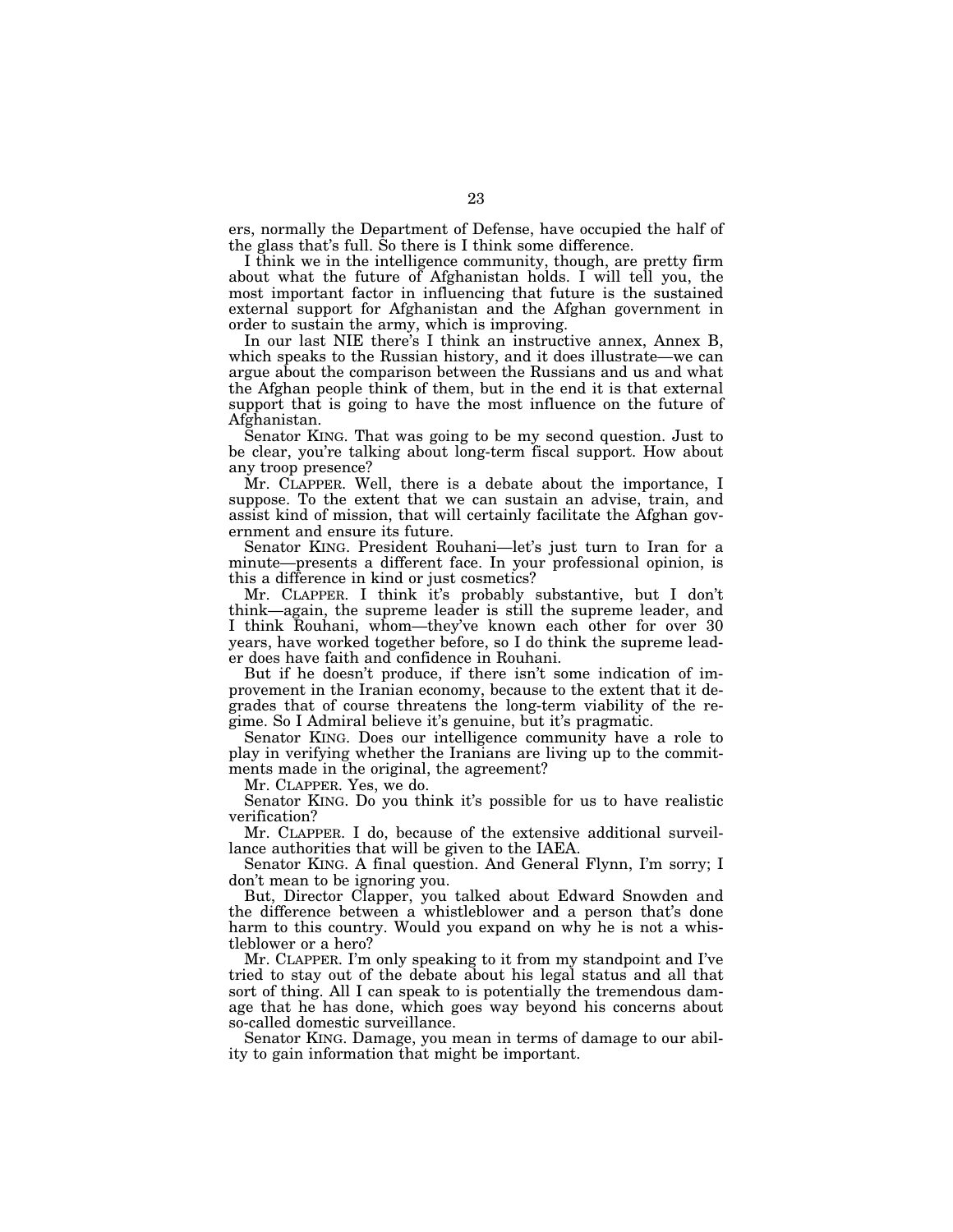Mr. CLAPPER. Well, the compromise of sources, methods, and importantly, tradecraft, and the jeopardy that has been placed at many of our valued overseas partners.

Senator KING. General Flynn, one quick final question on Afghanistan. Do you feel it's going to be necessary not only to have monetary support, but some kind of troop presence in Afghanistan, in order to maintain the gains that the country has made in this effort?

General FLYNN. Senator, in my judgment I do. I believe we need that.

Senator KING. Thank you.

Thank you, Mr. Chairman.

Chairman LEVIN. Thank you, Senator King.

Senator Graham.

Senator GRAHAM. Thank you, Mr. Chairman.

I just got off the phone to General Dunford about a major issue affecting our forces in Afghanistan. If I could, I'd like to read his statement and explain the issue a bit and not have it taken out of my time, if that's possible.

Chairman LEVIN. Let's take this a step at a time, why don't we. Senator GRAHAM. Okay.

Chairman LEVIN. We'll see if there's any objection. I don't, maybe others will.

Senator GRAHAM. Well, basically, well, let me just read the statement from General Dunford. This was just given to me just about five minutes ago:

''U.S. Forces Afghanistan has learned that 65 dangerous individuals from a group of 88 detainees under dispute have been ordered released from the Afghan National Detention Facility at Parwan. The United States on several occasions provided extensive information and evidence on each of the 88 detainees to the Afghan Review Board, the Afghan National Director of Security, and the Attorney General's Office.

''This release violates agreements between the United States and Afghanistan. We have made clear our judgment that these individuals should be prosecuted under Afghan law. We requested that cases be carefully reviewed, but the evidence against them was never seriously considered, including the Attorney General, given the short time since the decision was made to transfer these cases to the Afghan legal system.

''The release of 65 detainees is a legitimate force protection concern for the lives of both coalition troops and Afghan National Security Forces. The primary weapon of choice for these individuals is the IED, widely recognized as the primary cause of civilian casualties in Afghanistan. The release of these detainees is a major step backward for the rule of law in Afghanistan. Some previously released individuals have already returned to the fight and this subsequent release will allow dangerous insurgents back to Afghan cities and villages.''

I just want to lend my support to this statement, Mr. Chairman. I've been working on this issue for quite a while. 88 detainees are the subject of this dispute. Our forces have evaluated these people as very dangerous to the Afghan people and to coalition forces. We've only requested that they go through the Afghan legal sys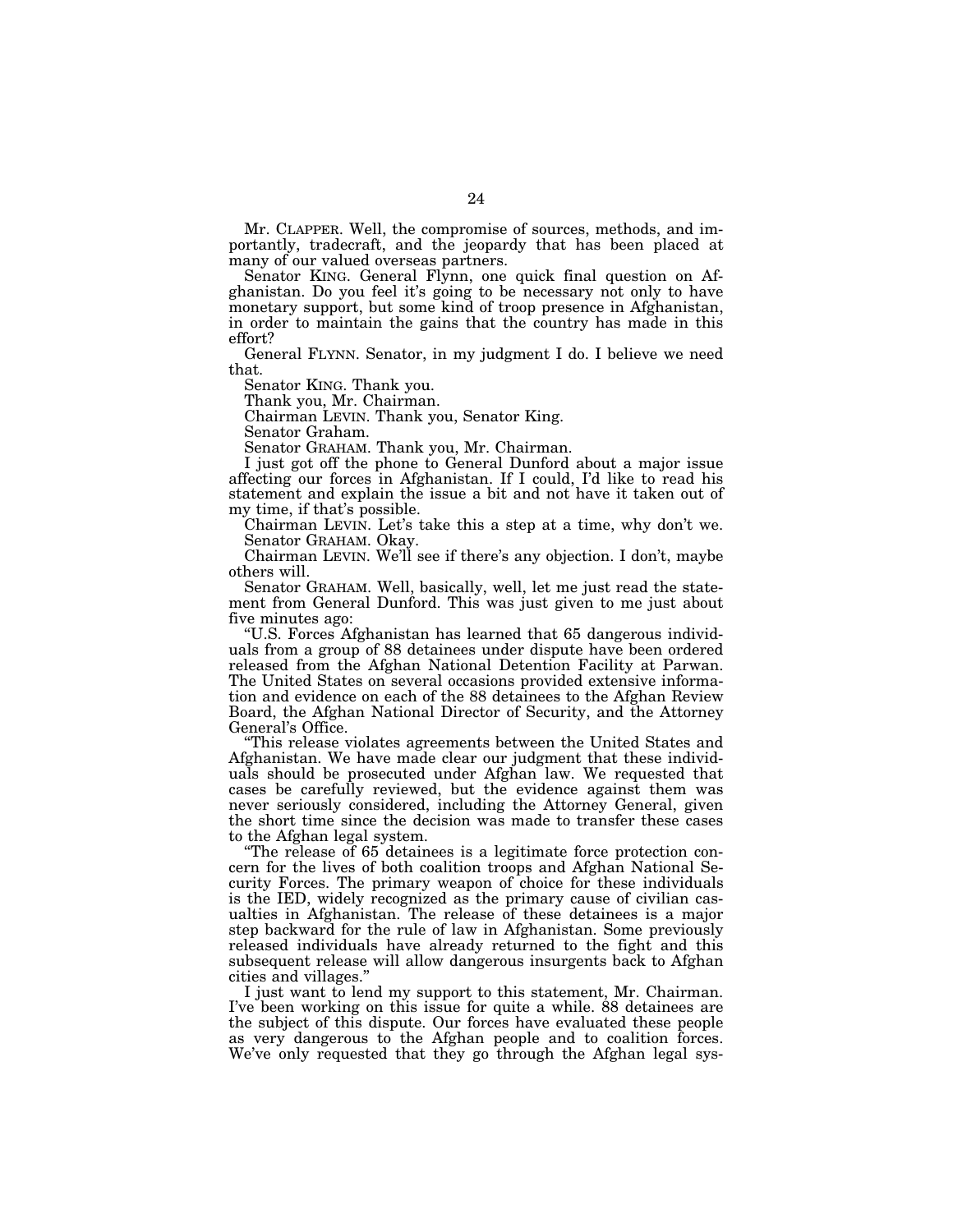tem. President Karzai has basically sidestepped his own rule of law. He's ordered the Attorney General to take these files over and the immediate release of 65 detainees without ever going through the Afghan legal system, which has had about a 70 percent conviction rate.

We just lost two members of the unit I worked with as a reservist who were providing mentoring at the main prison in Afghanistan.

I will be introducing a resolution condemning this action by President Karzai. I will be urging my colleagues to cut all developmental aid off to Afghanistan as a response until after the next election.

I just want my colleagues to know that General Dunford has done a wonderful job trying to protect our forces and he finds this release an offense to those who have fought to detain these people, an affront to those who've died at their hands. Of the 88 individuals in question, over 60 coalition forces have died as a result of the action of these 88, and I consider this a major step backward in our relationship. I don't know what I would tell a member of a coalition force that was killed by one of these 65 if that did happen, and I hope and pray it does not. But the likelihood is great.

I would end with this thought: President Karzai in my view is singlehandedly destroying this relationship, that his erratic behavior, that his outrageous statements you mentioned, Mr. Chairman, are doing great damage, and I want the people of Afghanistan to know that I yearn for a supportive relationship, political, militarily, and economically, but actions like this make it very hard for an American politician to do business as usual in Afghanistan.

General Flynn, you were over there dealing with this issue when I saw you in your last tour, and I just want to let the folks at 435 who are in charge of maintaining security over these detainees and all the people in charge of catching these guys that this is an affront to them and their work effort and it will not go unnoticed by the Congress. So I look forward to developing a bipartisan plan to push back as hard as possible. The release is supposed to happen Thursday.

Chairman LEVIN. Thank you for bird dogging this issue.

Senator GRAHAM. Thank you, Mr. Chairman.

Now, back to the topic at hand. Director Clapper, General Flynn, do we have the legal authority under the AUMF to initiate strikes against Al-Nusra in Syria and Ansar Al-Sharia in Lybia?

Mr. CLAPPER. Sir, you're getting into a legal area here that I would want to ask about. I don't want to give an unequivocal answer to that.

Senator GRAHAM. But I just want to reassert what you've told this committee and the Nation last week and this week, that the growing presence of Al-Nusra, a safe haven in Syria now attached to Iraq, is presenting a direct threat to the homeland. Is that still your estimate?

Mr. CLAPPER. Well, it's a little more nascent than that, but I think if I had to have a yes or no answer to that, I'd say yes.

Senator GRAHAM. Well, if the testimony—General Flynn, do you agree with that?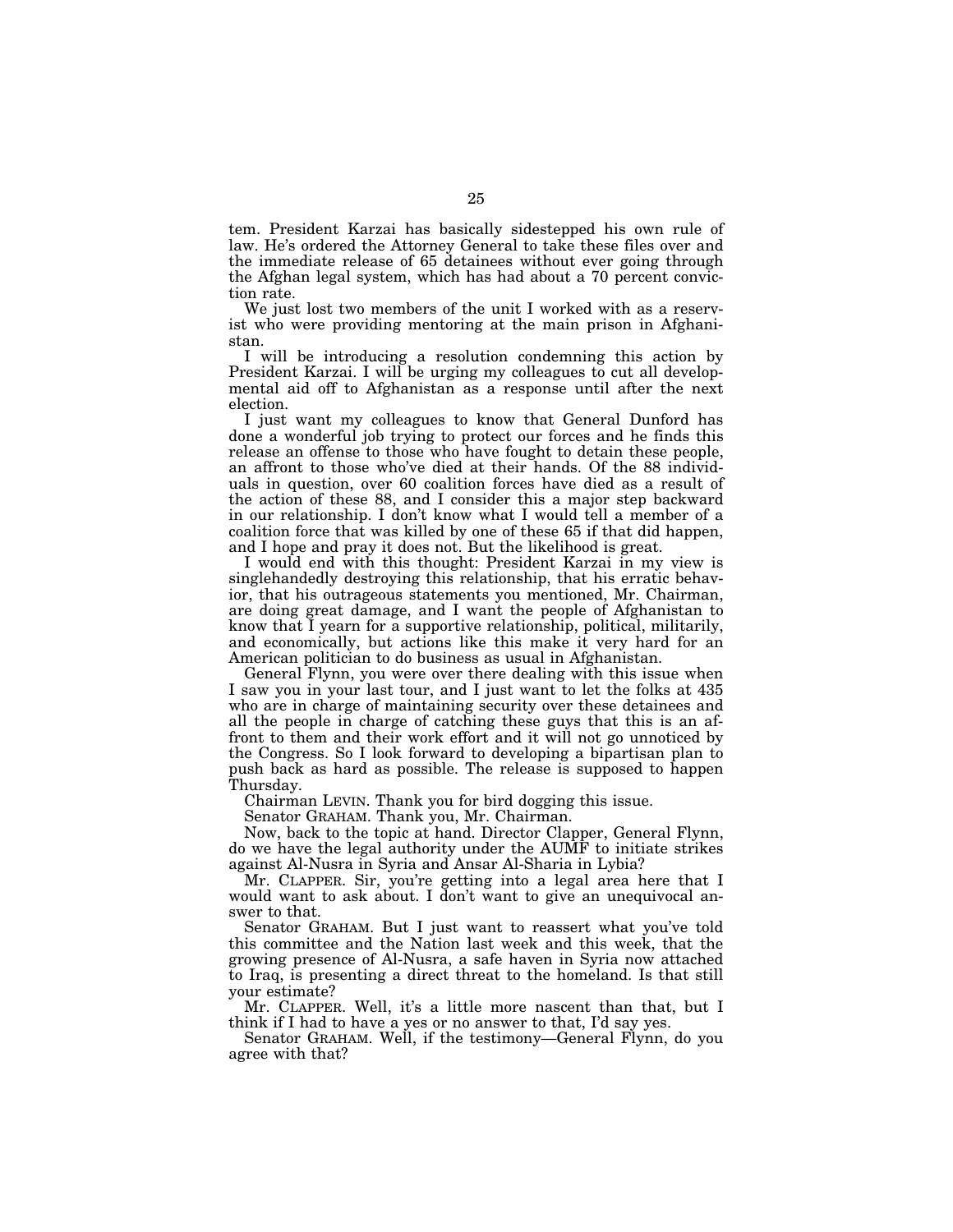General FLYNN. I think without some type of what I would just describe as CT pressure, we are looking at a growing sanctuary for terrorist groups to thrive from.

Senator GRAHAM. They have as a desire to drive us out of the Mideast, is that correct, these groups?

Mr. CLAPPER. Absolutely. They would like to have their own Islamic emirate.

Senator GRAHAM. So whether it's Core al Qaeda or an al Qaeda affiliate, the goal is the same, no matter what the name may be, is to drive the United States out of the Mideast and create an Islamic caliphate throughout the region. is that the goal of all these organizations? Yes?

Mr. CLAPPER. Yes.

Senator GRAHAM. Okay. And we have been—attempts against the homeland have been generated by organizations other than Core al Qaeda, is that correct?

Mr. CLAPPER. Yes, that's the case.

Senator GRAHAM. Now, you talk about the perfect storm—sequestration, diminished NSA capability, an emboldened enemy, a region on fire. Is that a fair summary of what you think the perfect storm may be?

Mr. CLAPPER. Yes, sir.

Senator GRAHAM. Of those things that we control, it seems like budgeting is one of the things we can control here in Congress. Do you agree with that, both of you?

Mr. CLAPPER. Yes, sir.

Senator GRAHAM. Can you give me a good reason why the U.S. Congress would be diminishing your ability to defend this Nation, given the threats you've described?

Mr. CLAPPER. I hate to go where angels fear to tread here and I'm certainly not going to be critical of the Congress. But we do the best we can with the resources we're given.

Senator GRAHAM. Well, let's put it this way. If sequestration is fully implemented in year 10, how much more risk will we assume in terms of the Nation?

Mr. CLAPPER. Well, substantial. I can't quantify that, but every year we cut resources and we have less capacity and less capability, we are by definition assuming more risk.

Senator GRAHAM. Do you agree with that, General Flynn?

General FLYNN. I absolutely agree with it.

Senator GRAHAM. Does the word ''substantial'' a good word or should it be stronger?

Mr. CLAPPER. I think "substantial" is a good adjective.

Senator GRAHAM. Do you agree with that, General Flynn? General FLYNN. I do.

Senator GRAHAM. Now, when it comes to the Russians, this recent release of a conversation between one of our diplomats, two of our diplomats, do you think the Russians intercepted that phone call?

Mr. CLAPPER. Well, we don't know. They would certainly be on the potential list of suspects.

Senator GRAHAM. Is it fair to say the Russians are probably spying on our diplomats?

Mr. CLAPPER. I think that's a fair assumption, yes, sir.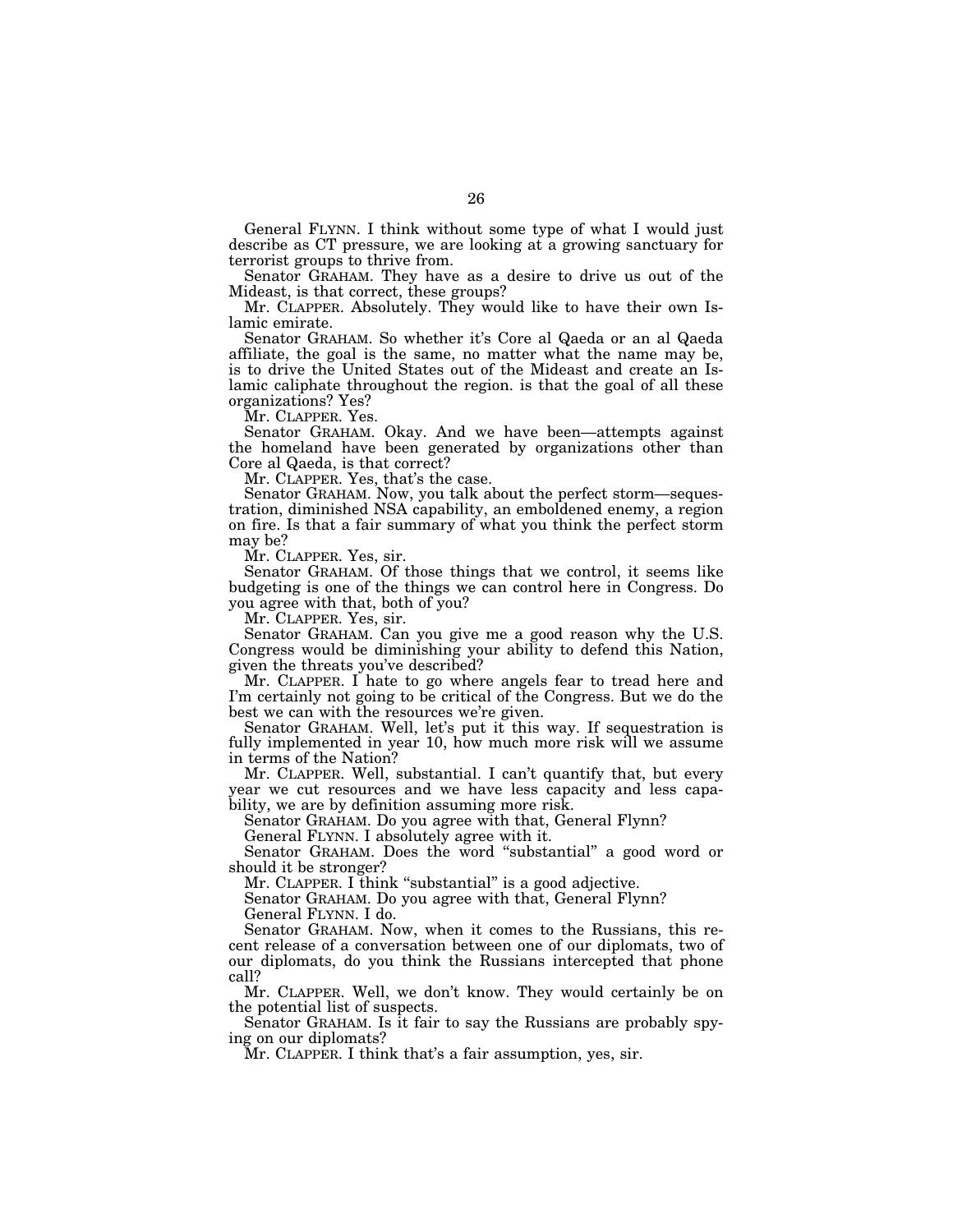Senator GRAHAM. Let's go to Iran. If the final agreement reached between the United States and all the parties in question allows the Iranians an enrichment capability so they continue to enrich uranium, what's the likelihood that Sunni Arab nations would want the same kind of enrichment capability?

Mr. CLAPPER. I think that's certainly a possibility. I don't know. It would be an individual case by case judgment, but that's certainly a possibility.

Senator GRAHAM. Well, I just got back from the Munich security conference and every Arab, Sunni Arab leader, I talked to said: We would ask for the same thing they have.

We told the United Arab Emirates that you could have a nuclear power program, but you can't enrich. Are you familiar with that? Mr. CLAPPER. Sorry, sir?

Senator GRAHAM. We told the United Arab Emirates that we would support a peaceful nuclear power plant, power program, but we denied them the ability to enrich uranium. Are you familiar with that?

Mr. CLAPPER. I am not.

Senator GRAHAM. Well, we just told one of our best allies they can't enrich.

If you had to list in order the countries that you fear having a nuclear weapon, where would you put Iran?

Mr. CLAPPER. Pretty high.

Senator GRAHAM. Do you agree with me, whatever nuclear capability they possess could lead to an arms race in the Mideast?

Mr. CLAPPER. Well, sir, I think it would be very dependent on safeguards and the limitations of their program. That's kind of a hypothetical question.

Senator GRAHAM. Have you talked to the Sunni Arab nations about whether or not they would claim the right to enrich if we give it to Iran?

Mr. CLAPPER. I'm sorry, sir?

Senator GRAHAM. Have you talked to any Sunni Arab leaders about whether or not their nation would claim a right to enrich uranium if the Iranians were given that?

Mr. CLAPPER. I have not had such a discussion.

Senator GRAHAM. Would you please have that conversation and report back to us in some appropriate form?

Chairman LEVIN. Senator Graham—I think, was the answer yes to that?

Senator GRAHAM. He said no.

Mr. CLAPPER. I have not had the conversation, Senator, that you suggest.

Chairman LEVIN. The last question, which will have to be the last question in this round—

Senator GRAHAM. Thank you.

Chairman LEVIN.—was, the question was: Would you talk with them and report back to us?

Mr. CLAPPER. Well, yes, I will when I can.

Chairman LEVIN. Thank you, Senator.

Senator GRAHAM. Thank you.

Chairman LEVIN. Senator Shaheen.

Senator SHAHEEN. Thank you, Mr. Chairman.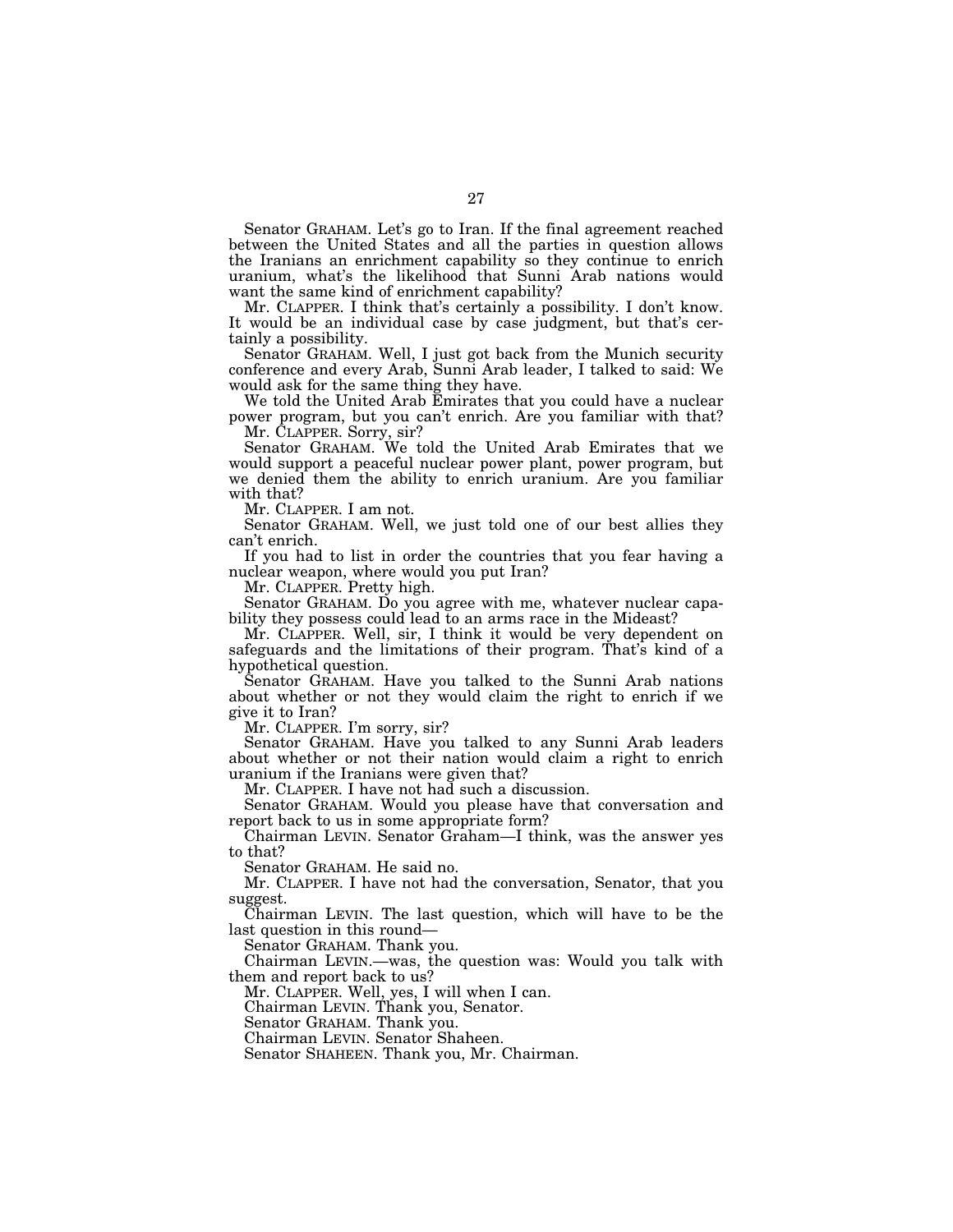I would just like to add a modification to my colleague's comment about the 123 agreement that we have negotiated with the UAE, because in fact it was the UAE that voluntarily offered not to enrich as part of that agreement. So it's a minor difference, but I think an important one in this context.

Director Clapper, I want to follow up a little bit on Senator Donnelly's questions about the impact from Edward Snowden's leaks and what the Agency is doing to address that. You commented that you're in the process of changing the clearance process for individuals. Can you describe a little more about what that means and when that's going to be completed? It has been I think over a year since Snowden defected, so I would hope that we could have a process in place.

Mr. CLAPPER. The system we use today is, of course, people—and I'm speaking now of the Top Secret-SCI level clearances, although it applies as well. But you get an initial clearance and then at some period after that—it's supposed to be 5 years—a periodic reinvestigation is done to update the currency of that person's clearance.

What we need is—and this is I think pretty much recognized is a system of continuous evaluation, where when someone is in the system and they're cleared initially then we have a way of monitoring their behavior, both their electronic behavior on the job as well as off the job, to see if there is a potential clearance issue.

So our plan within the intelligence community is to declare initial operational capability, which is about six or seven data streams, by this September and what we are calling fully operational capability by September of '16, which is pretty ambitious. This is not something we can do for free. It's going to require resources.

In the meantime, we can't stop. We have to continue with the current system. So this is a major undertaking which is going to be costly. But we're committed to it because the current system, as we've seen all too unfortunately, is not as effective as it needs to be.

Senator SHAHEEN. Are we going to be—are you going to be sharing that change in process with other agencies that might have similar concerns about a potential Edward Snowden in the future?

Mr. CLAPPER. This applies across the government, whether it's— I am most concerned, obviously, most directly by the intelligence community, but it applies across the government, because it also applies in a Secret context, which is—there are many Secret clearances throughout the rest of the government. So yes.

Senator SHAHEEN. Thank you.

There have been several news reports in the last week about Syria's failure to meet deadlines that were negotiated as part of the agreement to reduce their chemical weapons. Do you think that this is a deliberate effort on the part of Syria to slow-walk getting rid of its weapons, and can you talk about the role that Russia is playing in what's happening right now?

Mr. CLAPPER. That's a very good question. It's something we monitor as carefully as we can. Given the fluid situation in Syria, it is a little hard to discern what is a genuine security concern, which of course—which also could be used to slow-roll. And certainly it's in the regime's interest to stretch out this process as long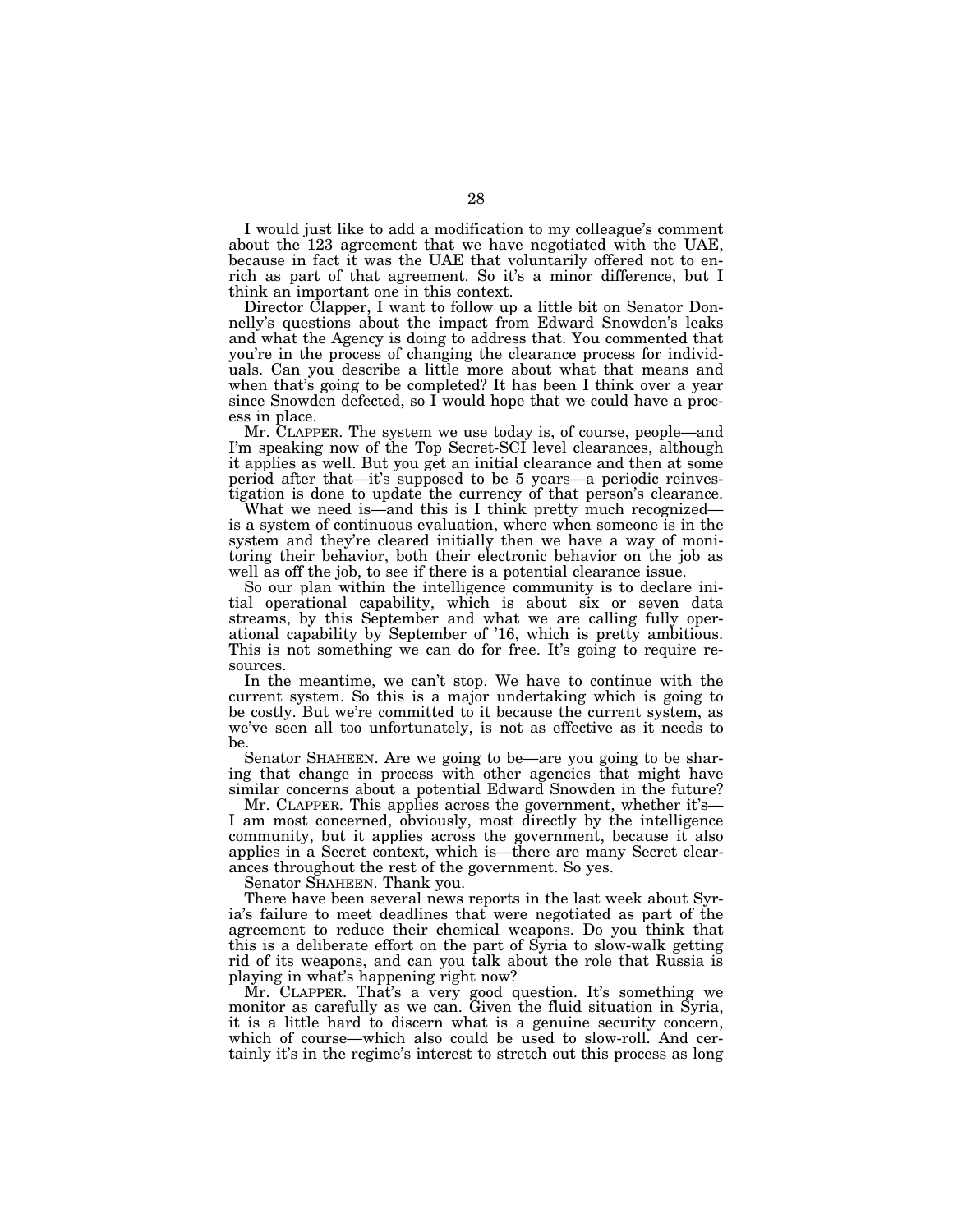as possible because in a way it serves to implicitly legitimize Assad.

I think it is in Russia's best interest because they view this as a diplomatic achievement on their part to have brokered this agreement, so I think they will continue to press the regime to move, either destroy them in place or to move them out of the country.

Senator SHAHEEN. Do we have any knowledge that Russia's continuing to put pressure on Syria to do that?

Mr. CLAPPER. Yesterday, we do.

Senator SHAHEEN. But they're not responding, obviously.

Mr. CLAPPER. Well, the Syrians will claim, as they do to the OPCW, they've got genuine security concerns. They want specifically to have some jackets, I'll call them, armor jackets, around containers that contain not just the components, but the mixture. So they are concerned about that. It's kind of hard to argue with that, given the security situation internal to Syria.

Senator SHAHEEN. Are there other actions that the international community or the United States could be taking that would encourage more rapid compliance by the Syrians?

Mr. CLAPPER. That's kind of not intel's call, but I think the big thing would be just continued attention and diplomacy to insist that they keep at it.

Senator SHAHEEN. There have also been reports on the news about the evacuation of refugees from Homs, some of the final folks who are still there, who have been suffering under the siege there, and the firing on those refugees despite an agreement to allow them to be evacuated. Do we know who's doing the attacks on those refugees?

Mr. CLAPPER. I don't—I'll have to check on that. I don't know that we have that level of fidelity that we could say exactly who was doing that.

Senator SHAHEEN. I would hope that we are taking whatever action we can, recognizing that this is a policy position and not something you're going to comment on. But I would hope that we are taking whatever action we can to aggressively go after those people who are firing on the unarmed refugees and the UN people who are trying to evacuate them. It is a just more than tragic situation and the international community is standing by while people are being slaughtered.

Thank you, Mr. Chairman.

Chairman LEVIN. Thank you, Senator Shaheen.

Senator Ayotte.

Senator AYOTTE. Thank you, Mr. Chairman.

I want to thank the witnesses for being here and for your service to our country.

I wanted to ask about recent reports that Ali Mohamed Ali, a Somali pirate, there's been a failed prosecution of that case in United States courts, where he's been—potentially will be released. It really raises the question that I think that I've asked you about in particular in the past, Director Clapper, in terms of our detention program. One of the questions it raises—the President said last May that he would like to get to the point where we repeal the AUMF.

So here's the question: What happens in terms of detaining dangerous individuals, let's say members of al Qaeda, if we repeal the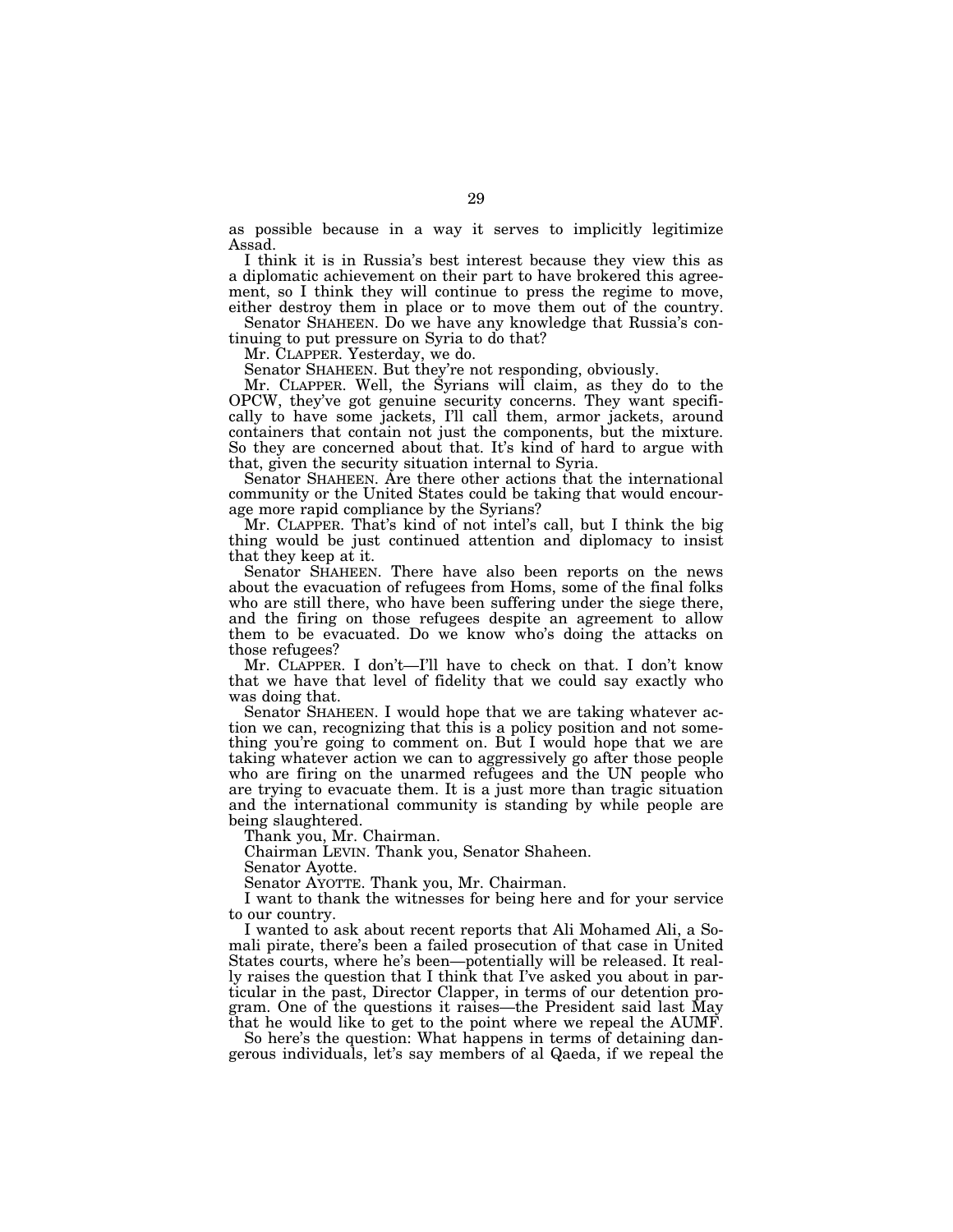AUMF and close Guantanamo? Where do we detain these individuals? And if we're in a situation where one of those individuals is acquitted in a United States court, a member of al Qaeda, what's our option if we've repealed the AUMF and we no longer have Guantanamo?

I see this as a real, very big safety question for the United States. Have you thought through that?

Mr. CLAPPER. No, I haven't. I'll have to take your question, because that's a hypothetical circumstance that I just—I'd have to think that through and do some research, particularly with my general counsel.

Senator AYOTTE. Do you think it's advisable that we at this point, given the footprint we've seen for al Qaeda, that we at this point are in a position where we can repeal the AUMF?

Mr. CLAPPER. Well, again, ma'am, I'd have to think that through as to what—if, again a hypothetical situation, if AUMF is repealed and just what would be done as a substitute or replacement for it. Just off the top of my head, I don't know.

Senator AYOTTE. Well, this is a pretty big question, I think, for us as a country.

So here's another question I'd like an answer from both of you on. It's a question I've raised before. If tomorrow we are able to capture Ahmad Al-Zawahiri, where do we put him? Mr. Clapper: I'm sorry. Your question was?

Senator AYOTTE. So if we capture the current head of al Qaeda, Al-Zawahiri, tonight, where does he get detained? Would it not be important to interrogate him, and could you identify a length on how long you would need to interrogate the head of al Qaeda?

Mr. CLAPPER. Again, a hypothetical question and-

Senator AYOTTE. Well, I think it's a fair question for the American people. If we capture the head of al Qaeda tomorrow, where would we put him? What would we do to interrogate him? Where would we interrogate him? Do we have a place to interrogate him? Do we have a plan?

Mr. CLAPPER. It would be very situational dependent. And so I am very reluctant to posit a hypothetical response to that because as I sit here I don't know. Clearly, though, there would be some arrangement made—and we've done this in the past—where we would have an opportunity to interrogate him for intelligence purposes.

Senator AYOTTE. General Flynn, how important would it be to interrogate Zawahiri if we capture him tomorrow?

General FLYNN. It would be extremely important.

Senator AYOTTE. Do we know how long it would take us? In other words, would we want to put a time limit on that interrogation?

General FLYNN. We would not. Obviously, we would not. Every interrogation is different and some take a little bit longer than others. Obviously, in a case like Zawahiri it would be a very important one.

Mr. CLAPPER. And in our case, the longer the better.

Senator AYOTTE. The longer the better. So we don't know yet exactly what the plan is, if we capture him tomorrow, where we would put him? I see that as a huge problem on a very important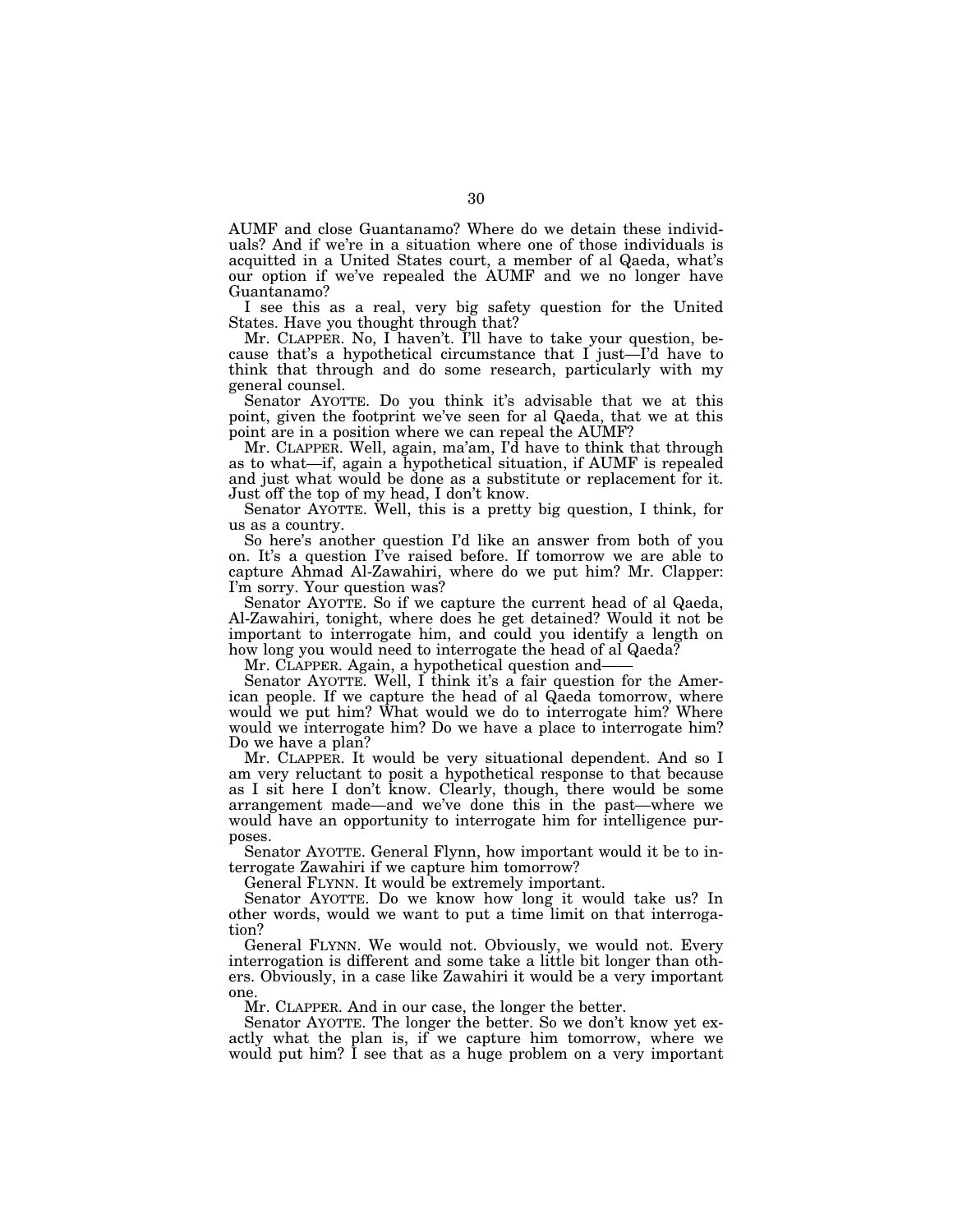issue, unless either of you are able to tell me what the plan would be.

I guess the answer is no. [Pause.]

Mr. CLAPPER. Again, I cannot speculate on a hypothetical issue like that, as important as that is, and that's all it would be.

Senator AYOTTE. I would also like to ask both of you—I saw a New York Times report on January 29, 2014. It said that the ''U.S. says Russia tested a missile despite treaty." The article goes on to say that: "American officials believe Russia began conducting flight tests of the missile as early as 2008'' and says that ''The U.S. has concerns that Russia has tested a new ground-launched cruise missile that may violate the landmark 1987 arms control accord between our two countries, the Intermediate Range Nuclear Forces Treaty.''

Director Clapper, does the U.S. have intelligence about this potential Russian violation of the INF? Have we had that since 2008?

Mr. CLAPPER. I'm happy to discuss that with you in closed session.

Senator AYOTTE. Thank you.

I'd also like an answer in closed session: If we knew as the U.S. Senate was debating the New START treaty as late as 2010, whether we believed there was a Russian treaty violation, and whether anyone in the Senate was informed about Russia's potential violation of the INF while the New START treaty was being debated? So I would like to take that in a classified setting.

Mr. CLAPPER. We take very seriously our obligation to brief the Congress and they were, and we have an audit trail of that. Again, I think this would be best left to a closed discussion.

Senator AYOTTE. Well, I appreciate that.

With regard to Iran, when we went to the Munich security conference the foreign minister for UAE not only talked about—did we talk about the right of enrichment, but essentially what he said is that the hotel rooms in Teheran are filled with businessmen waiting to do business with Iran. What do you know about efforts being made right now to try to do business with Iran? In other words, how would you assess the strength of the sanctions right now and is there a concern that many are lining up to do business with Iran?

Mr. CLAPPER. It's true that there are business interests that see potential here for business with and in Iran. I know there have been efforts made through government-to-government contacts to try to forestall that.

Senator AYOTTE. But there have been efforts made to forestall it, but is there a sense out there that the sanctions are unraveling? Because that's what we heard from many, many people that we talked to.

Mr. CLAPPER. Well, there may be a sensing of it. I think what we try to watch in the intel community is the actual performance and the performance of the Iranian economy. So far we haven't seen that, but that's something to watch.

Senator AYOTTE. You have not seen the sanctions unraveling yet? Mr. CLAPPER. I wouldn't—I wouldn't say that, no.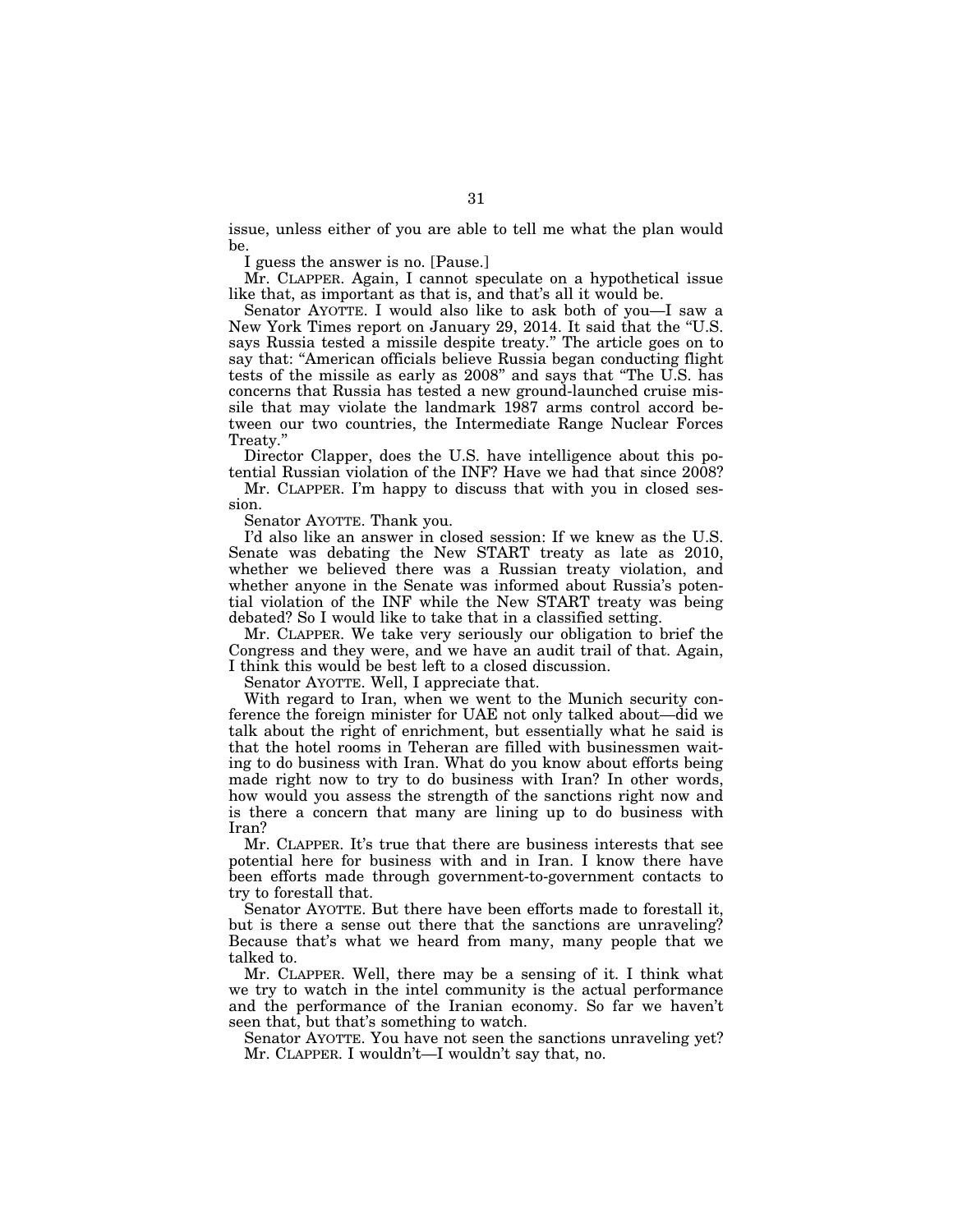Senator AYOTTE. Well, I know my time is up, but I would like to take those questions in a classified setting with regard to Russian treaty violations.

Thank you.

Chairman LEVIN. Thank you, Senator Ayotte.

Senator Blumenthal.

Senator BLUMENTHAL. Thank you, Mr. Chairman.

I want to follow up, first of all, by thanking both of you and the very courageous men and women who serve with you and who often are unappreciated because what they do, obviously, is in secret, but risk their lives and, as Senator Chambliss said, put their lives on the line every day. I would just say very often what we focus on is more the failures rather than the successes, because the successes are unseen and therefore unappreciated, a little bit like the baseball player who misses a pitch in the third inning, hits five home runs, and is told by his manager, well, you missed that pitch in the third inning, despite the fact that they won the game.

Obviously, we need to keep our eye on the results of the game, not to compare what you're doing in any way to a sporting event because it's the most serious business in the world. But we need to appreciate the successful work that you did, that you do.

All that said, with great appreciation, I want to follow up on some of the questions that have been asked before regarding the techniques used by Edward Snowden, which were reported, I think recently, for example, in the New York Times, the very rudimentary kinds of software and web crawler, also known as a spider, that enabled him to scrape data out of these systems.

I was struck, in fact I found staggering, the report of how relatively simple and easy it seemed to be from that report for him to accomplish what he did.

Let me ask you, first of all, do you take serious issue with any of what was in that report of September—sorry, February 8 of the New York Times, an article written by David Sanger and Eric Schmitt?

Mr. CLAPPER. No, Senator Blumenthal, I don't. It's probably—it's probably accurate. I think by way of the explanation, I guess, is that the thought is that once someone is inside the tent, so to speak, that they're considered trustworthy. That wasn't the case here.

The other thing is that throughout the intelligence community we've had a lot of pressure put on us to ensure that analysts are able to talk to one another, are able to collaborate, are able to have access to the information they need to do their jobs. So we've created, as has NSA, created an environment where analysts and others at NSA have ready access to the information they need or that they can refer to to help them do their job.

So again, that plays to the perfect storm I spoke of earlier, where Snowden as a skilled technician, as an IT system administrator, was aware of that and also aware of the safeguards, such as they were, that were built into the system and he took advantage of them.

Senator BLUMENTHAL. Would you agree that the focus has been on protecting against outside threats to infilitration or invasion and less so on the insider threat?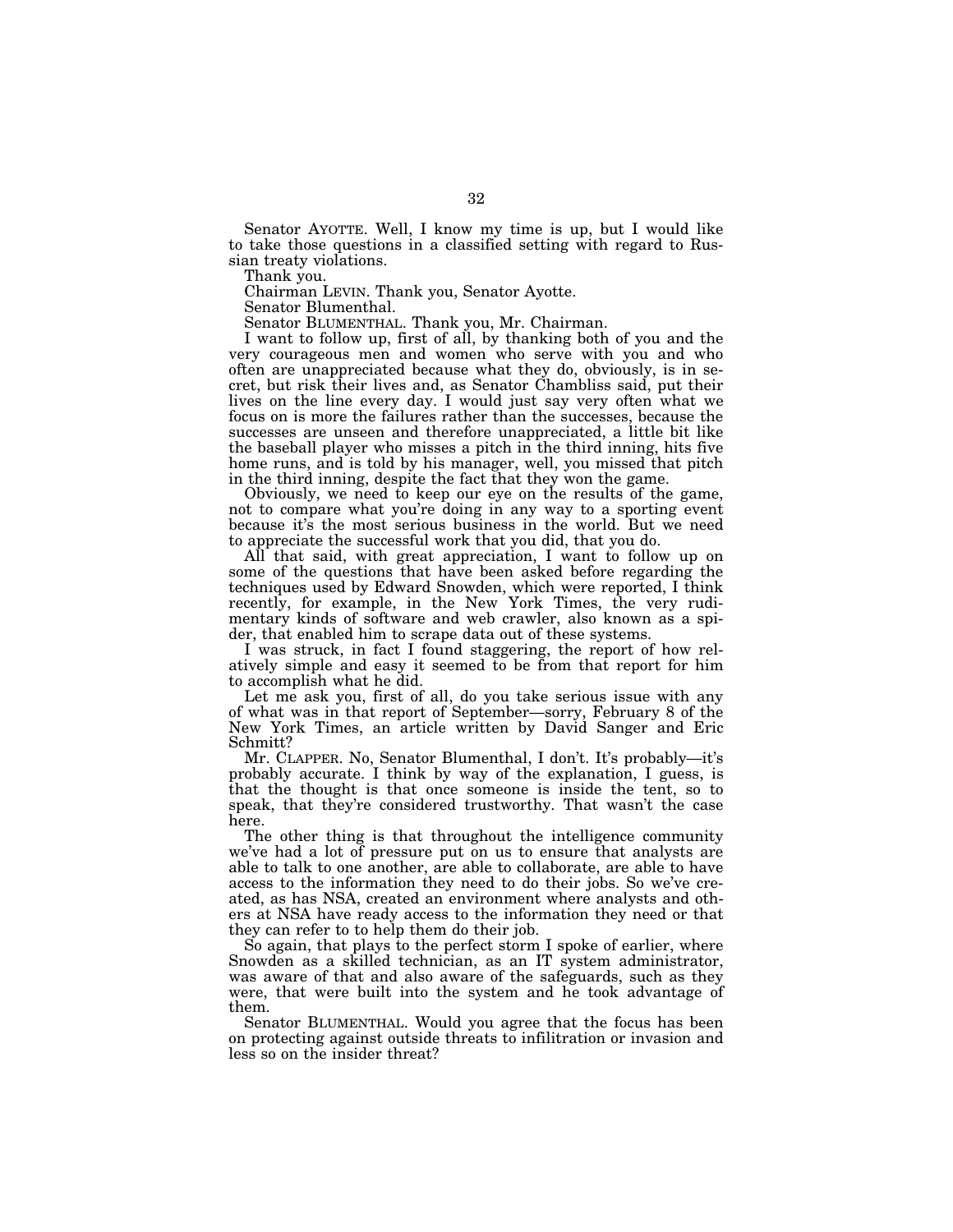Mr. CLAPPER. Exactly.

Senator BLUMENTHAL. A lot of the measures that you've mentioned here in response to previous questions were put in the future tense, what needs to be done, what will be done. It has been a year now since the Snowden breach of trust, as you put it, and perhaps with tremendous damage, certainly with tremendous damage to our Nation. What has been done so far to protect against that insider threat?

Mr. CLAPPER. Well, immediately what has been done, of course, is some remedial actions in terms of two-man control access to databases, much tighter control and monitoring of privileged users, as we call them. So a lot has been done with that in the immediate aftermath, just kind of closing the barn door.

Senator BLUMENTHAL. Does more need to be done in your view? Mr. CLAPPER. Absolutely. What we ultimately need to go to is a system we've started a couple years ago, a project called Eye Sight, which is the IT enterprise for the entire community, taking advantage of cloud computing and the necessary security enhancements. The basic mantra of this is "Tag the data, tag the people," so that you can monitor where the data is and who has access to it on a real-time basis.

Senator BLUMENTHAL. Why hasn't that measure been adopted already?

Mr. CLAPPER. Well, it is, sir, but this is a big undertaking because it involves a single IT enterprise for the whole intelligence community. So we've been working at this for two years, but it takes time to do this and this is laid out over a four or 5-year period. Again, it's something we had started before the Snowden revelations.

Senator BLUMENTHAL. I'm speaking perhaps simplistically and unfairly, but I would comment respectfully that the immense and imminent threat posed by this kind of insider breach of trust would warrant even quicker implementation of such measures. If resources is the issue, as it may be, certainly I'd want to know that, as would other members of the committee, and anything we can do to assist you.

Mr. CLAPPER. I appreciate that very much, sir. And yes, the Congress can help us.

Senator BLUMENTHAL. Let me switch gears if I may a little bit, to an issue that hasn't been mentioned at all. That is the threat of increased naval strength on the part of China, and in particular its expansion of naval capability in building additional submarines with ballistic capability. You mention it somewhat obliquely in your testimony, Director Clapper. Could you please give us an assessment of your view of the threat of Chinese naval capability, in particular submarine capability and the threat to the homeland that it may represent?

Mr. CLAPPER. Across the board, the Chinese have embarked on a very, very impressive military modernization program across all realms. Much of this seems to be predicated on an assessment of our strengths. So our naval strength, our bases in the Pacific, our C4ISR capabilities, et cetera. So across the board, whether it's their missiles, their missile systems, be they intermediate range, me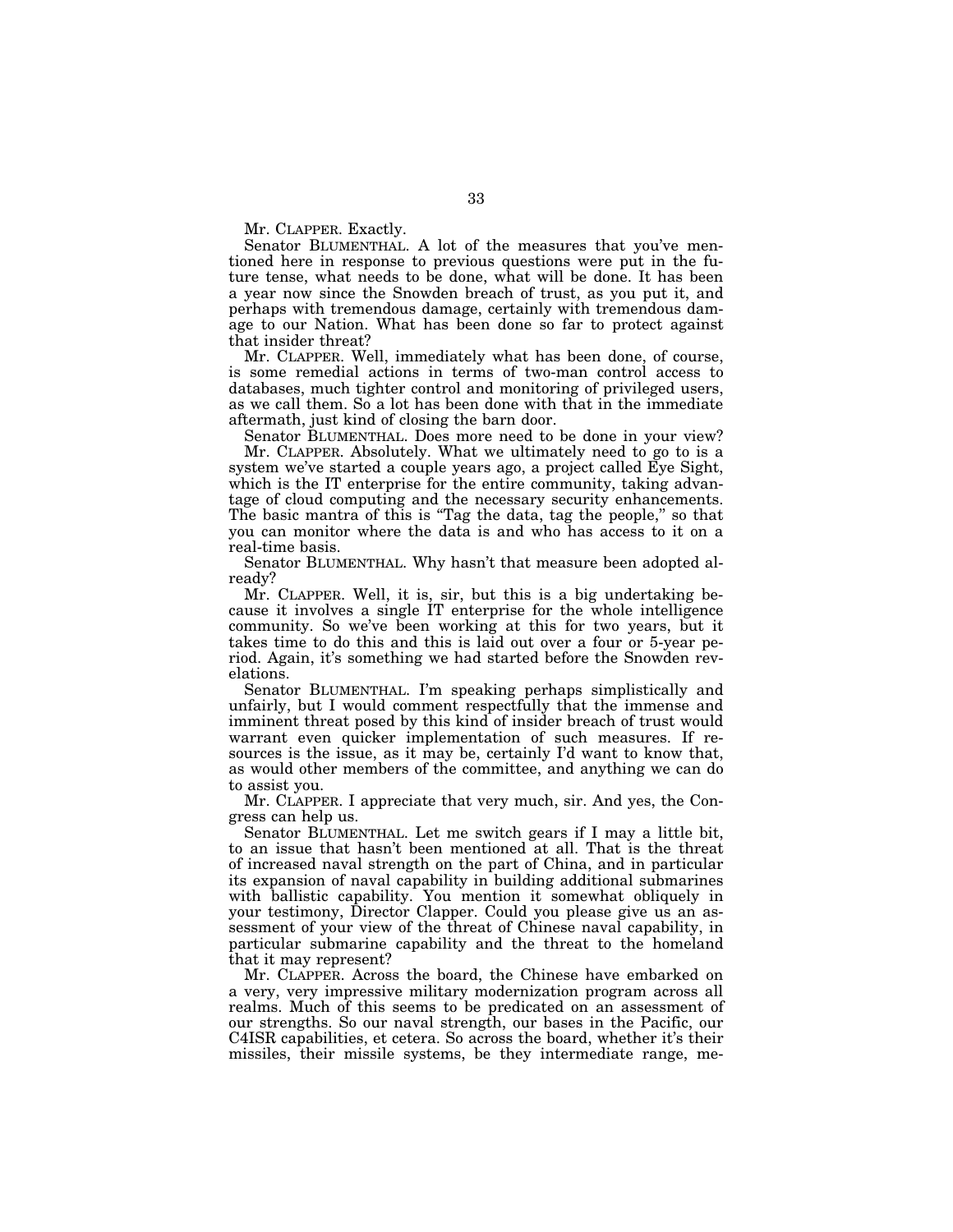dium range, or ICBMs, going to more survivability, which includes a submarine component.

They've been very committed to this, very serious about it. Happy to go into more detail in a closed session.

Senator BLUMENTHAL. I was going to suggest, since my time has expired and since I suspect the facts ought to be explored in a classified setting, that we take an opportunity to do so. I want to thank you for your testimony, both of you. I'm sorry, General Flynn, I didn't ask any questions of you, but I appreciate your being here as well, and thank you.

Thank you, Mr. Chairman.

Chairman LEVIN. Thank you, Senator Blumenthal.

We're going to need a classified session at some point, not today. But Senator Ayotte had questions, Senator Blumenthal now needs questions that need to be answered. Another colleague had also earlier today asked questions that needed a classified response. So rather than to try to piecemeal this—and this would be somewhat of a change from what I told Senator Ayotte—we'll just have to arrange later on this week or next some time where you can come over, and I'll notify everybody on the committee and then tell them what the subjects of the classified meeting are so that everybody can come to that meeting if they choose. I think that's the only practical way to do it now.

Senator Lee.

Senator LEE. Thank you, Mr. Chairman.

Thank you for joining us today.

Director Clapper, you said in an Intelligence Committee hearing in January that one of the extremist groups operating in Syria, the Al-Nusra Front, has aspirations for attacks on the United States. I was wondering if you could elaborate a little bit on this and tell us whether or to what degree Al-Nusra has the capability or is close to developing the capability of attacking the United States?

Mr. CLAPPER. This has been a tenet of theirs ever since they formed up, ultimately planning for and attempting to execute an attack on the homeland. I think right now this is more aspirational than operational. We have seen evidence of the emergence of training camps, for example, that have familiar signatures from Afghanistan days.

Probably of greater concern, as I mentioned in my opening statement, are some al Qaeda veterans from the Afghanistan-Pakistan area, a small nucleus of them who have also moved to Syria, which has served as a magnet for many of these extremists. They do harbor designs on—and this is separate from Al-Nusra—harbor designs for attacks in Europe and the homeland.

Senator LEE. So there are other groups there that potentially present a threat to us?

Mr. CLAPPER. Yes.

Senator LEE. What proportion of the rebel fighters in the Syrian conflict would you and others in the intelligence community characterize as extremist? And what level of influence do you think they have on the entire group?

Mr. CLAPPER. The number is somewhere in the neighborhood, all together opposition fighters, somewhere in the neighborhood of from low range of 75,000 to 80,000, maybe to 110, 115,000, and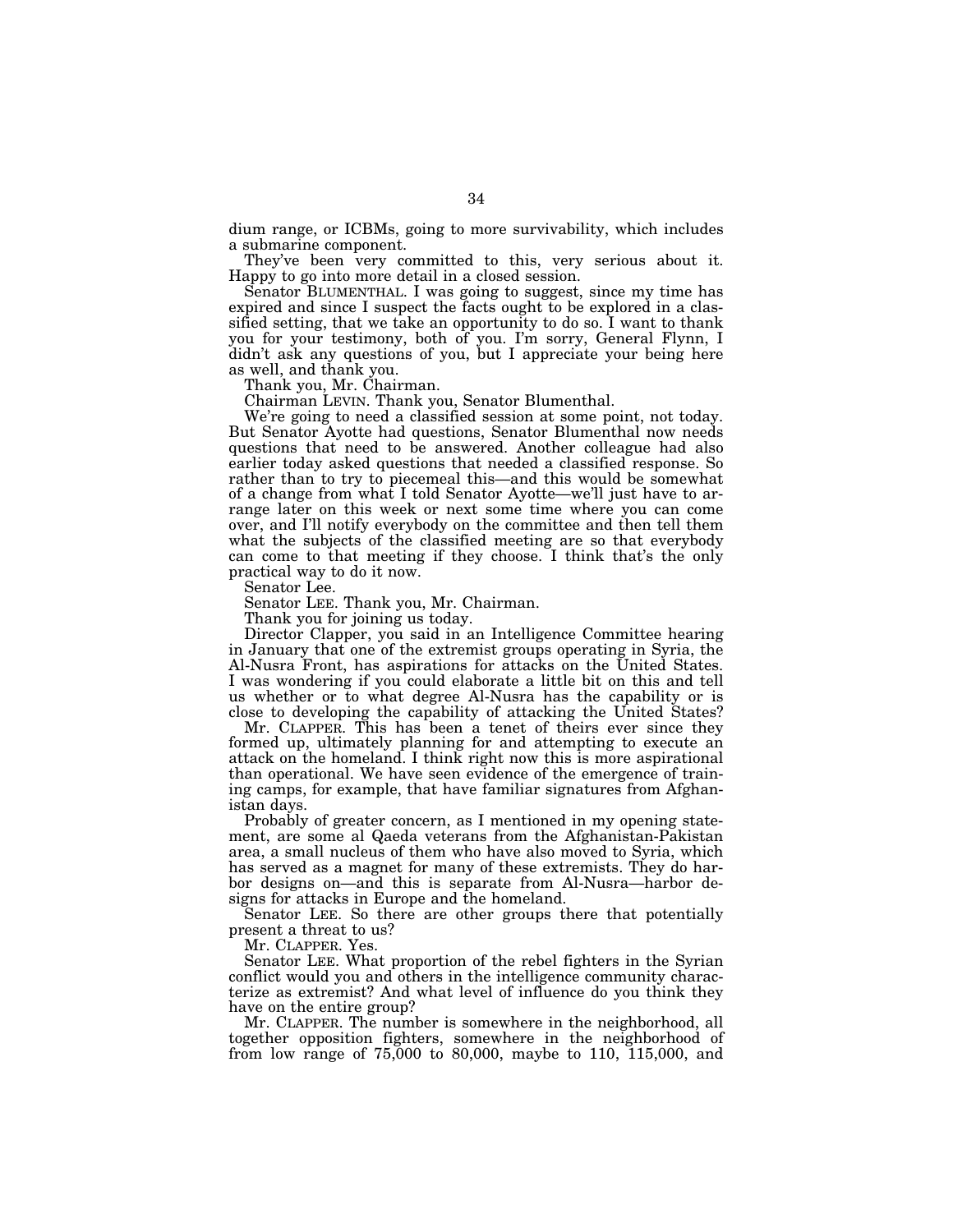somewhere in the neighborhood of between 20 and maybe up to a top range of 26,000 we regard as extremists. They are disproportionately influential because they are among the most effective fighters on the battlefield.

Senator LEE. So would you say that there is a significant relationship, then, between the Al-Nusra Front, especially when you add in other extremist elements, and what many people refer to as the more moderate, the more moderate elements of the rebel forces in Syria?

Mr. CLAPPER. And the term—

Senator LEE. So the question is, is there a significant relationship then between the extremist elements and what we're calling the moderate elements?

Mr. CLAPPER. Well, there are agreements of convenience, I would say. Oftentimes these groups will apparently—which are quite fluid, by the way—may disagree ideologically, but will, if it's convenient for them in the tactical context, will agree to work together.

Senator LEE. Sure.

Mr. CLAPPER. Of course, we've had the falling out now with the ISIL, where they are fighting other oppositionist groups.

Senator LEE. But given this relationship of convenience, as you describe it, there is, I assume, frequently coordinating going on, sharing of information, perhaps sharing of equipment that goes on between extremist elements and moderate elements?

Mr. CLAPPER. Well, that's hard to say, sir. I mean, this is a very fluid kind of thing. There are some 15 or 1600 of these groups, various fighting groups, and they align themselves and realign themselves constantly. So it's very hard to make generalized statements about that.

Senator LEE. Warehouses of items provided as assistance to moderate rebels were, as you know, seized by some Islamist groups in December. Was Al-Nusra involved in that seizure?

Mr. CLAPPER. I'll have to research to see which groups were involved in that warehouse seizure. I don't know off the top of my head.

Senator LEE. To your knowledge, is there anything that was seized in connection with that raid in December that has subsequently been used by Al-Nusra or by any of the other extremist groups?

Mr. CLAPPER. We don't know. I can't say, sir.

Senator LEE. Iranian nuclear capabilities and the ongoing nuclear negotiations are obviously of enormous interest to this committee and to Congress. I'd like to focus on a different aspect of that which hasn't received quite as much attention, Iran's development of a delivery system that would be capable of threatening potentially the United States or our forces abroad. General Flynn, if I could ask you, what's the U.S. Government's assessment of Iran's—of the Iranian ICBM program's development and its capabilities?

General FLYNN. I think, as stated by the chairman in his opening statement where he talked about our assessment being in the 2015 timeframe, given the development that we see, that's accurate. So by about 2015.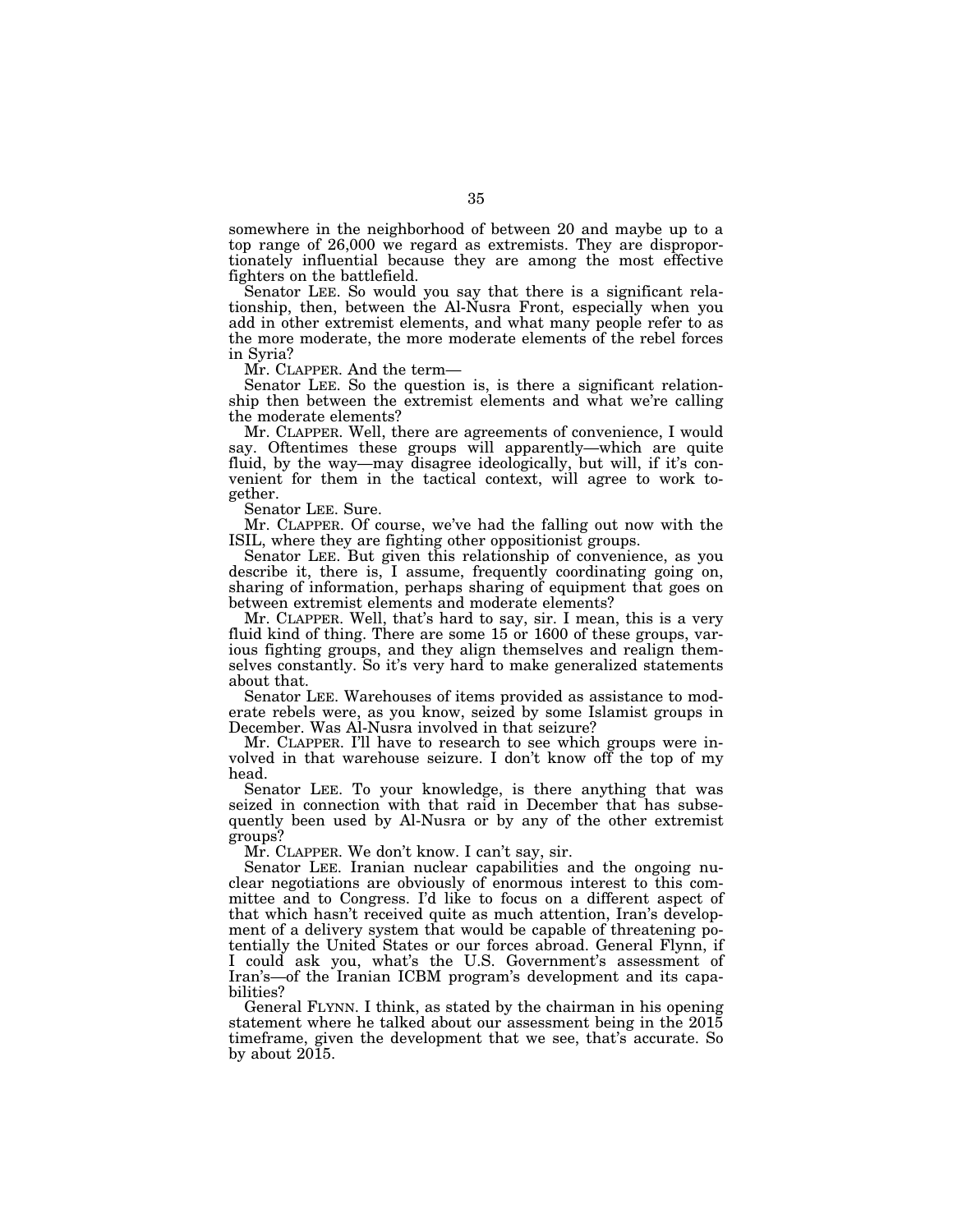Mr. CLAPPER. That's the ability to test one.

Senator LEE. The ability to test one. So in order to test one you'd have to have something that's potentially functioning.

Is the Iranian government receiving assistance from any other country in connection with their development of their ICBM, in connection with their ICBM program?

Mr. CLAPPER. Not currently, we don't believe.

Senator LEE. When you say "not currently," does that mean you anticipate that they might be?

Mr. CLAPPER. No, just I was alluding to the history, the on again, off again relationship between Iran and North Korea.

Senator LEE. Okay. Last December, Afghanistan agreed to negotiate a cooperation pact with Iran for long-term political, security, economic, and cultural cooperation, regional peace and security. The Treasury Department recently designated four Iranian Quds Force members to its list of global terrorists for their support of terrorism and intelligence activities against Afghanistan.

What's your assessment, Director Clapper, of the relationship between the government of Afghanistan and Iran, separately the relationship between the Taliban and Iran, and the influence of Iran on the country?

Mr. CLAPPER. Well, the Iranians would clearly like to have as much influence as possible in Afghanistan, particularly with the forthcoming changes. They have not been particularly successful. They've had border disagreements. There have been firings across the border. So it's a less than warm relationship, but that's not to say that the Iranians aren't trying to reach out. They recently posted a very astute diplomat in Kabul to try to ingratiate with the Afghans. But I don't think—long term, there's some suspicion there and lack of trust.

Senator LEE. Thank you very much.

Thank you, Mr. Chairman.

Chairman LEVIN. Thank you, Senator Lee.

Senator Nelson.

Senator NELSON. Gentlemen, thank you for your public service. You stated that 2015 is the period at which it is expected that Iran could be ready to test an ICBM. Is it true that there is additional time that would be needed for Iran to achieve the integration of a nuclear weapon onto an ICBM?

Mr. CLAPPER. Yes, sir, Senator Nelson, that's quite right. What we're speaking of here is simply a missile system that could potentially have ICBM-class range. That's not to say anything about their actually mating it with a nuclear weapon. That's another that's another problem.

They've worked on two classes, both a solid and a liquid class, and of course they've done some work on their space launch vehicle that would, of course, have application here from the standpoint of thrust and distance.

Senator NELSON. Can you say in this setting or hold it until the classified, the timing that it would take for the integration, were they to have a nuclear weapon, onto an ICBM?

Mr. CLAPPER. Sir, that depends on a lot of factors and there are a lot of variables there probably best explored in a closed session. Senator NELSON. I look forward to that.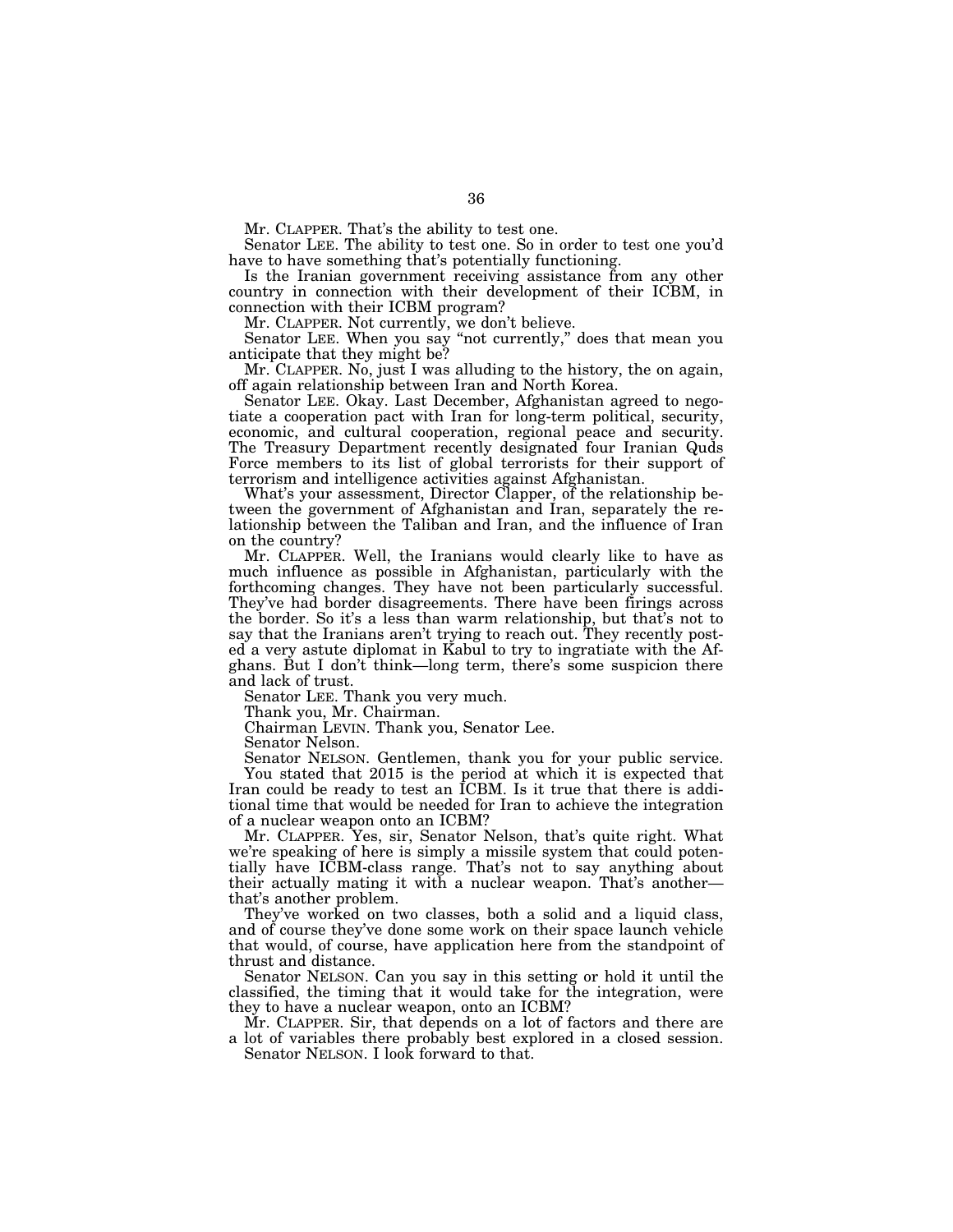It is—you tell me if this is correct—the administration's policy that they are exploring shifting the use of drones, unmanned aerial vehicle strikes, from the CIA to the DOD. Is that an accurate statement?

Mr. CLAPPER. Yes, sir, it is. Again, that would also be best left to a closed session.

Senator NELSON. Well, I just want to state at the outset that my opinion is that that is a mistake, and I think that what I consider to be a mistake I will ask with this question: One of the avowed reasons so stated is that by it being the DOD it would not be covert; it would be overt, and therefore when the enemy says that we killed so many innocent civilians, which is usually not accurate by any stretch of the imagination, that we would be able to publicly state that.

Is that one of the justifications for the policy?

Mr. CLAPPER. That—yes, sir. It's awkward discussing this in public. That is, but I wouldn't characterize that as the primary reason.

Senator NELSON. Okay. And I'll just state in closing that the enemy is going to state that anyway, and I think that the drone policy that this government has had has been exceptionally precise and that all of these accusations ad infinitum by those that are opposed to the interests of the United States about how many civilian casualties occur from these strikes, it is this Senator's opinion that that is not accurate.

Let me ask you, since you testified earlier that DOD is setting up this Defense Clandestine Service, tell me, do you worry about the two clandestine services getting in each other's way?

Mr. CLAPPER. I do not, sir. I think actually just the opposite will accrue from this. This will help to promote more integration between the two services. This has been a longstanding arrangement and I think under the tenets of what's intended with the Defense Clandestine Service that it will actually serve to promote greater integration with the National Clandestine Service.

Senator NELSON. Okay. Mr. Chairman, I would like to explore that further in the classified setting. Thank you.

Chairman LEVIN. Very good. We have a list now of five or six items that we'll ask you to comment on in a classified meeting which we will schedule. It will not come today after this meeting. It will come at a later date.

Senator Fischer—thank you, Senator Nelson.

Senator Fischer.

Senator FISCHER. Thank you, Mr. Chairman.

Thank you, gentlemen, for being here today. My thanks also to those who work with you in the valuable mission that you have.

Director Clapper and General Flynn, I'd like to follow up a little bit on my colleagues, various colleagues who have spoken about the nuclear capabilities of Iran and the direction that they seem to be headed. But I'd like to put a little different flavor on that. Can you tell me what the reaction was of our allies in the Gulf, the Sunni Gulf monarchies, and also the Israeli government, with regards to the November deal that we came about with the country of Iran?

Mr. CLAPPER. Well, I think it's fair to say that many of them were not comfortable with this, were in fact unhappy with it.

Senator FISCHER. General?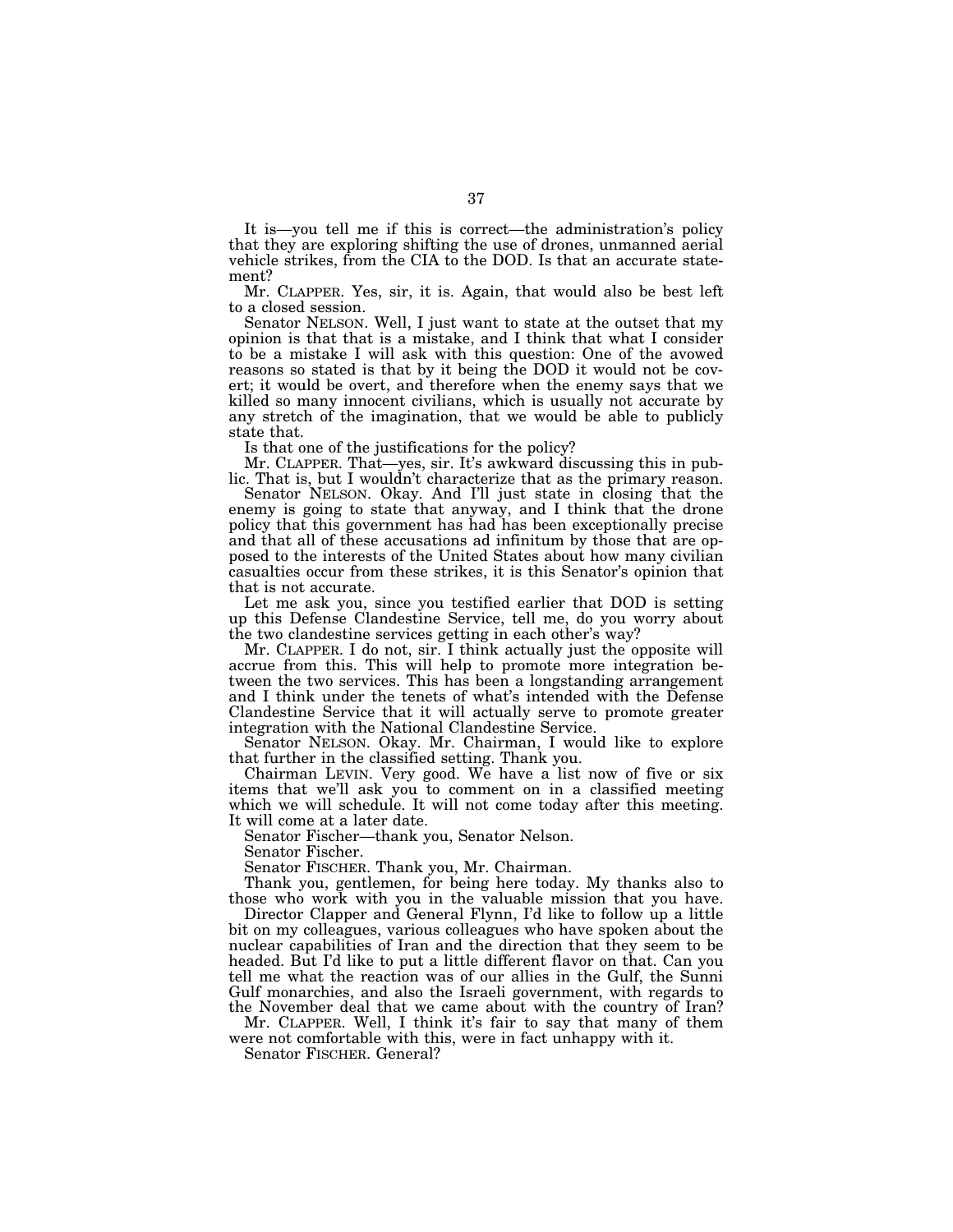General FLYNN. I think it just raises the level of tension in a region that already has enough tension.

Senator FISCHER. Do they believe that this interim deal is going to slow Iran's progress in any way?

Mr. CLAPPER. You're speaking these other governments?

Senator FISCHER. Exactly.

Mr. CLAPPER. Well, I think they generally have concerns about whether it will or not.

Senator FISCHER. Would you agree with that, General?

General FLYNN. Yes, I do.

Senator FISCHER. What does your intelligence tell you and how do you believe these nations are going to react if they believe that Iran is very, very close to obtaining and delivering a nuclear weapon?

Mr. CLAPPER. Well, if that point were reached—and they're not near that point as we sit here today—obviously that would be of great concern to all of us. So obviously the objective here is to forestall that.

Senator FISCHER. Right. But do you have any intelligence that would give you an inclination on how those countries would react?

Mr. CLAPPER. As I said, if Iran actually obtained a nuclear weapon or were on the brink of obtaining one, I think they would go to general quarters and be quite alarmed about it.

Senator FISCHER. Thank you.

Also, Director—we're going to pivot to the Chinese and the Russians now. In your testimony before the Senate Intelligence Committee, you highlighted the Chinese military modernization. Are they modernizing their nuclear forces as well?

Mr. CLAPPER. Yes, they are.

Senator FISCHER. I understand that the Russians are investing heavily in modernizing their nuclear forces; is that correct?

Mr. CLAPPER. Yes, it is.

Senator FISCHER. Why? Do you have any idea why these two countries are doing that?

Mr. CLAPPER. In the case of the Russians, this is their—is the foundation of their claim to great power status. So whatever other deficiencies they may have in their military, they are going to sustain a modern intercontinental nuclear strike capability.

In the case of the Chinese, a much, much smaller capability which they view as more defensive. So since it is smaller, they don't feel they're players in an arms control environment. They've professed no first use. So their perspective is different, but it's just part of their overall campaign to modernize their military across the board.

Senator FISCHER. Are either of these countries elevating the role that nuclear weapons would play within their total arsenal that they have?

Mr. CLAPPER. I don't think it's—well, in the case of the Russians, actually I think it's probably less predominant, if that's what your question is, than say during the Cold War. It's a much smaller force than they had during the Cold War. So in that sense, and given in the case of the Russians their attempts to modernize their conventional forces, I'd say it's less prevalent than it was.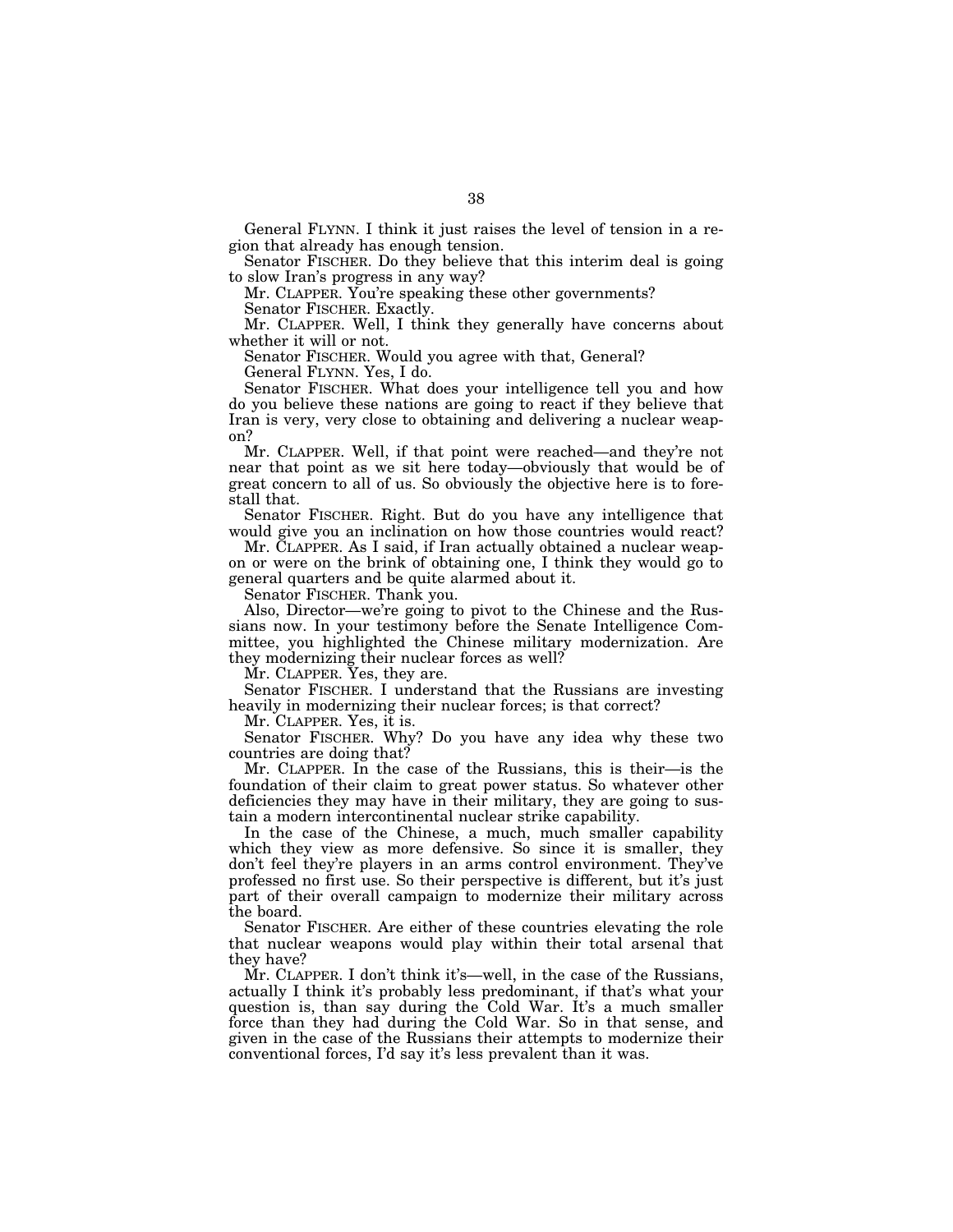Senator FISCHER. I have an article here that reducing the role of nuclear weapons in U.S. security strategy is a U.S. objective, while Russia is pursuing new concepts and capabilities for expanding the role of nuclear weapons in its security strategy. This is from the National Intelligence Council's Report on Global Trends for 2030 and it came out in 2012. Do you disagree, then, with that report with regards to their assessment of what the Russians are doing?

Mr. CLAPPER. No.

Senator FISCHER. I thought I misunderstood you, though.

Mr. CLAPPER. I was just comparing historically to the Cold War. They are always going to emphasize this. This will always be an ingredient of, an aspect of their overall national power.

Senator FISCHER. Would you say they're expanding with regards to that nuclear power? And are they changing the way that they would perhaps use their nuclear weapons in the future?

Mr. CLAPPER. Probably that would be best left to a closed session.

Senator FISCHER. Okay. I then, Mr. Chairman, have some issues here that I need to go over as well.

If I could conclude quickly here with the issue of CYBERCOM and the NSA. There is value in linking the two together. Do you support the decision by the President not to split the NSA and CYBERCOM, for both of you gentlemen?

Mr. CLAPPER. I do support it. When I was in my former job as Under Secretary of Defense for Intelligence at the Pentagon, I was a proponent for the dual hat arrangement. I also raised it in the current context, only to ask whether it would help from an optics standpoint to split NSA from CYBERCOM.

But I think all the reasons that—which I think are quite compelling—for keeping them together, are still germane. The President I think—the President came to that conclusion on his own.

Senator FISCHER. Not just the optics, but also the costs. Would there be increased cost in your estimation if the two were split?

Mr. CLAPPER. There could be, but the greater complication would be actually effecting such a divorce, because in the cyber domain there is so much integration and there's so much more efficiency that accrues from having them united as one. Ultimately, though, I think the decision as to whether to exploit or attack that I felt three or four years ago and I still feel that way that the best person to make that judgment is the Director of NSA and CYBERCOM as one and not have them as competitive entities.

Senator FISCHER. Thank you very much, gentlemen.

Thank you, Mr. Chair.

Chairman LEVIN. Thank you, Senator Fischer.

Senator Manchin.

Senator MANCHIN. Thank you, Mr. Chairman.

I want to thank both of you again for your service and to the men and women who serve with you, to the families who support both the military and the civilian side. It's a tremendous undertaking that you have and I appreciate it very much. People in West Virginia appreciate you.

That being said, what we're going through since I've been here for three and a half years—I've had briefings on cyber security and what it could do to us, the water and the grid system and our food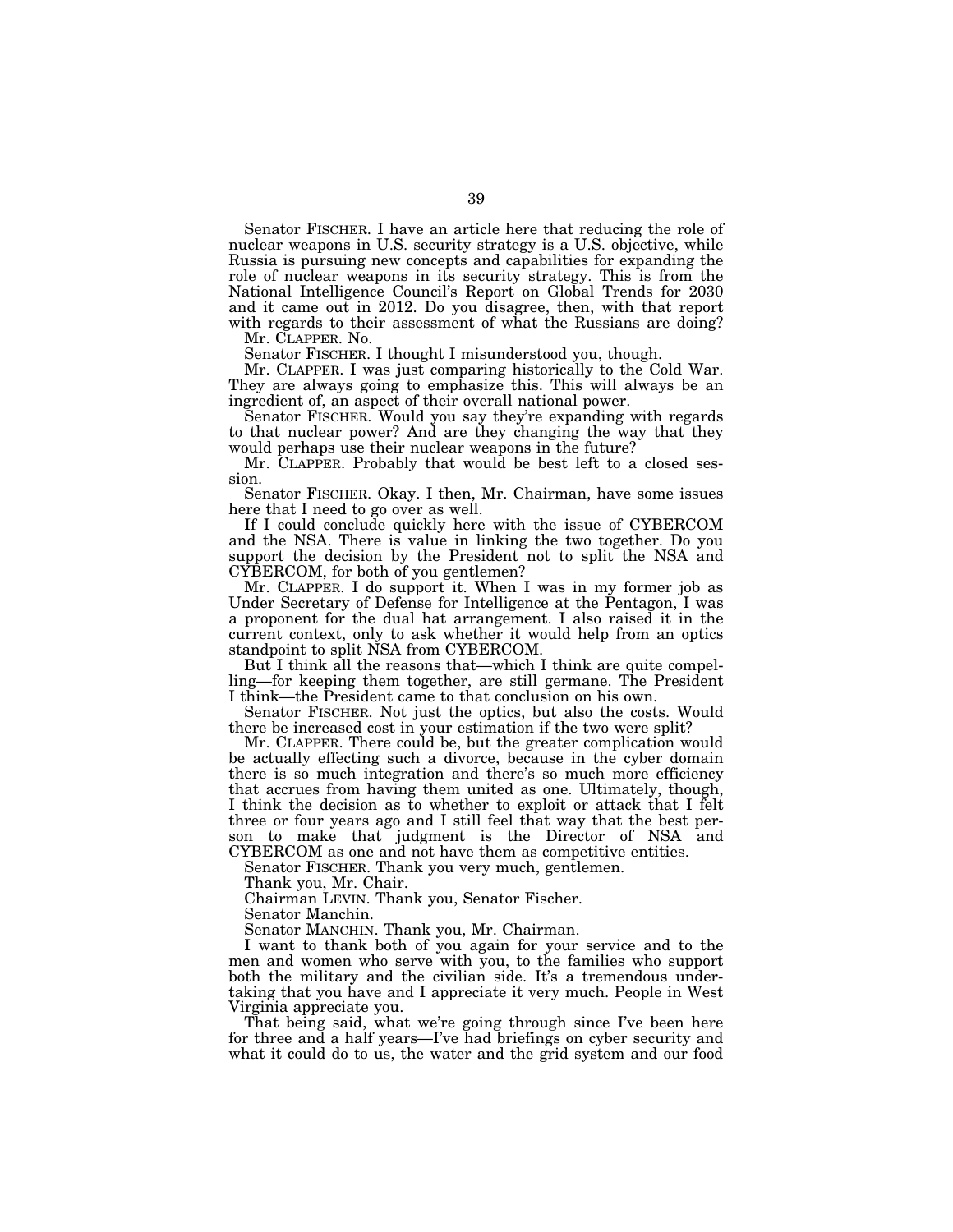supply and all that. As you know, we're going through a really difficult time in West Virginia right now with the water. It just shows me what could happen, and we need some assistance now to build some confidence back in. We didn't have an alternative intake system. We didn't have a backup system. We had to continue to run the water plant even though it ingested the chemical MCHM. With that being said, we've lost the confidence of the people of West Virginia to where they believe the water is safe to drink. And we have no official in the Federal Government or State government that will say it's safe. They say it's appropriate, they use all different words, I'm sure because of legal ramifications. But we just didn't so many things we haven't tested.

With that being said, I think ours is a wakeup call. Thank God we had no deaths and we had no serious injuries right now. But it's a wakeup call, and I would ask all of you to look very carefully at how we best control this around the country and help other States in avoiding what we're going through now, and hopefully you can assist us in getting back to normality, if you will. We're going to come back bigger and better and stronger. We have to to build confidence in the system right now, because we've got people that are still very much concerned and they're not using the water back to normal usage, especially expectant mothers, small children, and the elderly.

With all that being said, I agree with General Alexander, the outgoing Director of U.S. Cyber Command's, statement last year that the Guard could play a huge role, the National Guard could play a huge role in cyber. He stated: ''The Guard provides additional capacity and an ability to work with the States. Much like the Guard complements the Active-Duty Forces today, the Guard can assist the Department of Homeland Security in defense of the Nation.''

They're ideally suited for cyber warfare. As a former governor and commander in chief of our National Guard, I know the capability they have and the capacity and the ability. They're on the front line of defense for every one of our States. Every governor will tell you that. They're located in every State. They're not limited to a few military bases.

I just want to know from both of you what we can do to assist that, if you believe that that's the direction we should go for cyber to help secure our States and our vital necessities that we all depend on.

Mr. CLAPPER. Well, sir, first you made a comment about water and your characterization of what happened in your State as a wakeup call. I couldn't agree with you more. This increasingly I think we see as a national security issue overseas. It can easily be the source of conflict between countries. A case in point is the Grand Renaissance Dam that Ethiopia is building and the impact that could have on Egypt, just a case in point.

On cyber, the Guard and Reserve, I think this is another case where they can play a huge role, as they do now with ISR, for example. So I know if Admiral Rogers is confirmed for the position of Director of NSA and CYBERCOM commander that I think he will continue the same emphasis and the same support that General Alexander has had for that.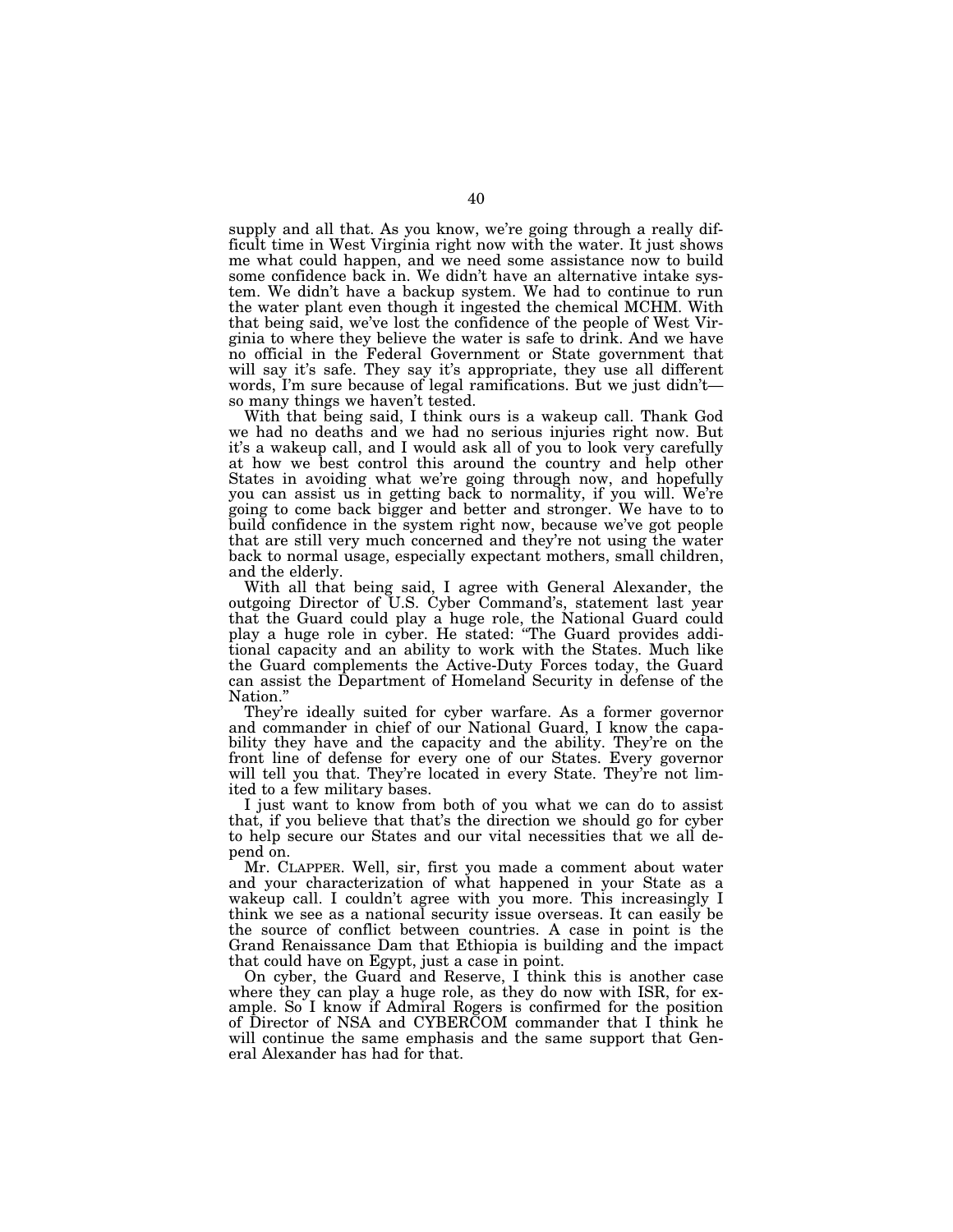Senator MANCHIN. From the intelligence community, does the intelligence community director embrace the Guard? Would you support that position that the Guard would play a front line of defense in cyber on the homeland here?

Mr. CLAPPER. Yes, sir. That's a little bit far removed from where I sit now, but from prior incumbencies I certainly agree with that.

Senator MANCHIN. It makes all the sense in the world from us sitting here watching who do we go to for the front line. It would be helpful—General Flynn?

General FLYNN. I would just add, Senator, that the vital necessity for the Guard and our Reserve, especially in the intelligence aspects of what they do, and especially as it relates to the critical infrastructure in all of our States, it's an understatement to say that they're vital.

Senator MANCHIN. Sometimes our thought process at the Department of Defense on incorporating them into the full active range as they have been, sometimes runs with strong headwinds, if you will. I think we're getting past that now, but we really need this.

We look for your help also in our State of West Virginia on trying to get back to normal. If there's anything that you could do, we would appreciate it.

Let me just on, if I may. The Wall Street Journal widely reported an attack on a California power station. An unidentified individual covertly cut the telephone lines from an underground location and within 30 minutes 17 giant power transformers were shut out with high-powered sniper rifles.

No one's been arrested or charged with this attack. I'm sure that we're pursuing that very heavily, correct?

Mr. CLAPPER. The FBI and the State and local officials definitely are, yes, sir.

Senator MANCHIN. Of the three, are you most concerned about our grid, our food supply, or our water supply?

Mr. CLAPPER. That's a kind of Hobbesian choice, since potentially all of them are at risk. But probably the thing that would have the most impact quickly would be a substantial attack on our power grid. The incident in California is also a wakeup call and very instructive.

Senator MANCHIN. General Flynn, if I may. The resurgence of al Qaeda in Iraq's Anbar Province has led Prime Minister Maliki to threaten an attack on Fallujah, which is currently under militant control, I believe. Portions of Iraq such as Fallujah and Ramadi have been cordoned off, with the Iraqi Army setting up security checkpoints on blocking off the roads. Iraq seems to be facing well trained and well-funded militants of al Qaeda and the Islamic State of Iraq and Syria.

How imminent of a threat does the resurgence of al Qaeda affiliates pose for the regional stability there?

General FLYNN. I think it's increasingly a concern that we're going to have to pay very close attention to, not only inside of Iraq, but for the whole region, as you're highlighting. The scale of what they are involved in right now, particularly the al Qaeda element in Iraq, and just the level of destruction that they're having, the level of killing that they're doing inside of that country is just—is terrible.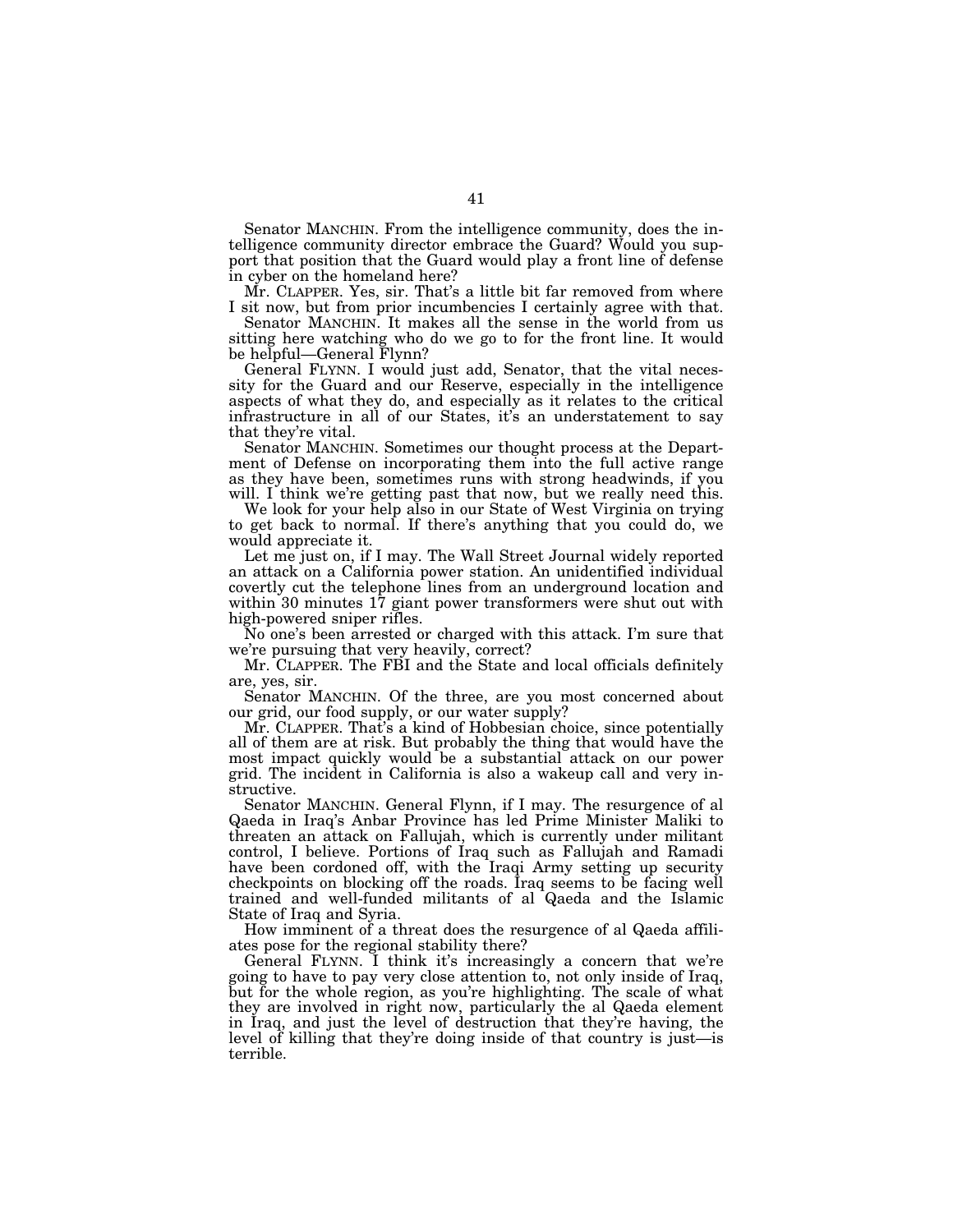Senator MANCHIN. Thank you. My time is up.

Chairman LEVIN. Thank you very much, Senator Manchin. Senator Cruz.

Senator CRUZ. Thank you. Thank you, Mr. Chairman.

Director Clapper, General Flynn, I want to thank both of you for being here and thank you for your service, helping protect our Nation. I want to also thank the men and women, both military and civilian, that serve with you both.

There are a number of topics I'd like to discuss and I'd like to start, Director Clapper, by focusing on al Qaeda. You said previously, quote: ''Sustained counterterrorism pressure, key organizational setbacks, and the emergence of other power centers of the global violent extremist movement have put Core al Qaeda on a downward trajectory since 2008.'' I wanted to ask you, what in your view is the definition of ''Core al Qaeda''?

Mr. CLAPPER. My definition of ''Core al Qaeda'' is the leadership group that has been essentially in the FATA in Pakistan. That is precisely what is meant by that, and clearly they have been profoundly degraded, not eliminated by any stretch. So that area in my view remains the ideological center for al Qaeda, but not the operational center any longer.

Senator CRUZ. What is the value of that distinction? Are other radical Islamic terrorist groups any less dangerous to Americans than what the administration is defining as Core al Qaeda?

Mr. CLAPPER. Well, I think an organization like al Qaeda in the Arabian Peninsula, AQAP, poses a much greater sort of tactical near-term operational threat to the homeland than does the ideological center of Core al Qaeda in the FATA in Pakistan.

Senator CRUZ. Given the recent revelation in the Washington Post that the leader of the Ansar Al-Sharia branch in Derna, Libya, is the terrorist Abu Sufian Al-Kumu, who is a former detainee, as you know, at Guantanamo Bay and trained in an Osama bin Laden camp in Yemen, and was in fact on al Qaeda's payroll, shouldn't his group also be considered part of Core al Qaeda?

Mr. CLAPPER. Well, they're not. And of course, Core al Qaeda, the central leadership picks and chooses who is among the wannabes are actually knighted or, if you will, so designated as an al Qaeda organization. So there are a lot of these organizations that profess extremism, have in some cases the same goals, but are not actually a part of al Qaeda. Another one is the Mohamad Jamal organization in Egypt, a violent organization, but not yet a part of al Qaeda formally, to the extent that that has meaning.

Senator CRUZ. So the determination of Core al Qaeda, who is making that? Because it would seem to me the characteristics of training with al Qaeda, being on their payroll, and past allegiance-

Mr. CLAPPER. Zawahiri is—as the ideological leader, is probably, if you had to pick somebody, is in charge of that. Of course, he recently essentially excommunicated al Qaeda in Iraq, or ISIL, as it's known. So he is the designee for deciding who is and who isn't al Qaeda.

Senator CRUZ. I was troubled by some recently declassified testimony that Chairman of the Joint Chiefs of Staff Martin Dempsey gave to the House Armed Services Committee, in which, when Gen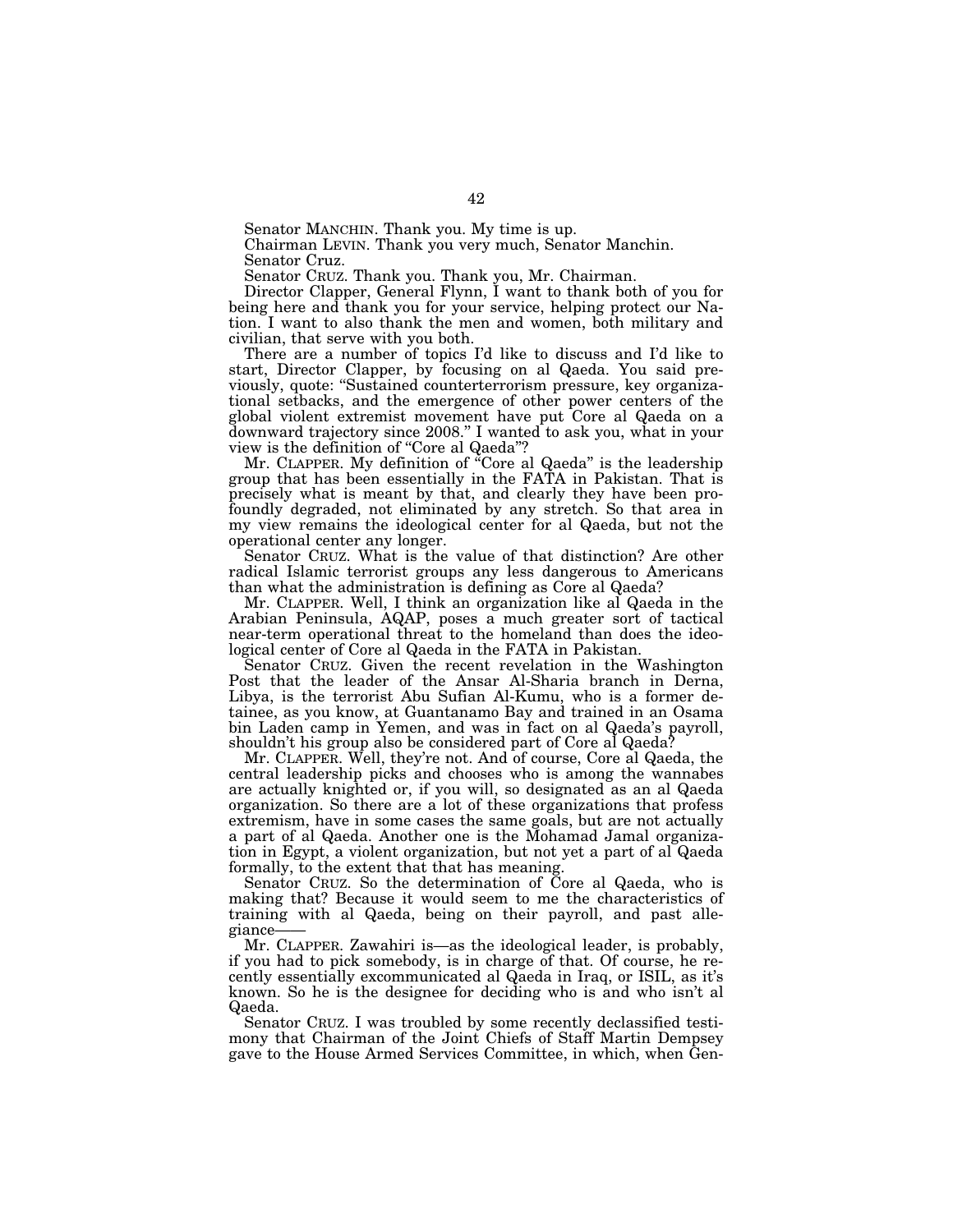eral Dempsey was asked about the ability of the military to target the terrorists who attacked us in Benghazi, General Dempsey's response was that those individuals were not participants or in leadership of Core al Qaeda and therefore were not under the authorization for use of military force, and so the military didn't have the ability to target those individuals.

Do you agree with that assessment?

Mr. CLAPPER. Well, we have targeted them in an intelligence sense. Certainly that's been—in which DOD and CIA participate in tracking these people. I don't know about the legalities of whether we could actually shoot at them.

Senator CRUZ. Given that these terrorists are professing allegiance to al Qaeda, at least portions of them are led by Kumu and others with ties directly to bin Laden, and given that they murdered four Americans, does it make sense that we should be in any way restrained in going after them and bringing them to justice?

Mr. CLAPPER. Sir, who we can go after in terms of capturing or killing is not an intelligence call. Our view is if they are terrorists of any stripe we are going to do our best to collect as much intelligence on them as we possibly can.

Senator CRUZ. General Flynn, do you have a view on this same question?

General FLYNN. I agree with the Director. The only thing I would add kind of along your line of questioning is that we also have to look at the ideology that exists within these groups. They share an ideology and I would add that to the definition of "Core." It's not just the senior leadership in al Qaeda, in Pakistan; it's also this shared ideology that many of these extremist groups have. I think that that's something that we have to consider as we look at every single one of them.

Senator CRUZ. Would you consider the Ansar Al-Sharia branch sharing that ideology?

General FLYNN. I would.

Senator CRUZ. One final topic I wanted to address, which is Iran. There was some discussion recently. Director Clapper, I'm very concerned that the joint plan of action we're going down with Iran is making the same mistakes that the United States made with respect to North Korea and indeed is being negotiated by many of the very same people, and by relaxing the sanctions against North Korea we allowed the funds to fly to North Korea, which in turn allowed them to develop nuclear weapons.

Is there any reason we should expect different results in Iran than this same policy achieved in North Korea?

Mr. CLAPPER. Well, I'm not here to critique U.S. policy. I will just say that I don't know how it will come out in Iran. We for our part are very committed to ensuring that we monitor compliance with whatever agreements that are forged.

Senator CRUZ. I would note you said that you didn't want to critique U.S. policy, but is there any reason to believe that the outcome in Iran would be any different from North Korea as a substantive matter?

Mr. CLAPPER. Iran is a completely different country than North Korea. So yes, it could—the outcome could be different.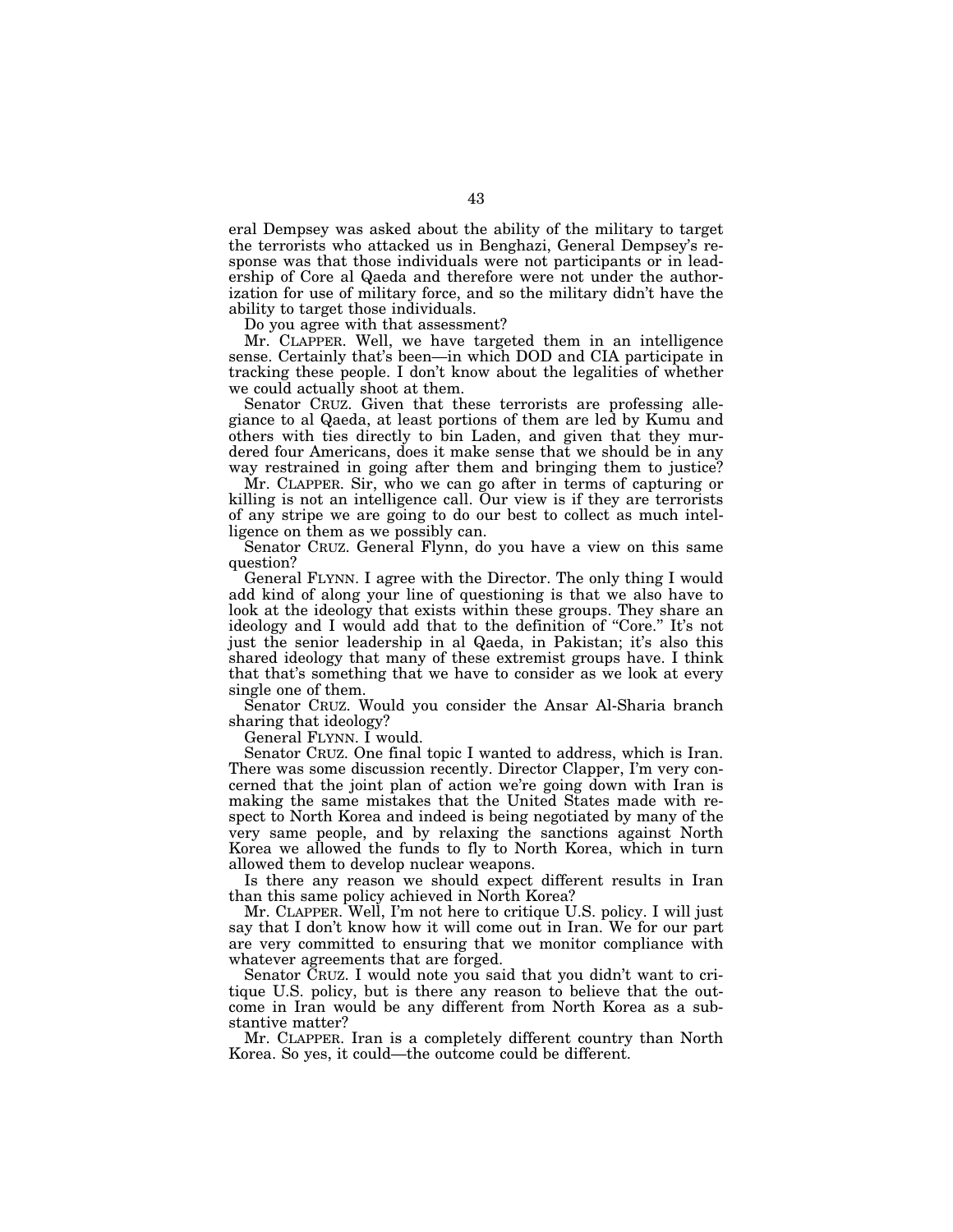Senator CRUZ. But do the differences make it more or less likely that they would comply? Or, phrased differently—and I'm at the end of my time, so this will be my last question. Phrased differently, in your view if Iran were to succeed in acquiring a nuclear weapon what do you view as the likelihood that they would use that nuclear weapon to murder innocent people?

Mr. CLAPPER. That is—first of all, they are not near acquiring a nuclear weapon and would be even farther from it assuming these negotiations pan out. But as to your question, that's an imponderable, sir. I can't answer it.

Senator CRUZ. Well, I will say I think the odds are unacceptably high and this current path is exceedingly dangerous for our national security.

Thank you, Mr. Chairman.

Chairman LEVIN. Thank you, Senator Cruz.

Senator Vitter.

Senator VITTER. Thank you, Mr. Chairman.

Thank you both for your service.

Director Clapper, I wanted to follow up on some of the same issues regarding Iran and specifically our capability of knowing for sure if they're cheating, if they're not living by any obligations. You testified here today on the negative impacts of sequester on the intelligence community. In addition, we have a lot of examples before those budget circumstances, before sequester, of not knowing what was going on in other countries real time, of not fully appreciating what North Korea was doing in the past, of not knowing that Qadafi had chemical weapons before his downfall and we got in there—I think you've testified specifically about that—of not knowing today—we've talked about whether Russia's violating some of our agreements with them, like the Intermediate Range Nuclear Forces—of not knowing everything going on in Syria in real time.

Is our capability in Iran qualitatively better than all those other places pre-sequester and pre-budget impacts?

Mr. CLAPPER. Well, I would call it comparable, and I'd be happy to discuss in more detail what our actual intelligence capabilities are against Iran in a closed session.

Senator VITTER. Well, that sort of reinforces my question. If they're comparable, and given the past track record of not knowing precisely what was going on in those places until well after the fact, how can you state that we're certain that our intelligence community is capable of detecting if Iran doesn't meet its agreements and starts moving forward on a nuclear weapon?

Mr. CLAPPER. Well, all of that insight is not dependent on the intelligence community. It is also heavily dependent on the authorities for more intrusive observation and surveillance by the IAEA, the International Atomic Energy Administration. Under the provisions of the JPOA they will have very intrusive insight into Iran. So that would be—that would make a big difference to me. If we didn't have that, that would make a major difference.

Senator VITTER. But for that to be foolproof you have to know exactly where to look and exactly what questions to ask; would that be correct? Certainly those provisions in Iraq with intelligence community capabilities

Mr. CLAPPER. I didn't understand the question, sir. I'm sorry.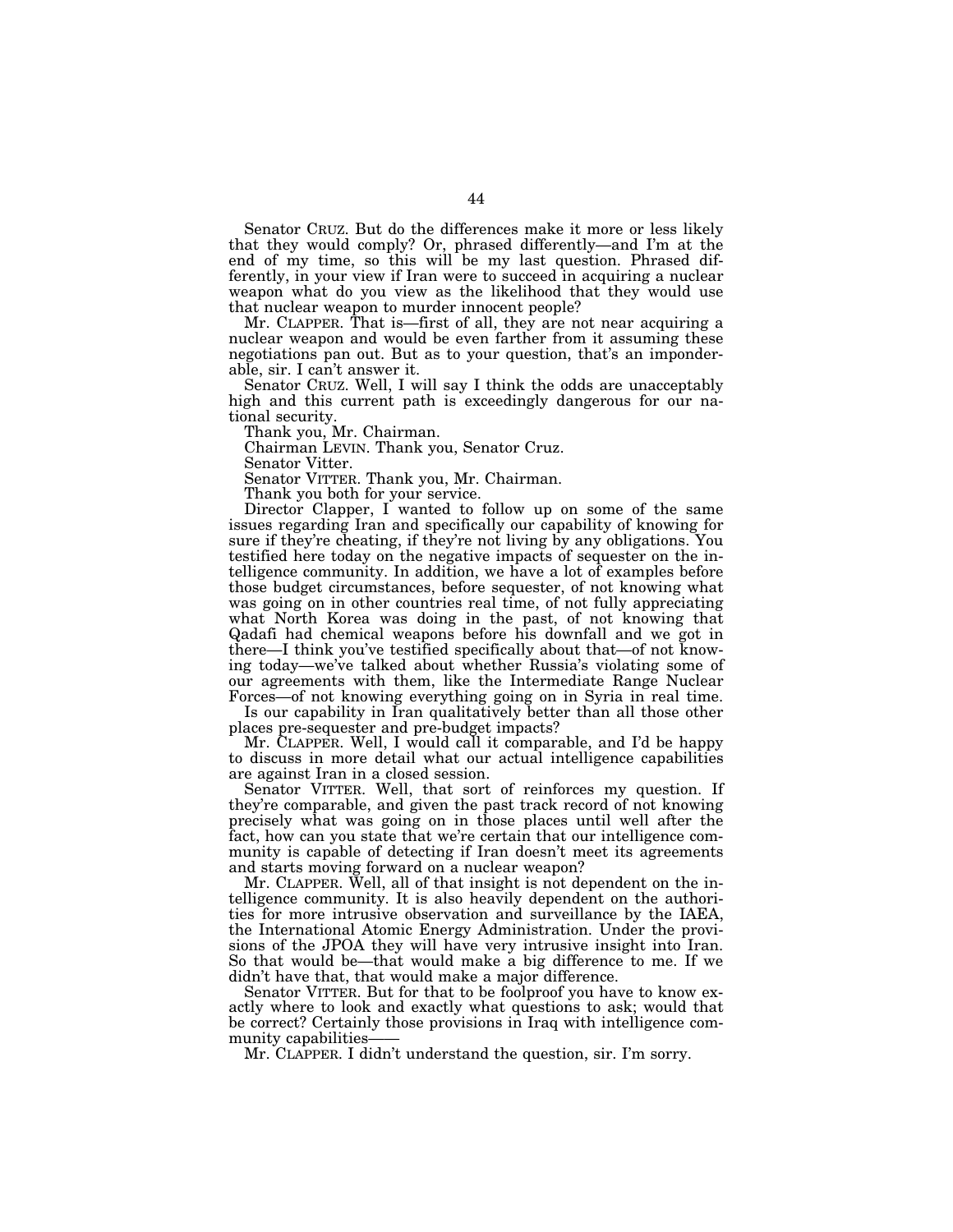Senator VITTER. Certainly all of that's related, the work of the intelligence community and those provisions?

Mr. CLAPPER. Yes, it is, and I'd prefer to discuss that relationship in closed session.

Senator VITTER. Okay. Let me just underscore my concern, particularly given history in North Korea, Syria, Russia right now, Libya, plenty of other places.

A final question on Iran. I think you've testified today that cyber is your single biggest concern. Does that equation change if Iran gets a nuclear weapon?

Mr. CLAPPER. Assad in Syria?

Senator VITTER. Cyber.

Mr. CLAPPER. Oh, cyber.

Senator VITTER. Cyber.

Mr. CLAPPER. And the question is, sir? I'm sorry.

Senator VITTER. Does that statement, does that rank as your most serious concern, does that change if Iran gets a nuclear weapon?

Mr. CLAPPER. Well, I'd have to rethink that, I guess, if that were to happen.

Senator VITTER. Thank you.

Chairman LEVIN. Thank you, Senator Vitter.

Let's have a three-question second round for starters, and if we need more than that we'll have a third round.

First on Iran. What's the Intelligence Community's assessment of the nature and extent of Iranian influence within the Maliki Government in Iraq?

Mr. CLAPPER. Well, there is some influence. There's also some standoffishness, I guess I'd call it. But clearly it is in Iran's best interest to have a friendly, cooperative Shia-led government in Iran. So the Iranians will exert influence in any number of ways.

Chairman LEVIN. Has it been growing, would you say?

Mr. CLAPPER. I think it's kind of level to what it has been for a couple years.

Chairman LEVIN. Now, there's been a number of articles written about business people from various countries knocking on the door in Iran, and the administration made it pretty clear the other day that we're going to enforce our current sanctions, as they always said they would, during this negotiation period. Providing they're knocking on the door, but the door is locked tight so that there's no leakage during this negotiation period, wouldn't the fact that there's a lot of interest in the outside business community to come into Iran put some additional pressure on Iran to negotiate a settlement which we would find acceptable?

Mr. CLAPPER. Absolutely, I think it would be an attraction, and I think that probably supports the Rouhani camp, if you will, those who are interested in trying to change the economy and improve it in Iran. So that would I think be an argument, a debate point for them against the hardliners.

Chairman LEVIN. I want to switch you to Pakistan. This has to do with the financial network that supports the Haqqani network. I assume that the intelligence community tracks the Haqqani financial network and the banks and the businesses which support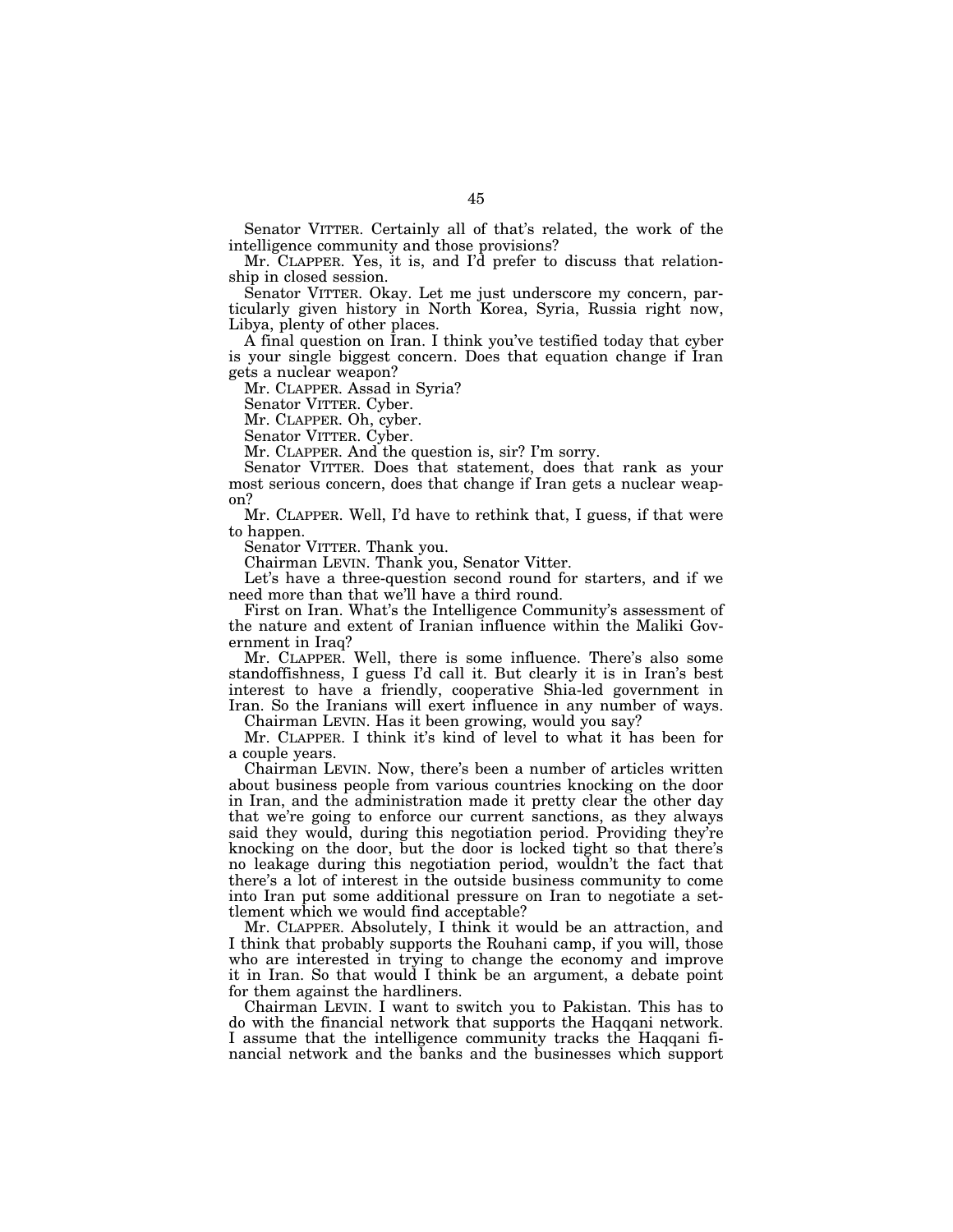that Haqqani network. Why haven't we been able to shut down that financial support?

Mr. CLAPPER. Sir, I'd probably best discuss that in closed session. Chairman LEVIN. Okay, we'll add that to the list.

Senator Graham.

Senator GRAHAM. Thank you, Mr. Chairman.

General Flynn, do you share the concerns expressed by General Dunford today in his statement about the release of these detainees at Parwan Prison?

General FLYNN. I do.

Senator GRAHAM. And you served a tour of duty in Afghanistan, is that correct?

General FLYNN. I served three.

Senator GRAHAM. Three, okay. Dealing really quite frankly with this very issue, detainees and the threats they presented?

General FLYNN. I'm sorry, Senator?

Senator GRAHAM. You had familiarity with the detainees?

General FLYNN. Absolutely, yes, absolutely.

Senator GRAHAM. Okay, thank you.

Mr. Clapper, I appreciate your candor and your service to our country. President Rouhani has tweeted out that 117 delegations have visited Iran seeking to do business in the future. Do you know if that's accurate or not?

Mr. CLAPPER. I do not.

Senator GRAHAM. Could you do an assessment to the committee, in whatever appropriate fashion, as to whether or not our European allies and other countries throughout the world are now engaging Iran more aggressively in terms of business opportunities?

Mr. CLAPPER. Yes, we will.

Senator GRAHAM. Because I take a different view than my good friend Senator Levin. I believe that the smart money is that the sanctions are pretty much over and everybody's trying to get in line to do business with Iran, and that we're losing our leverage. But that's just my opinion.

But I would ask you this question to reinforce again. If the Iranians are allowed to enrich uranium as a final deal, could you please let us know, in whatever appropriate forum, the effect that might have on the Mideast in terms of spreading proliferation of nuclear weapons capability and whether or not the Arab Sunni— Sunni Arab countries will follow suit? Could you get that pretty quickly?

Mr. CLAPPER. We'll try to provide a written assessment of that, which I think would be classified.

Senator GRAHAM. In one minute, if in fact enrichment of uranium spread throughout the Mideast, even under the color of peaceful nuclear power program purposes, would you agree with me that that would be a very bad scenario for the national security of the United States and Israel, if nations throughout the mideast turned to enriching uranium?

Mr. CLAPPER. Yes, particularly if it were for other than peaceful purposes, obviously.

Senator GRAHAM. Well, the point is, do you think the Iranians were trying to build a bomb before we got involved?